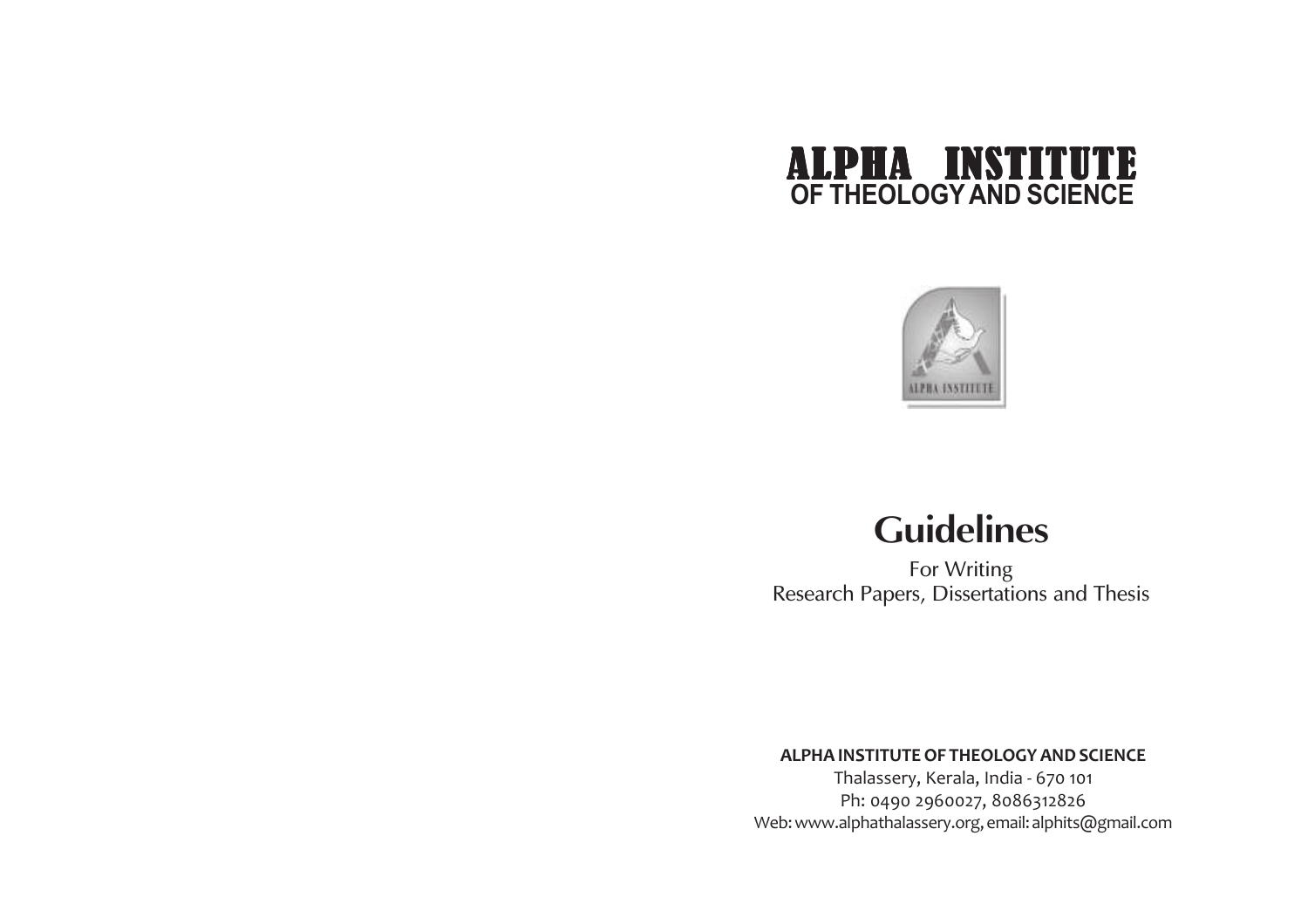# **CHAPTER ONE GENERAL GUIDELINES FOR THE COMPOSITION OF A SCIENTIFIC TEXT**

#### **1. SUPERVISOR, C<sup>O</sup>-SUPERVISOR AND STUDENT**

#### 1.1 FINDING A SUPERVISOR AND A SUBJECT

At the beginning of the new academic year, a 'thesis fair' will be organized at which students may informally acquaint themselves with the various research units and the opportunities they offer with regard to essays and Master's theses. Following this up with exploratory conversations with one or more potential supervisors – through appointment by email – will allow students to make a discerning, well-considered choice.

#### 1.2 CHOOSING A SUPERVISOR

Students are expected to take the initiative to contact a possible supervisor, and to decide upon a subject for their essay or thesis in consultation with the supervisor. When contacting a potential supervisor, it is important that the student clearly states what type of composition they will be writing (Essay, Master's thesis, Doctoral thesis, etc.).

Members of the Senior Academic Staff and post-doctoral researchers affiliated with the Alpha Institute (as researchers, lecturers, etc.) may act as supervisors. In some cases it may be desirable, after consultation with the supervisor, to request a cosupervisor to supervise the written composition (or part of it). In the event that the composition is written with a co-supervisor, agreements should be made at the beginning of the supervision process concerning the level of cooperation between supervisor and co-supervisor, e.g. who will take on what responsibilities and whom the student can and should approach concerning different aspects of the composition.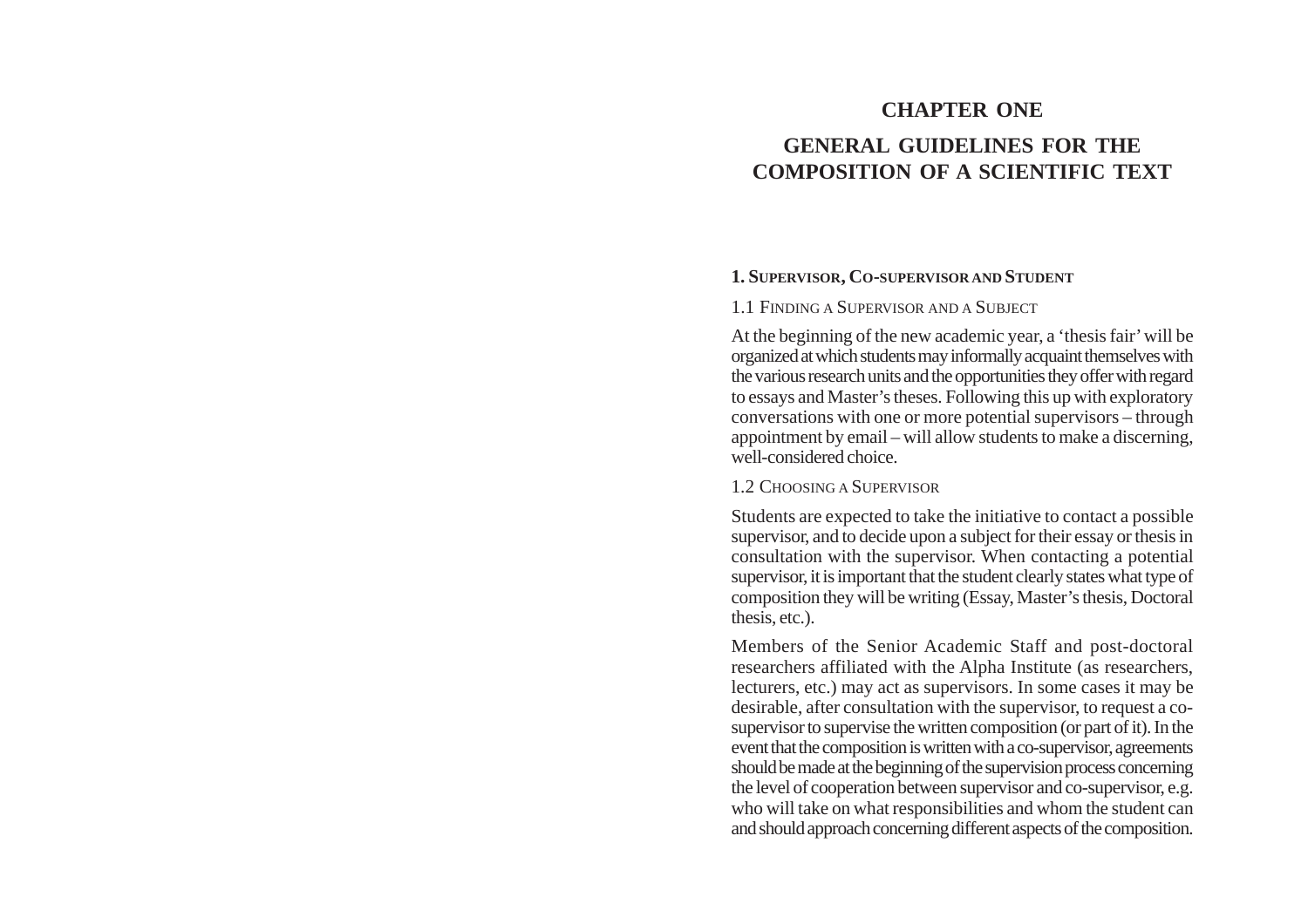The supervisor will assist the student in choosing a subject and assesses the feasibility and suitability of the proposed project. The supervisor and the student agree on the perspective and method of the project at the beginning of the supervision process. Students may also conduct intra- and interdisciplinary research, with the additional supervision of a co-supervisor where necessary.

On the basis of this conversation/these conversations, the student and supervisor decide upon a concrete subject and, in consultation with the supervisor, the student draws up a concise description of the content (7-15 lines) and a short description of the research method (5-10 lines). After obtaining the supervisor's approval, the student submits this electronically.

The supervisor and the student will also make agreements concerning the frequency of future contact and how texts will be delivered (email, mailbox, etc.), how corrections and suggestions will be communicated and integrated, the period of time between the submission of drafts and discussions on them, etc.

#### 1.3 THE SUPERVISOR'S RESPONSIBILITIES

Supervisors provide the following support for researching and writing essays and Master's theses:

– They create a stimulating learning environment that is tailored to each individual student. They are involved in the student's subject and composition process, provide suggestions for improvement and encourage the student, offering him/her opportunities to accomplish the best possible results. From the beginning of the project, they provide clarity with regard to the project's objectives (essay, thesis), the way in which those objectives may be met and the structure of argumentation. They assist the student in drawing up, keeping to, or revising plans and schedules.

– They safeguard the scientific character of the written composition. They provide support for the methodological development of the project, and indicate possible difficulties over the course of the process. If necessary for the research methodology, they refer the student to somebody with the relevant expertise, for example with regard to empirical research.

– They give the student suggestions for relevant literature and advice on finding and integrating the literature. They also draw the student's attention to the originality requirements of scientific compositions and to the ways in which the incorrect use of sources (among which plagiarism) is to be avoided.

– They inform students of the evaluation criteria and evaluate the quality of the written composition. They primarily provide contentrelated comments and suggestions, in addition to suggestions related to language and written style.

– The supervisor is expected to prepare meetings related to the essay/thesis. It is also recommended that the supervisor keeps a file for each student containing copies of all the submitted material.

– In the event that a supervisor deems a student's work unacceptable, the student must be informed as soon as possible. It is therefore important that the student submits drafts of text at the earliest possible time. This will facilitate the provision of additional assistance, if necessary.

– In the event that the supervisor is absent for an extended period of time, he/she will notify the student as soon as possible, and will attempt to find an acceptable alternative with the student and the coordinator of the research unit (co-supervisor or temporary replacement).

– Regular meetings with various students working on related subjects and advised by the same supervisor may create a stimulating learning environment in which students learn to engage in dialogue on related subjects and exchange ideas. Preferably, these meetings take place on the initiative and with the guidance of the supervisor.

#### 1.4 THE STUDENT'S RESPONSIBILITIES

– The responsibility for initiating contact during the supervision process lies primarily with the student. In this regard, the following basic principle applies: the project and the composition are the responsibility of the student and not of the supervisor; the supervisor provides guidance. The student is responsible for writing a composition that meets the quality demands stipulated in these guidelines.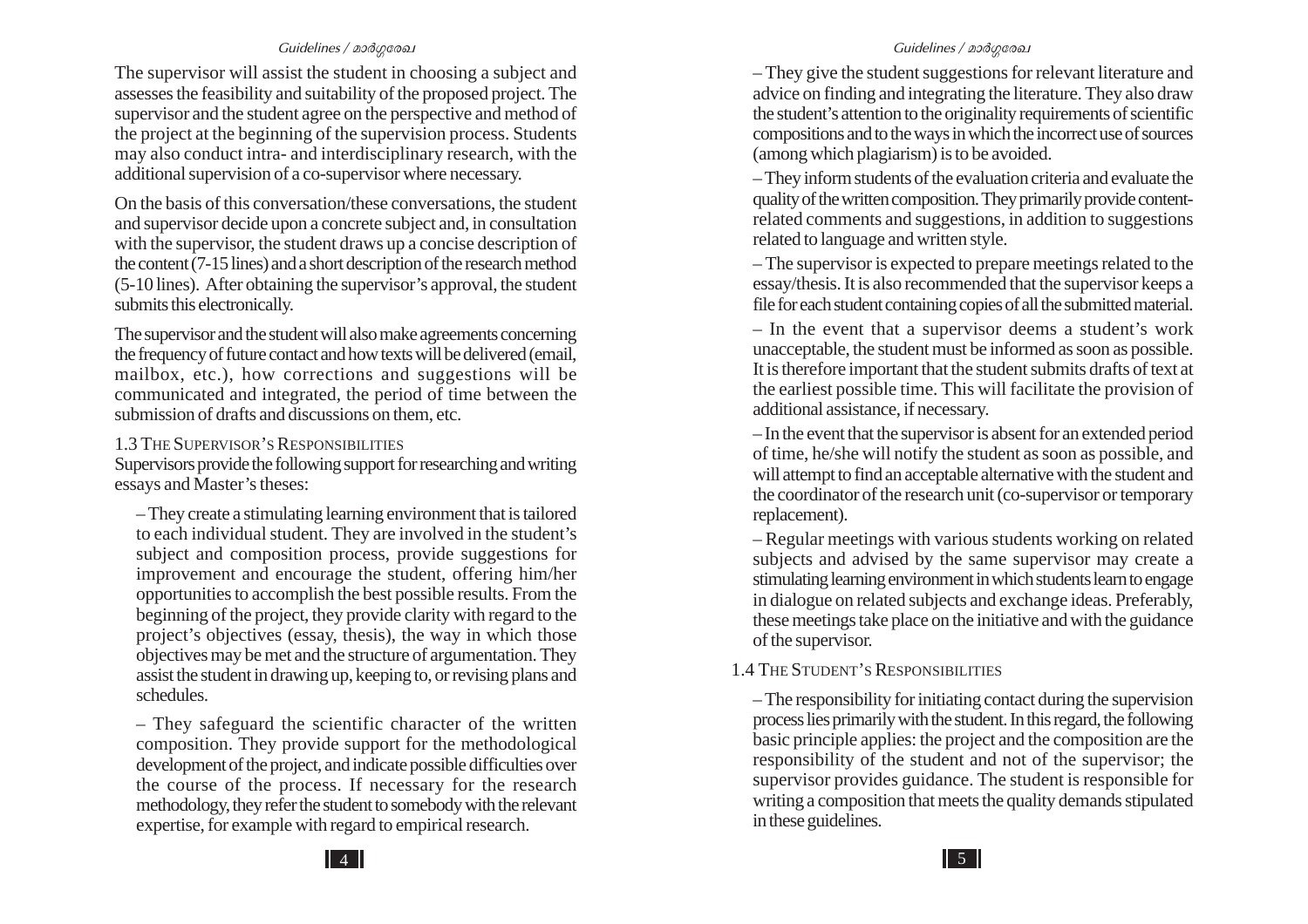– The student strictly adheres to the agreements made with the supervisor.

– It is recommended that the student regularly submits shorter pieces of work to the supervisor, in order for timely adjustments to be made, if necessary. The student is expected to submit pieces of writing in grammatically correct, academic language. The supervisor must be given sufficient time to read the material.

– The student is expected to prepare meetings related to the essay/thesis. The student is receptive to suggestions and corrections. The student is expected to keep texts with the supervisor's comments written on them or copies of electronically corrected files until he/she submits the final essay or thesis. It is also recommended that every time a new version of text is submitted, the student also re-submits the last version with commentary. This will help to clarify quickly what has changed, what is new, and the extent to which the student has taken the comments into account.

– The student is expected to start writing in a timely fashion, so that there is sufficient time for advice and guidance. It is recommended that the student does not submit too many new sections of text after the end of the period allotted to writing. Students should realise that supervisors have multiple students to supervise. The student should of course adhere strictly to the agreements made with the supervisor, as stipulated in the electronic form for the submission of subjects of essays and Master's theses. In the event that the student intends to submit the final essay/ thesis in the September examination period, the student must inform the supervisor of this fact in a timely fashion.

– It is recommended that the student keeps copies of the written work in various places and formats, for example on a USB stick, an (external) hard disk, CD-ROM or online. The student will thus have a back-up in the event that computer problems occur.

1.5 CONTACT AND AGREEMENTS BETWEEN THE SUPERVISOR AND THE STUDENT

There are no fixed rules concerning the frequency of contact between the supervisor and the student. It is expected, however, that a

conversation will occur between the supervisor and student on the following occasions:

– when the subject has been chosen and before the electronic form (form for the submission of the subjects of essays and Master's theses) is submitted;

– when a work plan/schedule has been drawn up or when large structural changes appear necessary;

– when extensive sections of the composition are complete;

– when the composition as a whole is complete.

The basic principle governing agreements related to essay/thesis supervision is mutual respect. This is expressed in answering emails within a reasonable period of time, the punctuality of the supervisor and the student, providing constructive feedback, reading the student's composition within a reasonable and agreed upon time, critical and constructive openness to one another's perspective on, and contributions to, the composition's content, etc.

#### **2. METHOD AND ELABORATION**

#### 2.1 METHODOLOGY

Written compositions may be composed according to an enormous variety of methods: systematic, hermeneutic, historical, empirical, philological, practical, comparative, etc. The method applied will differ depending on the subject under investigation. Moreover, some subjects of research must be treated with several different methods. The method used must be described in the introduction to the composition. In other words, a detailed description must be given of the hermeneutical model, the type of statistical research, the type of catechetical methodology, the historical method or the exegetical approach according to which the study will be conducted. The choice of method has a direct bearing upon the literature that will be consulted to study the thesis topic more deeply, to explore the position of a particular author on a chosen matter, etc. If the student researches a topic that combines more than one discipline, the selection of literature must be amply justified and explained in the general introduction or in an introductory chapter.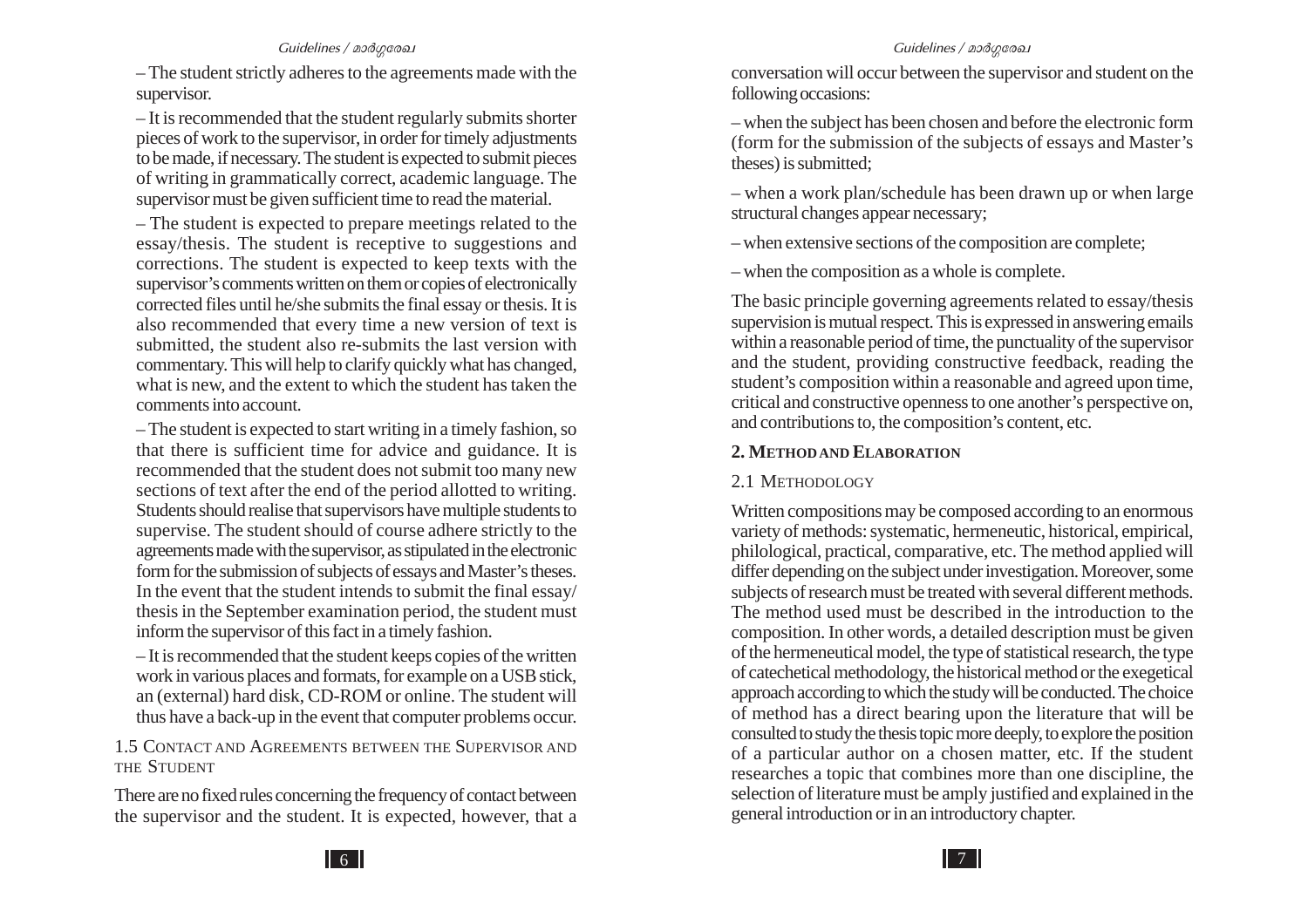### 2.2 OUTLINE

It is recommended that an outline of the main research lines be drawn up. Sketch the basic ideas first and fill them out in more detail later. The subject's main points should be summarised correctly and concisely. Lengthy introductions should be avoided.

### 2.3 SOURCES

To elaborate on the subject, the student should consult high-quality scientific literature, preferably in the original languages. Studies on the works of a particular author may be consulted. The general summaries of such studies may not simply be reproduced, however. The student should consult the works and primary sources to which studies or courses refer.

### 2.4 BIBLIOGRAPHY

At all times, the bibliography should list the primary sources analysed and the secondary literature consulted. It may also refer to more extensive bibliographies found in other works.

# **3. HOW TO PREVENT PLAGIARISM<sup>1</sup>**

## 3.1 WHAT IS PLAGIARISM?

Students and professors often encounter new ideas. They may be read in texts, heard during lectures, discussed in courses and integrated in one's own papers, articles, books, courses, dissertations, essays or theses. It is important always to indicate the origin of any ideas used. If somebody's ideas are quoted literally, the source used must be cited and the quote must be placed between quotation marks (or in a block quote). If an idea or quote is translated, the translation must appear between quotation marks (or in a block quote), and the original text must be given in a footnote (with a reference). If a work or idea is paraphrased, a reference must be included. The breaking of any of these rules constitutes plagiarism.

Plagiarism is the copying of expressions, thoughts and reasoning from other sources without referring (and/or, in the case of quotations, without using quotation marks). The plagiarist copies, translates or paraphrases text and makes it appear as though it has been written by him-/herself. These regulations also apply to the use of electronic

sources. When using internet sites, a distinction must be made between scientifically oriented and vulgarising or popular websites. The use of websites must be carefully considered and motivated, and the site itself must be referred to correctly along with the date it was accessed.

3.2 HOW TO RECOGNISE PLAGIARISM?

One may distinguish various kinds of plagiarism. Plagiarism is committed in:

(a) a composition in which sentences, parts of sentences and/or sections of text are copied from another work literally, without quotation marks or further reference; this is called literal copying without references;

(b) a composition that in whole or to a significant degree (a paragraph or page) constitutes an almost literal paraphrase of another work, even if one's own formulations have occasionally been used, without further reference; almost literally paraphrasing means: copying the content almost line for line;

(c) a composition that in whole or to a significant degree (a paragraph or a page) constitutes a literal translation of a work written in a different language, without quotation marks and/or without further reference;

(d) a composition that consciously copies ideas and reasoning from another work, even if they are expressed in one's own words, without reference or with insufficient reference (i.e. each time the source is used);

(e) a composition that in whole or in part has been downloaded and is reproduced without quotation marks and/or without further reference.

3.3 STRATEGIES FOR AVOIDING PLAGIARISM

(a) Quote: place anything copied or translated literally from another work between quotation marks. Do not do this only in the final draft of the text; keep track of sources during the writing

<sup>1</sup>This text is based in part on the web page entitled *Plagiarism: What It is and How to Recognize and Avoid It* of the University of Indiana. process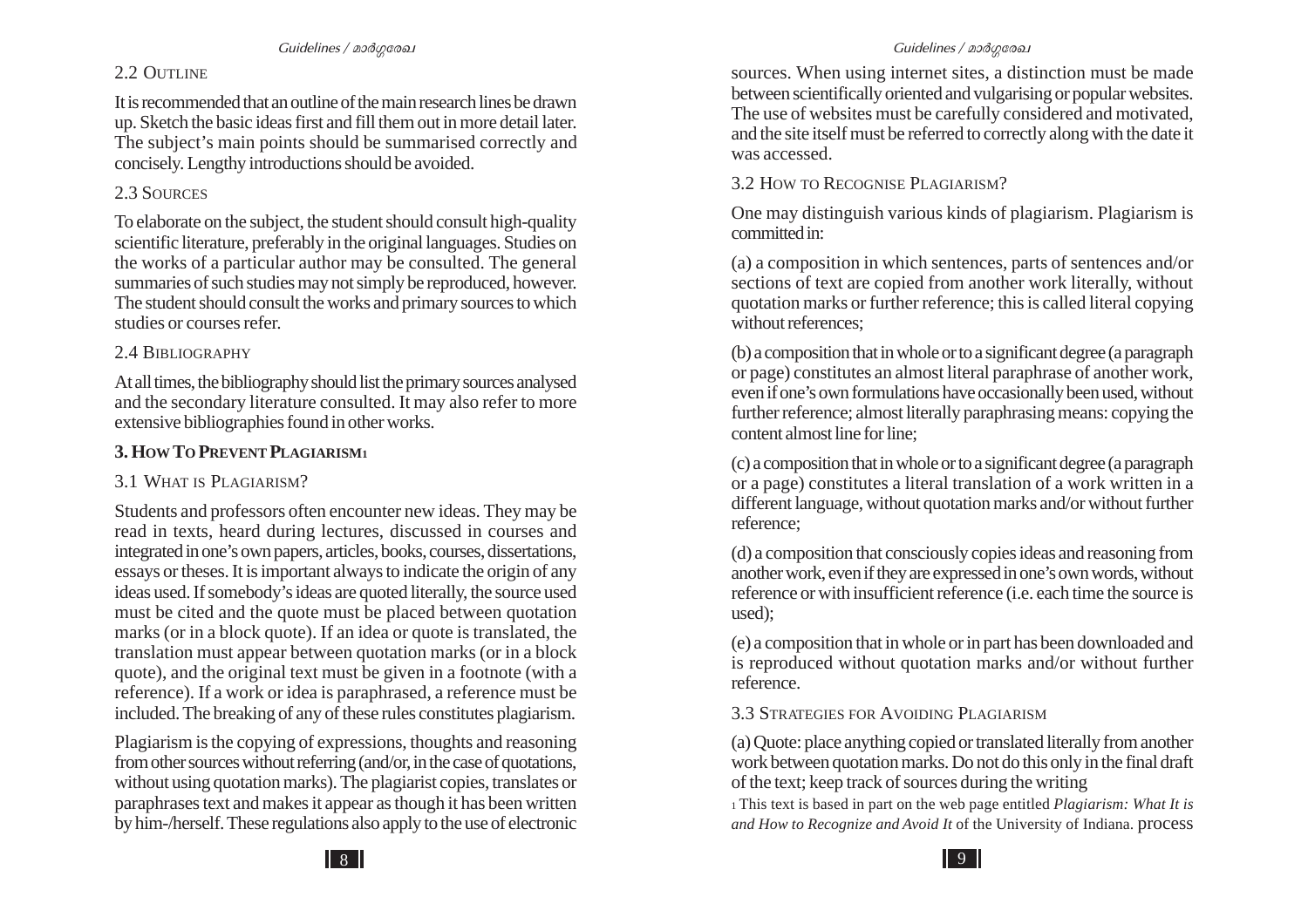and when taking notes while reading. Otherwise one runs the risk of forgetting what has been copied literally and what is one's own work.

(b) Avoid any kind of composition that is 'held together' by quotations from other works, whereby the 'original' contribution of the student consists in the provision of insignificant connecting texts, must be considered unsatisfactory. Such 'anthologies' consist for the most part of references to the work of another whereby the student reveals that he/she does not have a sufficient personal grasp of the material employed.

(c) Paraphrasing is the use of the ideas of another expressed in one's own words. When one is paraphrasing a text one should be sure to avoid facile reorganization or the emendation of a few words. One is obliged to re-write the original text in one's own words and to refer to the source in a footnote. If the student finds this task impossible, he/she should consider quoting the source text and placing the quotation in quotation marks. If the student finds him/herself resorting to too many quotations, this may be a sign that he/she has not been able to personally integrate the ideas found in the source. In short: a good paraphrase is possible and even necessary (otherwise one would never be able to borrow the ideas of another) but unoriginal paraphrasing must be avoided.

(d) Students should compare the paraphrase with the source text in order to be sure that they have not accidentally employed sentences or phrases from the original and that the idea, theory or argument borrowed there from is presented accurately.

(e) Reference to information that is considered to be general knowledge does not require an indication of the source: e.g. "The Second Vatican Council took place in Rome in the nineteen sixties upon the initiative of Pope John XXIII who also opened the Council."

Strategies for recognizing and avoiding plagiarism are also treated as part of the Thesis Writing Seminar.

#### 3.4 FORMAL REGULATIONS

It is the student's responsibility to avoid plagiarism in his/her work. Supervisors are responsible for providing high-quality guidance, both with respect to content and methodology, and will consequently do everything they can to prevent students from committing plagiarism.

#### **4. THE USE OF GENDER INCLUSIVE LANGUAGE**

Those who engage in contemporary scientific and academic debates should be mindful of gender inclusive language. The following cases are particularly important:

(a) Use neutral terms (e.g. 'person') when referring to someone who may be either male or female. For example, say ombuds(person) instead of ombudsman, or chair(person) instead of chairman.

(b) Avoid the masculine pronoun 'he' if the person referred to could be either male or female. This can easily by avoided by using expressions in the plural. Other strategies are: she/he; he or she; use sentences that alternate he and she, etc.

(c) Quotations should be precise in reflecting the wording used by a source, even when it uses exclusive language. It is often possible, however, to paraphrase the view of an author in inclusive language.

#### **5. SUBMISSION OF ESSAYS, THESES, DISSERTATIONS, RESEARCH REPORTS AND RESEARCH PAPERS**

#### 5.1 SUBMISSION

Essays, theses, dissertations, research reports and research papers must be submitted before the deadline stipulated in the academic calendar. These compositions may not be submitted without the supervisor's approval. The necessary number of printed copies (cf. 5.4) must be submitted to the education secretariat during office hours; the supervisor will also receive his/her copy from the education secretariat.

#### 5.2 SUMMARY

Every Master's thesis (i.e. a dissertation, Research Master's thesis or Master's thesis) must be accompanied by a summary (this does not apply to Bachelor's essays!). The summary should be bound in every copy of the composition, immediately following the title page.

The summary has to give a picture of the research that has been done. The text is scientifically sound, but has to be comprehensible for readers who are not familiar with the research. The summary has the format of an abstract. To include the summary in the Master's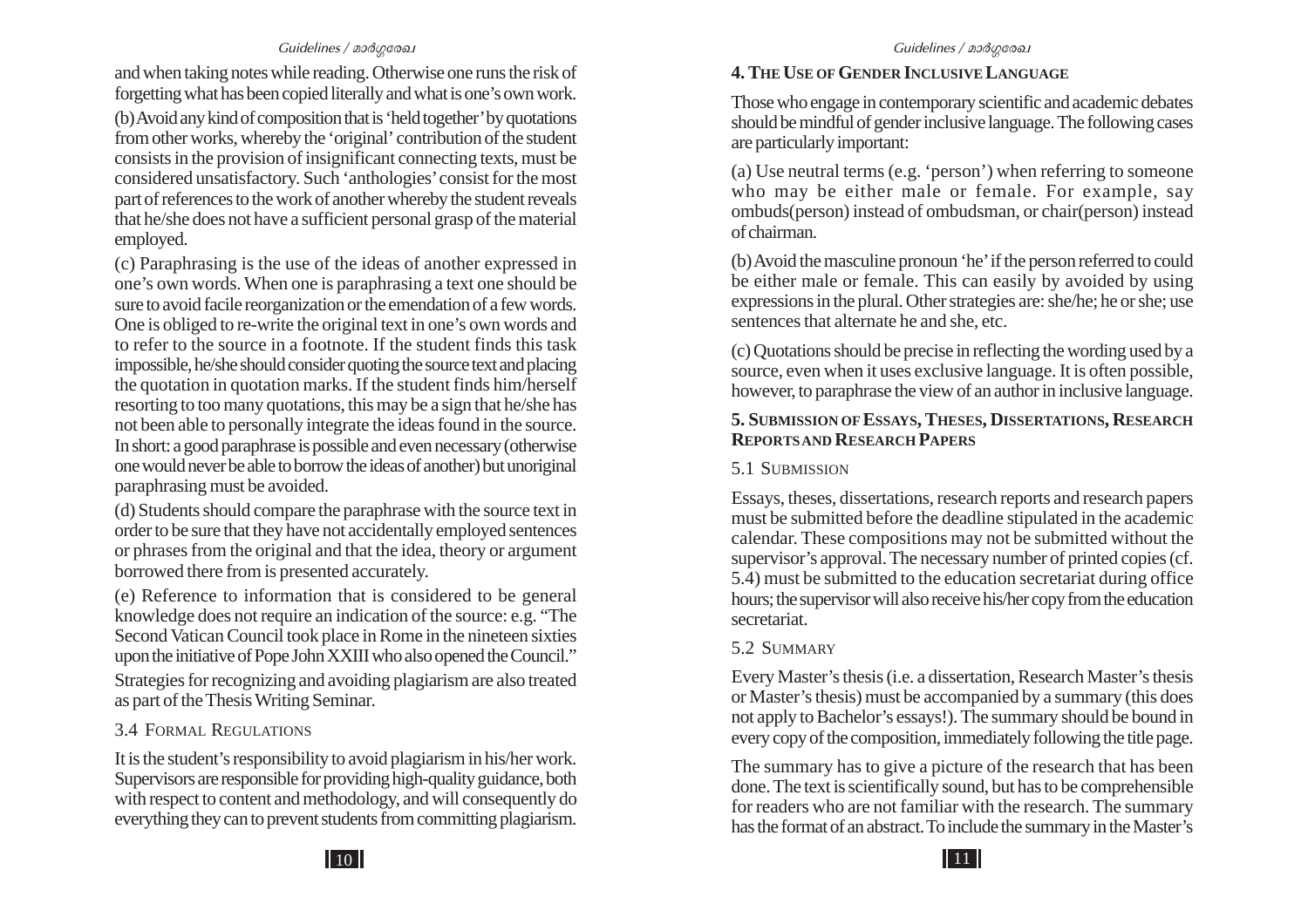thesis / Research Master's thesis, there is no need for a separate permission. The assessment of the Master's thesis / Research Master's thesis will give a point for the entire work, including the summary.

Example of the summary:

First name, FAMILY NAME, Title. Subtitle.

Master thesis / Research Master's thesis presented to obtain the degree of Master …

Examination period & year: (month) 201x

Supervisor:

Co-supervisor:

The summary normally also consists of:

– Topic and purpose of the study: the summary of a Master thesis / Research Master's thesis starts with a brief introduction that situates the problem and clarifies its importance. Depending on the topic, a typical example can be quoted in the introduction. One starts a new paragraph to differentiate between the introduction and the discussion.

– Short outline of the used research methods and brief description of the results or type of results: subsequently the research itself is described. This is the most extensive part of the summary. In this part you describe the matter the Master thesis / Research Master's thesis is about, the exact problem formulation, the research method and the most important conclusions. This can be done by briefly describing the different chapters. You can start a new paragraph for every new chapter. If the type of research allows it, you can write a discussion that is not related to the classification in chapters. For this, try to use a coherent line of reasoning instead of listing isolated elements. Accurately describe the content of the master thesis / Research Master's thesis. Be brief but complete, without going into details. Do not mention effect sizes or references (except for when the reference is the basis for your master thesis / Research Master's thesis).

– Conclusion or type of conclusions: in a concluding paragraph the most important conclusions are described. A short recommendation or reflection can be made.

### **6. E VALUATION AND FEEDBACK**

#### 6.1 INFORMATION ABOUT E VALUATION

Information about the evaluation of essays and Master's theses (and about the concrete evaluation meeting which will occur at the end of the examination period) can be found on the ECTS form of the relevant programme component (available via the electronic programme overview).

#### 6.2 FEEDBACK FORM

As part of their evaluation, the supervisor and correctors of the essay and Master's thesis/Research Master's thesis fill out a feedback form that explains the criteria used to evaluate such works. At the beginning of the evaluation meeting (i.e. before the student's presentation), the correctors give the previously filled out feedback form (or a copy of it) to the supervisor. The supervisor keeps the forms. The supervisor can use the forms to give the student feedback after the examination period.

Independently of one another, the supervisor and corrector(s) give a grade via the feedback form: ('completely insufficient', 'insufficient', 'sufficient', 'adequate', 'good', 'very good' or 'excellent') for each of the following 5 criteria:

1. The student has written the composition in a clear style and following correct language conventions. The composition has been arranged in a well-organized manner.

2. The student has retrieved the appropriate information from the literature and has correctly interpreted it.

3. The student is capable of reporting on a topic in a wellorganized manner. The composition is structured in a sensible way.

4. The student has acquired in-depth knowledge and insight on the topic in question, based on appropriate source materials and with an eye to the broader context.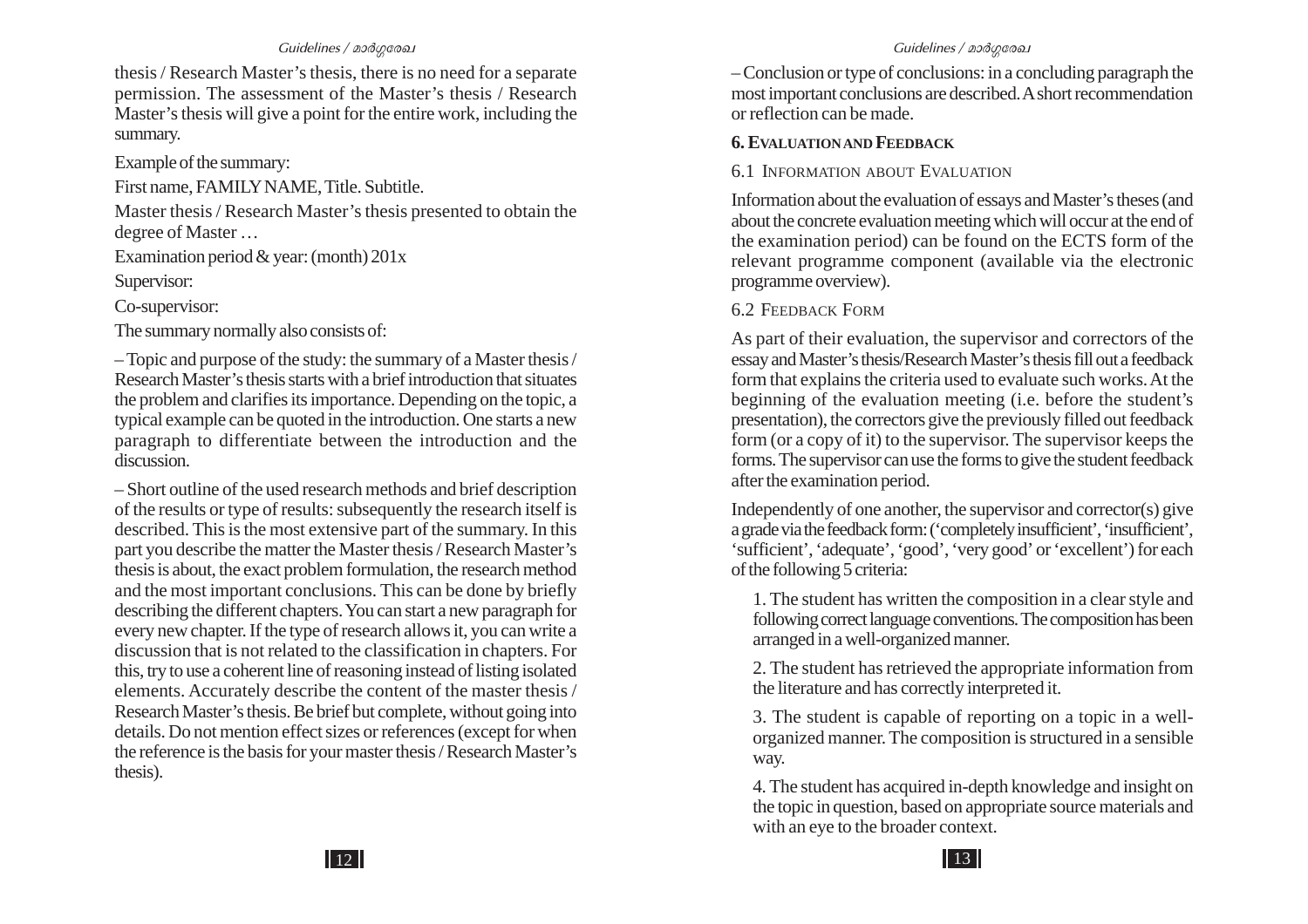5. The student has made a satisfactory personal contribution to the existing knowledge and insights in his or her domain, and has set this down on paper in a sensible manner. The student has demonstrated the ability to think critically.

In addition, the supervisor also gives a grade for the following criterion:

6. The student is able to work independently and has demonstrated personal initiative and creativity in writing the composition.

After the presentation and discussion, the supervisor, in consultation with the corrector(s), also grades the following criterion:

7. Presentation and defence: the student is able to give an oral report on the progress of his/her research, and can present the results of the research. The student is also capable of responding to critical questions regarding the composition in a clear manner.

6.3 NUMERICAL E VALUATION (SCORE OUT OF 100)

*90 or more: Excellent.* The thesis is among the best. The scientific solutions provided demonstrate a high degree of inventiveness in addition to a thorough and personal command of analytic and drafting skills. The level is considerably above expectations and can be described as 'professional'.

*80-89: Very good*. The thesis contains an in-depth scientific analysis and a clear and accurate synthesis.

*70-19: Good*. The basic demands of correct scientific analysis and synthesis have been met. There are a number of minor shortcomings. *60-69: Adequate.* The thesis can be considered 'adequate', although it demonstrates a lack of depth in terms of research and analysis. Critical and personal reflection is limited.

*50-59: Sufficient.* The thesis is considered 'sufficient', although the work may be too shallow or lack sufficient quality analysis.

*less than 50 : Insufficient*. The thesis demonstrates serious shortcomings with respect to several of the criteria outlined above. The text is poorly written and poorly edited. Thorough revision is required.

# **CHAPTER TWO TYPOGRAPHICAL GUIDELINES**

#### **1. L AYOUT**

#### 1.1 FORMAT

Dissertations, theses and papers are presented on A4 size paper (21 x 29.5 cm recto or recto verso). Dissertations, theses and research papers should be bound in a solid cover. The title is printed on the cover.

#### 1.2 TITLE

#### Top: **ALPHA INSTITUTE OFTHEOLOGYAND SCIENCE**

| Centre:     | TITLE, subtitle and volume                      |
|-------------|-------------------------------------------------|
| Down right: | A thesis presented in partial fulfilment of the |
|             | requirements for the Master of Theology         |
|             | by First name NAME                              |
| Down left:  | Supervisor                                      |
|             | Prof. Dr. First Name NAME                       |
|             | Co-supervisor                                   |
|             | Prof. Dr. First Name NAME                       |
|             | Year                                            |
|             |                                                 |

*Variations* indicating the academic degree:

– A thesis presented in partial fulfilment of the requirements for the Master of Advanced Studies in Theology and Religion – A dissertation presented in partial fulfilment of the requirements for the Doctor's Degree in Theology

For yearly *essays* one only mentions:

– Essay 1, Bachelor in Theology and Religious Studies (Second Phase) Presented by First name NAME Year

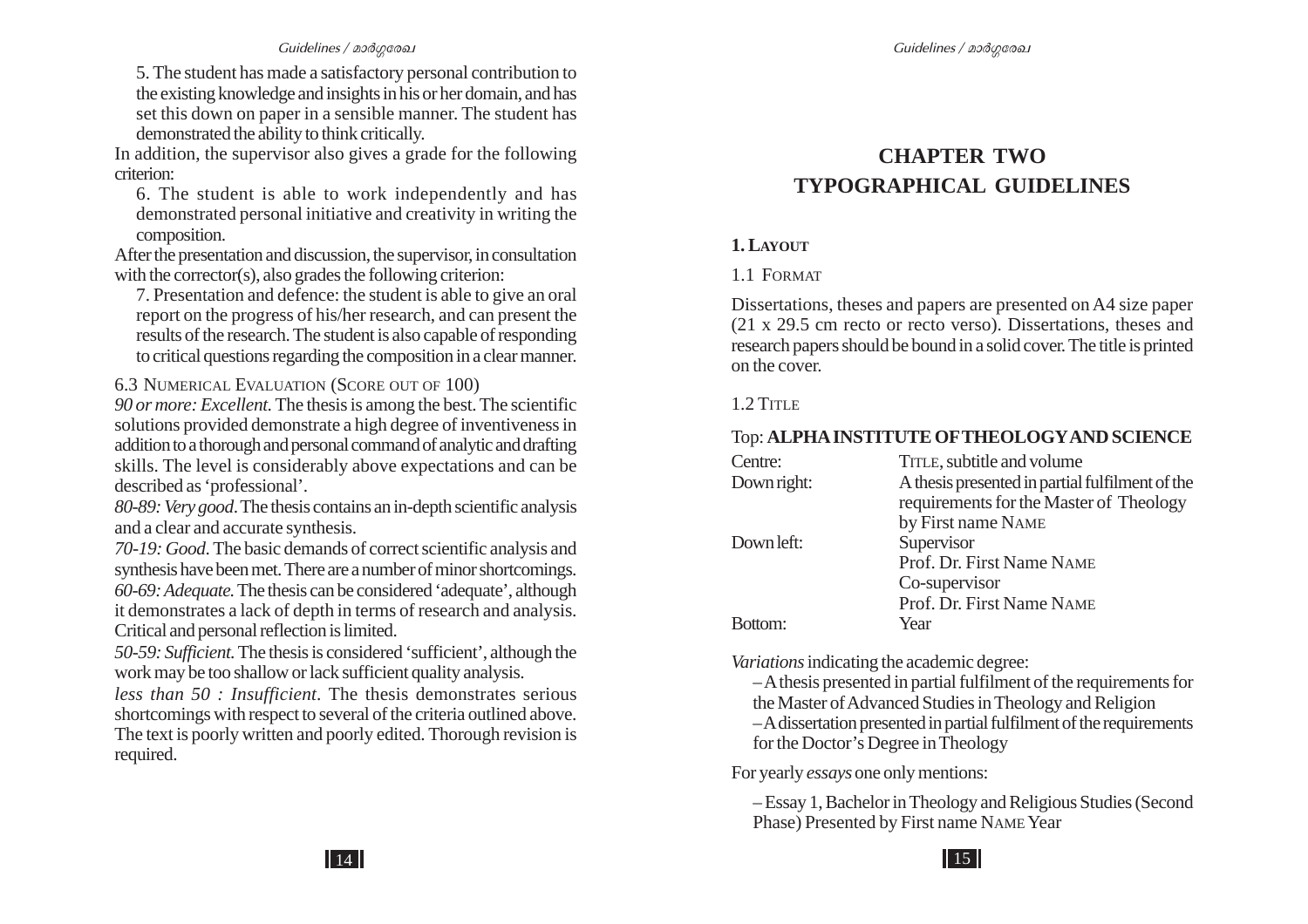– Essay 2, Bachelor in Theology and Religious Studies (Third Phase) Presented by First name NAME Year

*Arrangement* of the text: see sample title pages in appendix.

1.3 COMPOSITION AND NUMBERING OF PAGES

The *introductory part* is paginated using in Roman numerals:

- $I$ : Title page
- II : Summary
- III : Foreword, mentioning the name of the supervisor
- $IV:$ Table of contents
- V: Bibliography (preceded, if necessary, by a list of abbreviations)

The *body of the text* is paginated using Arabic numerals. It starts with the Introduction.

*Page numbers* are printed in the upper right corner of the pages. On pages I, II and III (with Title, Summary and Foreword) the page numbers are *not* printed. Page numbers are not printed on other important pages, such as the first page of a chapter or other pages beginning with titles. Running titles may be provided (i.e., an indication at the top of each page as to the chapter, or other major division, to which it belongs) in italics (as in these *Guidelines*) or in small capitals.

1.4 PAGE AND TEXT ARRANGEMENT

### **1.4.1 Titles**

The titles/headings of chapters and other subdivisions should use the following formatting:

# **CHAPTER I. IN CAPITALS/BOLD (font size 14)**

#### **§ 1. FIRST LEVEL– IN SMALL CAPITALS/BOLD (FONT SIZE 12 OR 11)**

A. SECOND LEVEL – IN SMALL CAPITALS/NOT BOLD (FONT SIZE 12 OR 11)

**1. Third level – in standard letters/bold (font size 12 or 11)** *a. Fourth level – in standard letters/italics/not bold (font size 12 or 11)*

– Where the text requires less varied subdivision, levels one and two (§1 and A) may be omitted.

– Decimal subdivisions may also be employed within each chapter: 1.1 and 1.1.1, etc. One should avoid the over-complex use of such subdivisions. The same formatting pattern as presented above is also to be used with decimal subdivisions.

### **1.4.2 Recommended margins**

 $-$ Left+Top :  $3$  cm  $(1.25$  inch)

– Right+bottom: 2.5 cm (1 inch)

– A new paragraph should be set off by indenting its first line, preferably by less than 1 cm.

### **1.4.3 Letter size and line spacing**

– The *font size* is 12 for the body of the text. The font size in footnotes is 10.

– Line spacing in the text is 1.5 In footnotes line spacing is 1.

### **1.4.4 Reference notes**

– Reference notes should be placed at the bottom of the page as footnotes, and not collected at the end of the text as endnotes. They are numbered throughout the text (for longer texts with several chapters this can be done per chapter). Footnotes are separated from the text by a line of ca. 5 cm, extending from the left margin.

– The reference number in the text is given in superscript. In the footnote, however, one uses either the normal letter or superscript, preceded by an indent. Footnotes are not to be separated from one another by extra space.

### **1.4.5 Quotations**

Quotations in the text should be put in quotation marks (" "). Apparent errors or use of gender-specific language in the original text should not be corrected but should be followed by the conventional [*sic*]. Square brackets should always be employed to indicate insertions made in the original quotation.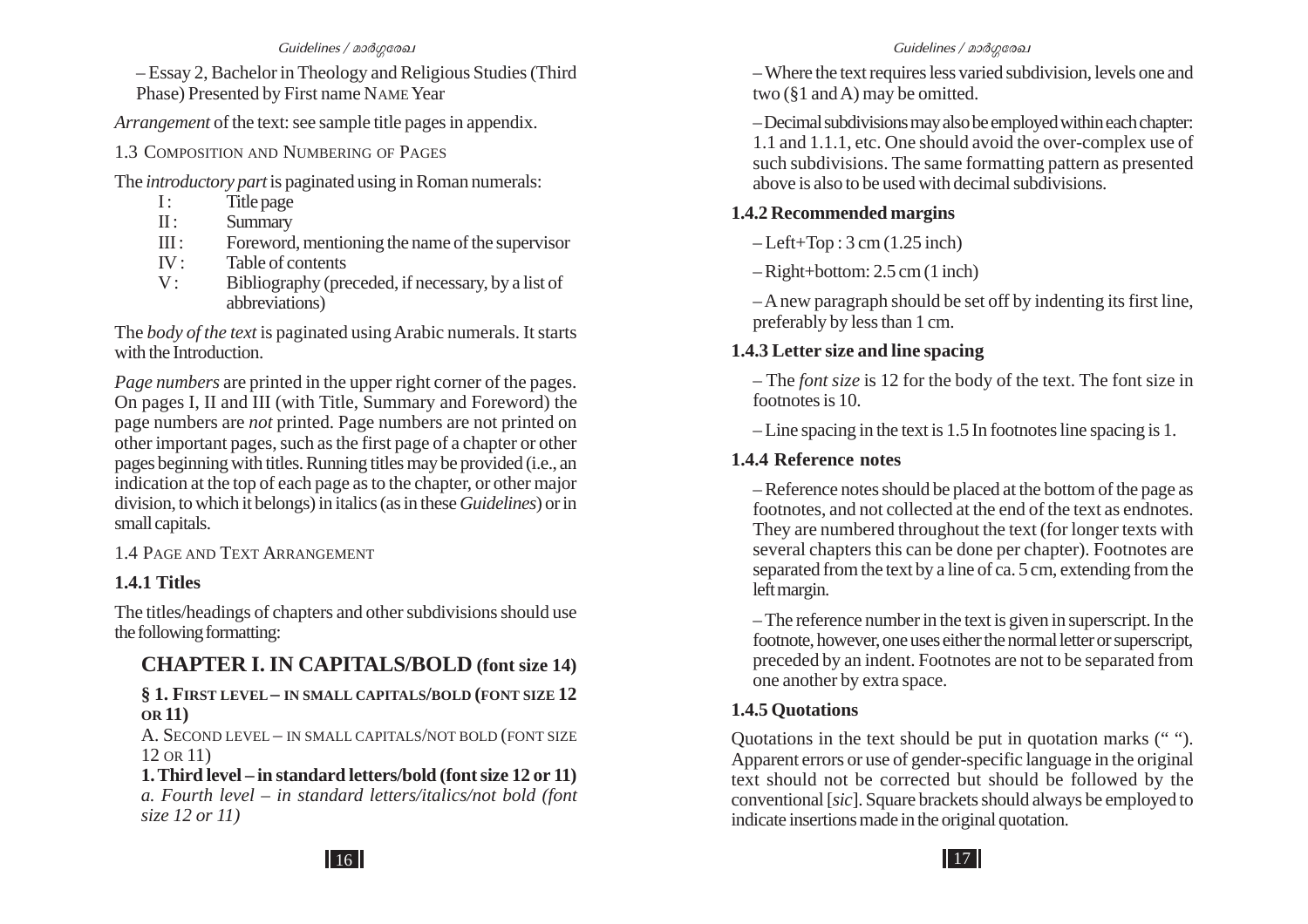*Block quotations* may be employed for more extensive texts. They should be indented on the left margin and the right margin. They are to be distinguished from the main text by a blank line before and after the quotation. Quotation marks are not employed in such instances. As with the present example, block quotations are presented in font size 10. Reference to the footnote follows as a rule at the end of a block quotation.

#### **1.4.6 Italics**

Italics are employed for single words (not entire sentences) in foreign languages and transliterations (such as *anima, theios anèr*), but not when one employs the original script (e.g. Greek or Hebrew).

### **1.4.7 Blank lines and spaces**

Blank lines are inserted only before and after titles and before and after block quotations. They are not as a rule to be employed between paragraphs or between footnotes. In the main text, spaces are to be employed *after* punctuation marks and not before. There should be no spacing, however, after a full stop or comma between two numbers (e.g. 1.1.; Mk 4:5,8), or between two or more succeeding punctuation marks (e.g. "[ …]" or [" …!"]).

### **1.4.8 Spelling**

Students are expected to be consistent in their use of alternative English spelling.

### **1.4.9 Punctuation**

– Double quotation marks within double quotation marks are given as single quotation marks: "'...'."

– Curved brackets within curved brackets are given as square brackets: ([ …]).

# **2. REFERENCE NOTES AND BIBLIOGRAPHICAL ENTRIES**

What follows is a limited summary of the major points, based on the Turabian Style, that are most frequently used in the composition of essays, theses, dissertations etc. It is important to note that Turabian presents the details of publication differently in footnote references and bibliographical lists.

### 2.1 BOOKS

The bibliographical reference to books indicates author, title, number of volumes, place, name of the publishing agency, year of publication. This information is reproduced from the title page and not from the cover or dust jacket (even where the latter seems to provide more complete or correct information). If information on the title page is incomplete, it should be taken from elsewhere in the book (e.g. in the colophon). All information that is known but not mentioned in the publication, is given between square brackets. Bibliographical information that does not belong to the title of the book, is usually given in English; this applies particularly to the place of publication.

# **2.1.1 Author**

The name of the author or editor is not given in (small) capitals. The first name is written in full (as provided in the title page). In the footnotes the author's name is given in the order of first name first and last name last. In the bibliography, the last name of the author precedes the first name(s). Where two authors are referred to their names are joined by 'and', e.g. Dana Carleton Munro and Raymond James Sontag. Where three authors are referred to their names should be divided by a comma: e.g. Mary Lyon, Bryce Lyon, and Henry S. Lucas. Where there are four or more authors, only the first is named, followed by: *et al.*

# **2.1.2 Title**

Information contained in the title and subtitle of the book is never given in bold, but italicised. Title and subtitle are divided by a colon.

# **2.1.3 Capitals**

The title should be taken literally from the information provided on the title page. A significant error in the title can be indicated with the conventional [*sic*]. Only the use of capitals should be adapted. Capitalize the titles of all works according to the following rules:

– Dutch, French: use as few capitals as possible;

– German: capitalize all substantives;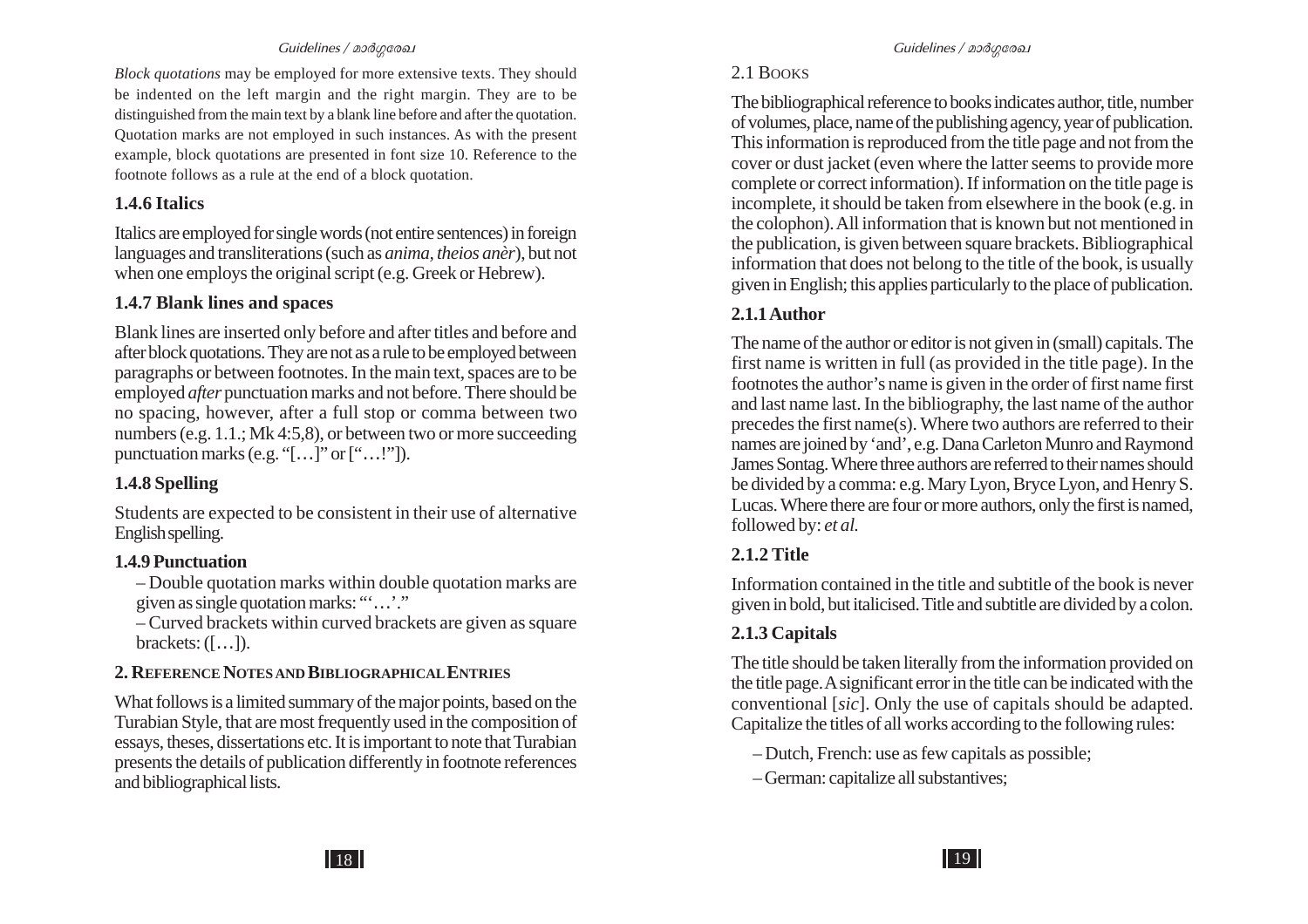– English titles: capitalize substantives, adjectives, verbs, adverbs, and numerals; prefixes, articles and other particles are not capitalized.

Karl Rahner, *Grundkurs des Glaubens: Einführung in den Begriff des Christentums* (Freiburg, Basel, and Vienna: Herder, 1976). Mathew L. Lamb, *Solidarity with Victims: Toward a Theology of Social Transformation* (New York: Crossroad, 1982).

#### **2.1.4 Series**

When a book is published in a series, the name of the series appears after the title, preceded by a comma; the number of the book within the series follows in Arabic numerals.

David L. Mueller, *Foundation of Karl Barth's Doctrine of Reconciliation: Jesus Christ Crucified and Risen*, Toronto Studies in Theology 54 (Lewiston, Queenston, and Lampeter: Edwin Mellen, 1991), Page Number.

The title of the series can be given in an acceptable abbreviation or as a siglum.

Todd A. Salzmann, *Deontology and Teleology: An Investigation of the Normative Debate in Roman Catholic Moral Theology*, BETL 120 (Leuven: University Press and Peeters, 1995).

#### **2.1.5 Editor**

Multi-author works are mostly published under the name of one or more editors (or Herausgeber: "herausgegeben von ..."; éditeur: "sous la direction de ..."). The name of the editor (Herausgeber, éditeur) is indicated as the author's name, and followed by: ed. Various editors are to be provided up to a maximum of three. When there are four or more editors, only the first is named, followed by: *et al.,* eds.

Werner G. Jeanrond and Jennifer L. Rike, eds., *Radical Pluralism and Truth: David Tracy and the Hermeneutics of Religion* (New York: Crossroad, 1991).

Carsten Bresch, Sigurd Martin Daecke, Helmut Riedlinger, eds., *Kann man Gott aus der Natur erkennen?: Evolution als Offenbarung*, Quaestiones disputatae 125 (Freiburg, Basel, and Vienna: Herder, 1990).

H. J. W. Drijvers *et al.*, eds., *IV Symposium Syriacum 1984: Literary Genres in Syriac Literature (Groningen – Oosthesselen 10-12 September)*, Orientalia Christiana Analecta 229 (Rome: Pontificium Institutum Studiorum Orientalium, 1987).

When an author's work is republished, the name of the editor of the work is given after the title and preceded by: ed. The name of the translator of a work is given in the same way, preceded by: trans.

John Henry Newman, *An Essay in Aid of a Grammar of Assent*, ed. I. T. Ker (Oxford: Clarendon, 1985).

In an extensive bibliographical reference the complete annotation may be given (in Roman characters) as on the title page, instead of the abbreviation: ed. This should be done, for example, for new, text-critical editions of ancient works or when the annotation contains relevant information.

John Henry Newman, *An Essay in Aid of a Grammar of Assent*, edited with Introduction and Notes by I. T. Ker (Oxford: Clarendon, 1985).

Augustinus, *In Iohannis Evangelium Tractatus CXXIV*, post Maurinos textum edendum curavit Radbodus Willems, Corpus Christianorum: Series Latina 36 (Turnhout: Brepols, 1954).

Friedrich Daniel Ernst Schleiermacher, *On Religion: Speeches to Its Cultured Despisers,* introduction, translation, and notes by Richard Crouter, Texts in German Philosophy (Cambridge: University Press, 1988).

Other names, such as those of the author of a preface or introduction can be indicated in the same way.

Michel Despland, *La religion en Occident: Évolution des idées et du vécu*, Préface de Claude Geffré, Cogitatio Fidei 101 (Montréal and Paris: Éditions du Cerf, 1979).

#### **2.1.6 Volumes**

If a work consists of various volumes, reference to one of them is given by the abbreviation vol. (for volume) or vols. (for volumes). In a full reference one can keep the reference in the original language,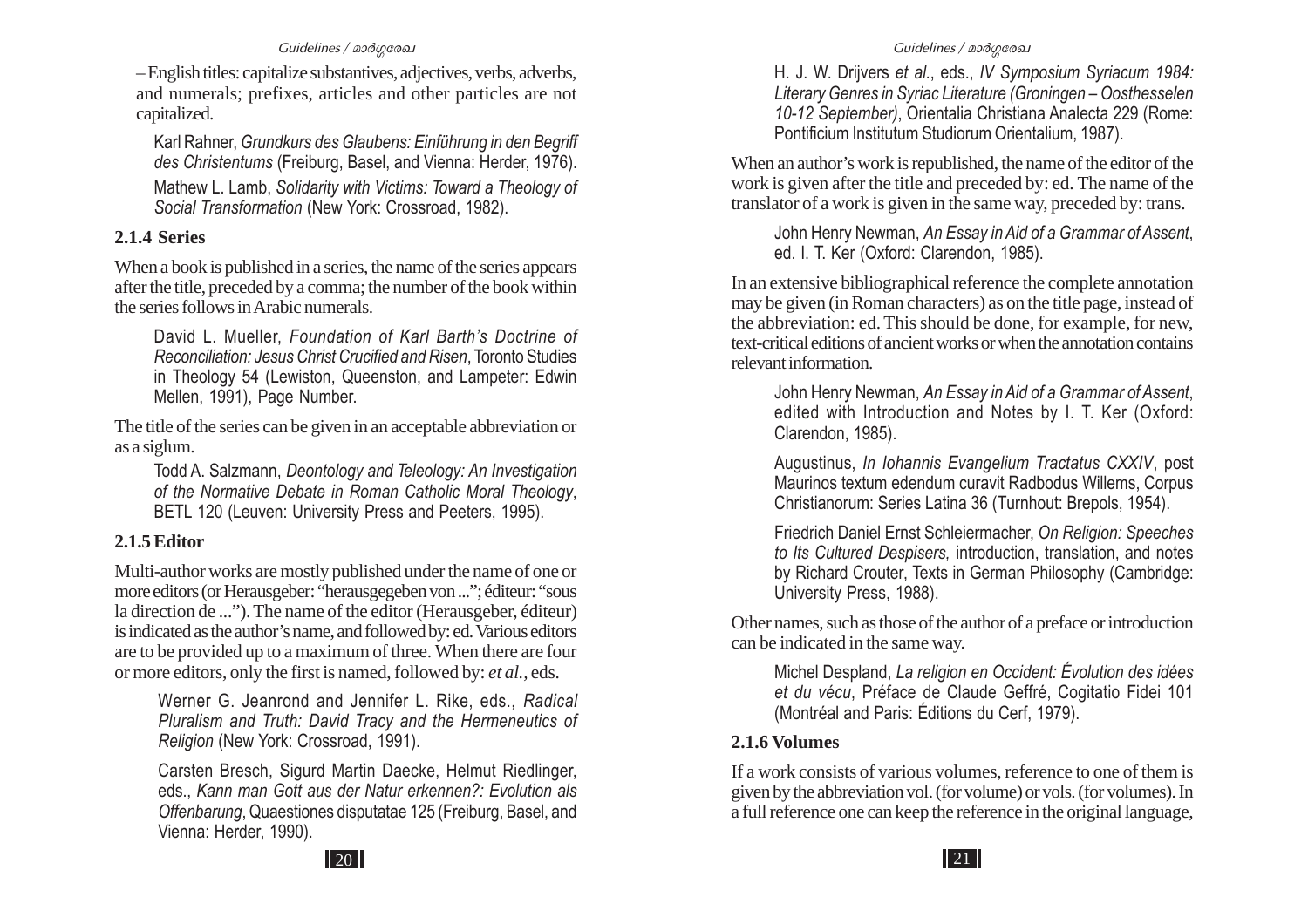if desired, in an abbreviated form; thus: dl. (deel); Bd. (Band), t. (tome), Tl. (Teil). This information is given in Arabic numerals.

Justo L. González, *A History of Christian Thought*, vol. 2 (Nashville: Abingdon, 1971).

Helmut Thielicke, *Theologische Ethik*, II. Band, *Entfaltung*, 2. Teil, *Ethik des Politischen* (Tübingen: Mohr, 1958).

#### **2.1.7 Editions**

When one refers to a second (or later) edition of a work, the number of the edition is mentioned after the title or is indicated in superscript before the year.

Avery Dulles, *Models of the Church*, 2nd ed. (Garden City, NY: Doubleday, 1987) / or: (Garden City, NY: Doubleday, ²1987).

When two or more editions of the same work are cited, the modified data must be mentioned (separated by a semicolon).

Avery Dulles, *Models of the Church* (Garden City, NY: Doubleday, 1974; 2nd ed.,1987) / or: (Garden City, NY: Doubleday, 1974; ²1987).

A simple reissue, the text of which has not been altered, can be indicated with 'reprint'.

Henry Chadwick, *The Early Church*, The Pelican History of the Church, vol. 1 (Harmondsworth: Penguin, 1967; reprint 1976).

Photographic reprinting can be indicated in two ways:

Martin Grabmann, *Die Geschichte der katholischen Theologie seit dem Ausgang der Väterzeit: Mit Benützung von M. J. Scheebens Grundriß dargestellt* (Freiburg i. Br.: Herder, 1933; reprint Darmstadt: Wissenschaftliche Buchgesellschaft, 1983).

or:

Martin Grabmann, *Die Geschichte der katholischen Theologie seit dem Ausgang der Väterzeit: Mit Benützung von M. J. Scheebens Grundriß dargestellt* (Darmstadt: Wissenschaftliche Buchgesellschaft, 1983 = Freiburg i. Br.: Herder, 1933).

#### **2.1.8 Place, publishing agency and year**

Use the English name for the place of publication (München becomes Munich, etc.). Places of publication in the United States are followed by the name of the state in abbreviated form (e.g. Grand Rapids,  $\overline{M}$  – see appendix) except when the city of publication is the same as the state. Use a colon to separate place and publisher. The name of the publisher should be shortened, by omitting abbreviations such as 'Inc.', 'Ltd.'. The inclusion of words such as 'The' and 'Press', is optional. Where a university press is the publishing agency, the term Press is included. When the place and/or year of publication are not known, the missing data are given as follows:

– place unknown: n.p.

– year unknown: n.d.

– place and year unknown: n.p., n.d.

Sidney G. Hall, III, *Christian Anti-Semitism and Paul's Theology* (Minneapolis, MN: Fortress, 1993).

Where missing data is found elsewhere, this should be mentioned between square brackets.

Walter Walsh, *The Secret History of the Oxford Movement* (n.p., [1897]).

## 2.2 A RTICLES IN JOURNALS

The title of the article is not italicised but put between double quotation marks. It is separated from the title of the periodical by a comma, which should precede the closing quotation mark. The title of the periodical is given in italics and followed by the number of the volume, the year of publication (enclosed in parentheses) followed by a colon and the indication of the first and last page of the article.

Jan Willem van Henten, "The First Testing of Jesus: A Rereading of Mark 1.12-13," *New Testament Studies* 49 (1999): 349-366.

When a volume number extends over more than one calendar year this is indicated by reference to the years in question.

Eric Fuchs, "Providence and Politics: A Reflection on the Contemporary Relevance of the Political Ethics of John Calvin," *Louvain Studies* 10 (1984-85): 231-243.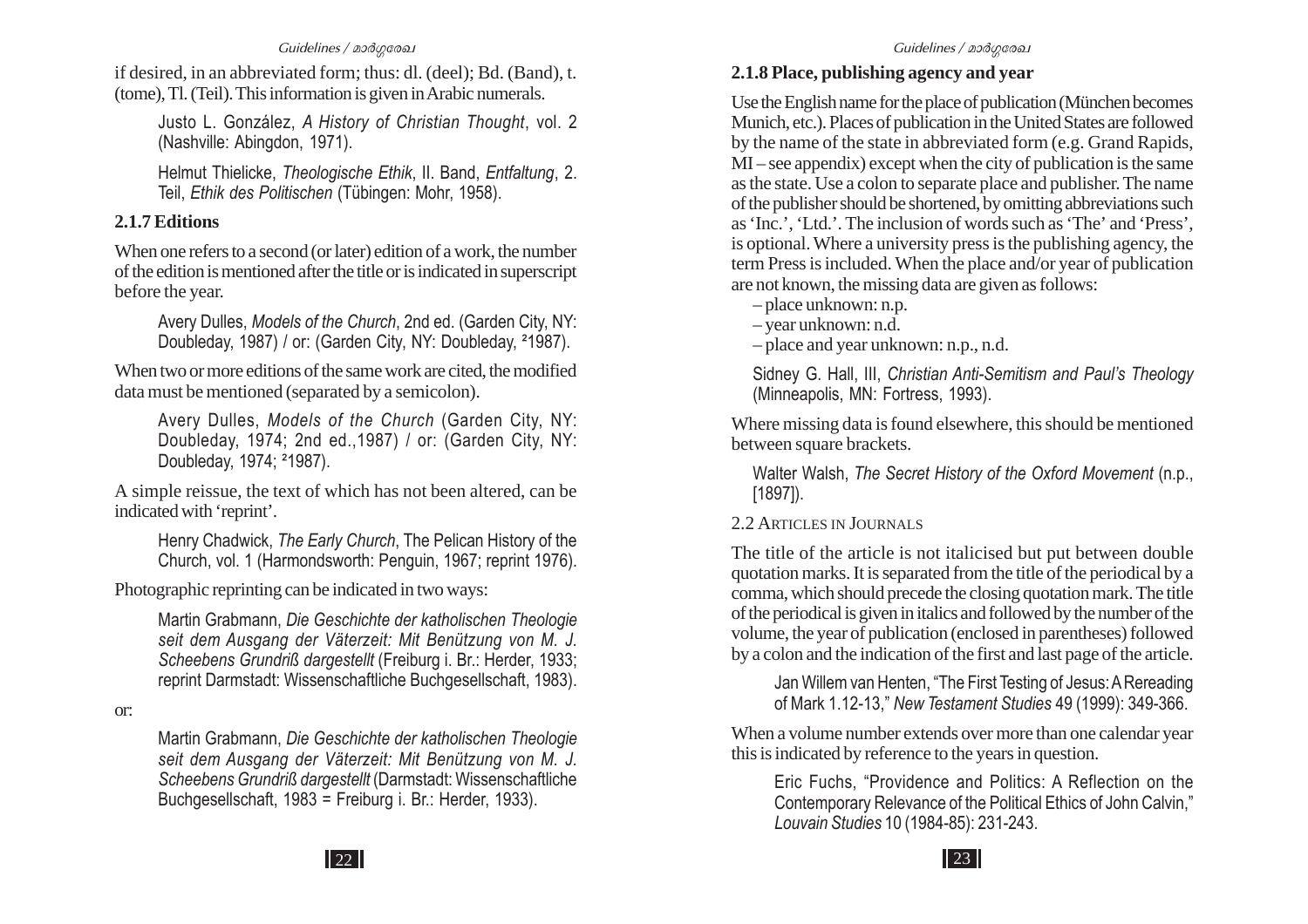When an article consists of several parts contained in a single volume each part is indicated by the first and last page number separated by a comma.

Kurt Meier, "Kirchliche Zeitgeschichte," *Theologische Rundschau* 64 (1999): 38-83, 153-196, 241-276.

When an article consists of several parts contained in successive volumes of a journal, this information is also provided and separated by a semi-colon.

John P. Boyle, "The Ordinary Magisterium: Towards a History of the Concept," *The Heythrop Journal* 20 (1979): 380-398; 21 (1980): 14-29.

When each issue within a volume of a journal is paginated separately, and not throughout the volume, the issue number is indicated after the volume number and preceded by: no.

Eleanor Nesbitt and Robert Jackson, "Christian and Hindu Children: Their Perceptions of Their Own and Each Other's Religious Traditions," *Journal of Empirical Theology* 5, no. 2 (1992): 39-62.

The name of the periodical is sometimes given by an abbreviation or a siglum:

Jan Willem van Henten, "The First Testing of Jesus: A Rereading of Mark 1.12-13," *New Test. Stud.* 49 (1999): 349-366 / or: *NTS* 49 (1999): 349-366.

The indication of the month or the day of publication may be omitted, unless it is necessary to determine the specific issue referred to.

#### 2.3 A RTICLES IN COLLECTIONS AND FESTSCHRIFTEN

The title of the article is placed in inverted commas and is followed by 'in', the complete reference to the title of the collection, the name(s) of the editor(s), preceded by 'ed.', publication data between parentheses followed by comma, and an indication of the first and last page of the article.

David J. Reimer, "Concerning Return to Egypt: Deuteronomy xvii 16 and xxviii 68 Reconsidered," in *Studies in the Pentateuch*, ed.

John A. Emerton, Supplements to Vetus Testamentum 41 (Leiden, New York, Copenhagen, and Cologne: Brill, 1990), 217-229.

A Festschrift (Mélanges; Studies in Honour of ...) is referred to in the same way. Reference in this instance may be abbreviated by FS followed by the name of the person being honoured (between round brackets and in Roman letters). The abbreviation FS, which stands for the German term Festschrift, may be used whatever original expression is employed.

Maurice Wiles, "In What Contexts Does It Make Sense to Say, 'God Acts in History'?," in *Witness and Existence: Essays in Honor of Schubert M. Ogden*, ed. Philip E. Devenish and George L. Goodwin (Chicago and London: University of Chicago Press, 1989), 190-199.

or:

Maurice Wiles, "In What Contexts Does It Make Sense to Say, 'God Acts in History'?," in *Witness and Existence* (FS Schubert. M. Ogden), ed. Philip E. Devenish and George L. Goodwin (Chicago and London: University of Chicago Press, 1989), 190- 199.

2.4 A RTICLES IN DICTIONARIES AND ENCYCLOPAEDIAS

Articles in well-known, multi-volume dictionaries and encyclopaedias are referred to in the same way as articles in periodicals.

Gene Outka, "Situationsethik," *Theologische Realenzyklopädie* 31 (2000): 337-342.

M. Joseph Costelloe, "Pontifical Universities, Roman," *New Catholic Encyclopedia* 11 (1967): 557-562.

G[ershom] Sch[olem], "Kabbalah," *Encyclopaedia Judaica* 10 (1971): 489-653.

Words in non-Roman script (e.g. Greek or Hebrew) may be provided in transcribed form.

Johannes Schneider, "Meros," *Theologisches Wörterbuch zum Neuen Testament* 4 (1942): 598-602.

E. Lipinski, "Qânâh," *Theologisches Wörterbuch zum Alten Testament* 7 (1990): 63-71.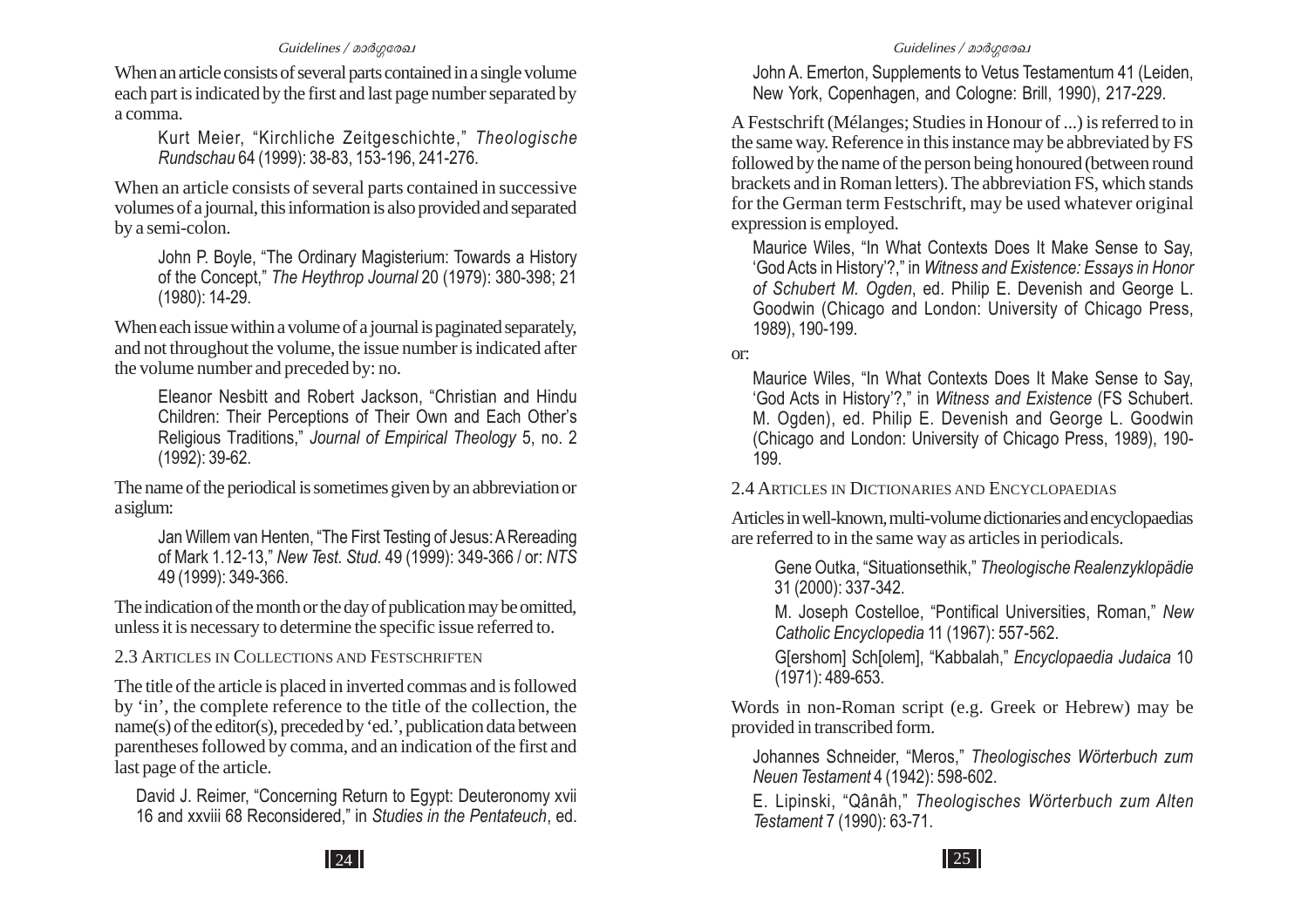Preferably, however, the title is given in the original language:

Johannes Schneider, ÌÝñïò, *Theologisches Wörterbuch zum Neuen Testament* 4 (1942): 598-602.

Edward Lipinski, ä , *Theologisches Wörterbuch zum Alten Testament* 7 (1990): 63-71.

2.5 ARTICLES IN NEWSPAPERS AND MAGAZINES

The title of the article is given in the same way as for a periodical. The indication of the volume and year of publication are substituted with the date (day, month, year). Page numbers are not given because newspapers often have several editions.

Lino Ciccone, "La sterilizzazione degli handicappati: Aspetti giuridici e morali," *L'Osservatore Romano*, March 1-2, 1993. Garry Wills, "In Praise of Censure," *Time*, July 31, 1989.

2.6 BOOK REVIEWS

A book review is referred to in the same way as an article in a periodical, except for the title: here the indication "review of" is followed by the title of the reviewed work and the name of the author.

Roger Charles, review of *Papal Teaching on Private Property 1891- 1981*, by Matthew Habiger, *Studies in Christian Ethics* 5, no. 2 (1992): 82-85.

David L. Edwards, review of *Ernst Troeltsch*, by Hans Georg Drescher, *Church Times*, February 26, 1993.

2.7 UNPUBLISHED DISSERTATIONS, THESES, PAPERS

The author's name is followed by the title in quotation marks. Reference should be made in addition (between parentheses) to the type of written work (Master's Thesis, Doctoral Dissertation), the relevant academic institution and the year.

Philip A. Ballinger, "The Poem as 'Sacrament': The Theological Aesthetic of Gerard Manley Hopkins" (unpublished doctoral dissertation, Faculty of Theology, K.U.Leuven, 1998).

## 2.8 ARCHIVES

Documents from archives are referred to as follows: the location of the archives is followed by the name of the archives (in Roman characters), the indication of the list in italics, and, if so desired, with additional identification of the document.

Rome, Archivio Segreto Vaticano, *Pio IX*, Oggetti vari, 13.

For correspondence, the reference to the archives is preceded by an indication of the sender and the addressee, and the date of the letter.

H. W. Pownall to Richard Simpson, May 14, 1872, Downside, Downside Abbey Archives, *Simpson Collection*, Box III.

The names of the archives and their files are often indicated with an acceptable abbreviation or a siglum:

H. W. Pownall to Richard Simpson, May 14, 1872, DAA, *Simpson*, Box III.

# 2.9 DIGITAL SOURCES

References to digital sources should conform as far as possible to references to printed sources. As a rule, the 'place of publication' should be the only difference in this regard. The present *Guidelines* only discuss the most frequently used digital sources of information. Reference to a web-based document should, in principle, mention the URL (Uniform Resource Locator).

# **2.9.1 Sources on the Internet**

The author and title of the source should be referred to in line with the general rules outlined above. This is followed where possible/if appropriate (and in brackets) by the date of the document or of its last revision. The full page address then follows to be concluded by the date of access.

Paul Halsall, "Homosexuality and Catholicism: A Partially Annotated Bibliography (September 1997)," http:// www.fordham.edu/halsall/pwh/lgbcathbib.html [accessed April 30, 2001].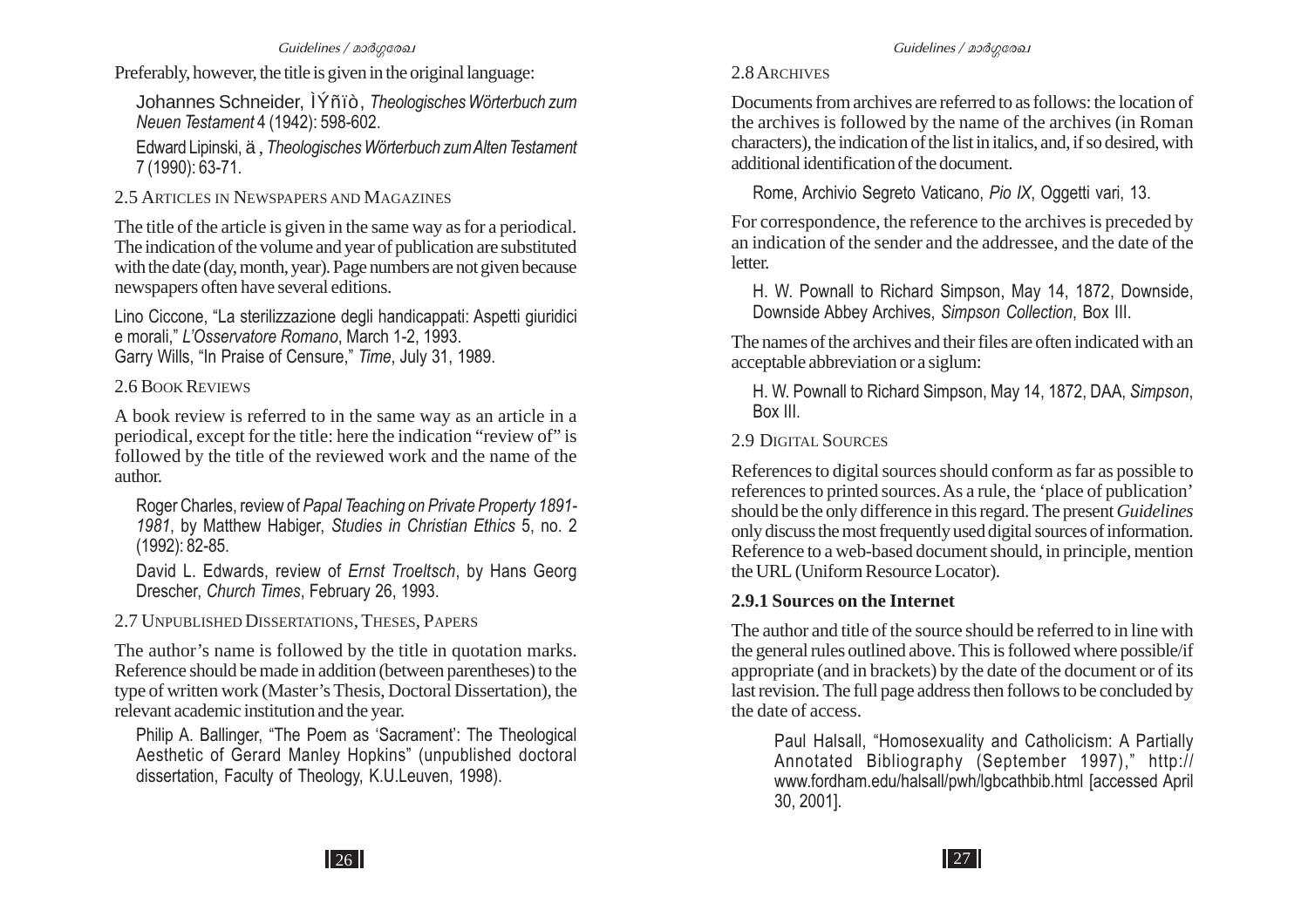Federation of Asian Bishops' Conferences, Sixth Plenary Assembly, Final Statement, "Christian Discipleship in Asia Today: Service to Life," January 10-19, 1995, Manila, Philippines, http://www.ucanews.com/html/fabc\_plenary/fabc-95.htm [accessed April 30, 2001].

Journals available only online are referred to in the same way as printed journals. Page numbers are optional, the full internet address and, between square brackets, the date of access, are added.

Julia Reinhard Lupton, "Religion and Psychoanalysis: Three Fundamental Concepts," *Journal for Cultural and Religious Theory* 2, no. 1 (2000), http://www.jcrt.org/archives/02.1/ intro\_reinhard\_lupton.shtml [accessed April 30, 2001].

#### **2.9.2 Other digital sources**

Documents available on CD-ROM are referred to in the same way as printed sources with the addition of ', CD-ROM' after the title.

W. G. Lambert, "Enuma Elish," *The Anchor Bible Dictionary,* CD-ROM (New York, London, Tokyo, Sydney, and Auckland: Doubleday, 1992).

2.10 REFERENCES IN FOOTNOTES

The first reference to a work in footnote is given in full. The pages cited or referred to are added, preceded by a comma. The use of the abbreviations: p. (page), pp. (pages); c. (column), cc. (columns); al. (alinea), n. (footnote), l. (line) is only necessary when absence of these indications may cause confusion.

> Mathew L. Lamb, *Solidarity with Victims: Toward a Theology of Social Transformation* (New York: Crossroad, 1982), 47-65.

The indication of the inclusive page numbers (indicating the first and last page of the article) should only be given when the whole article is being referred to.

Stanley Hauerwas, "Surviving Postmodernism: The University, the Global Market, and Christian Narrative," *Soundings* 82 (1999): 112.

Roland Meynet, "Comment établir un chiasme: À propos des 'Pèlerins d'Emmaüs'," *Nouvelle revue théologique* 110 (1978): 240 n. 21.

Where reference is made for a second (and third, fourth…) time to a title already referred to in full, an abbreviated form of the said title should be employed. As a rule, that segment of the title up to and including the first noun should be used, but for the sake of clarity the abbreviation may be lengthier.

Hauerwas, "Surviving Postmodernism," 112.

Meynet, "Comment établir un chiasme," 240.

For abbreviations of the titles of commentaries on the Bible, reference should only be made to the name of the book in its original language.

Joseph A. Fitzmyer, *The Gospel According to Luke (I-IX),* The Anchor Bible 28 (Garden City, NY: Doubleday, 1981).

A second reference:

Fitzmyer, *Luke*, 136.

Where reference is made in the footnotes to the name of an author in the course of a grammatical sentence, the remaining bibliographical references should be placed in brackets.

Meynet ("Comment établir un chiasme," 237) expresses it as follows: "..."

When the work cited immediately before (on the same page) has been written by the same author, then id. (*idem* = the same) or the feminine form ead. (*eadem*) can be used in place of the author's name, followed by the title. When the author and the title are the same as that of the previous reference, then *ibid.* (*ibidem* = in the same place) may be employed, followed by the indication of the page(s). When these terms are the first words in the note, they are written with initial capitals (Id. & *Ibid*.)

1. Dulles, *Models of the Church*, 128.

- 2. *Ibid.*, 32.
- 3. Id., *The Craft of Theology*, 85.

When two references are made on the same page to the same work and are separated by a reference to a different work, the author's name is repeated in the second reference with the abbreviated title, followed by the indication of page number(s).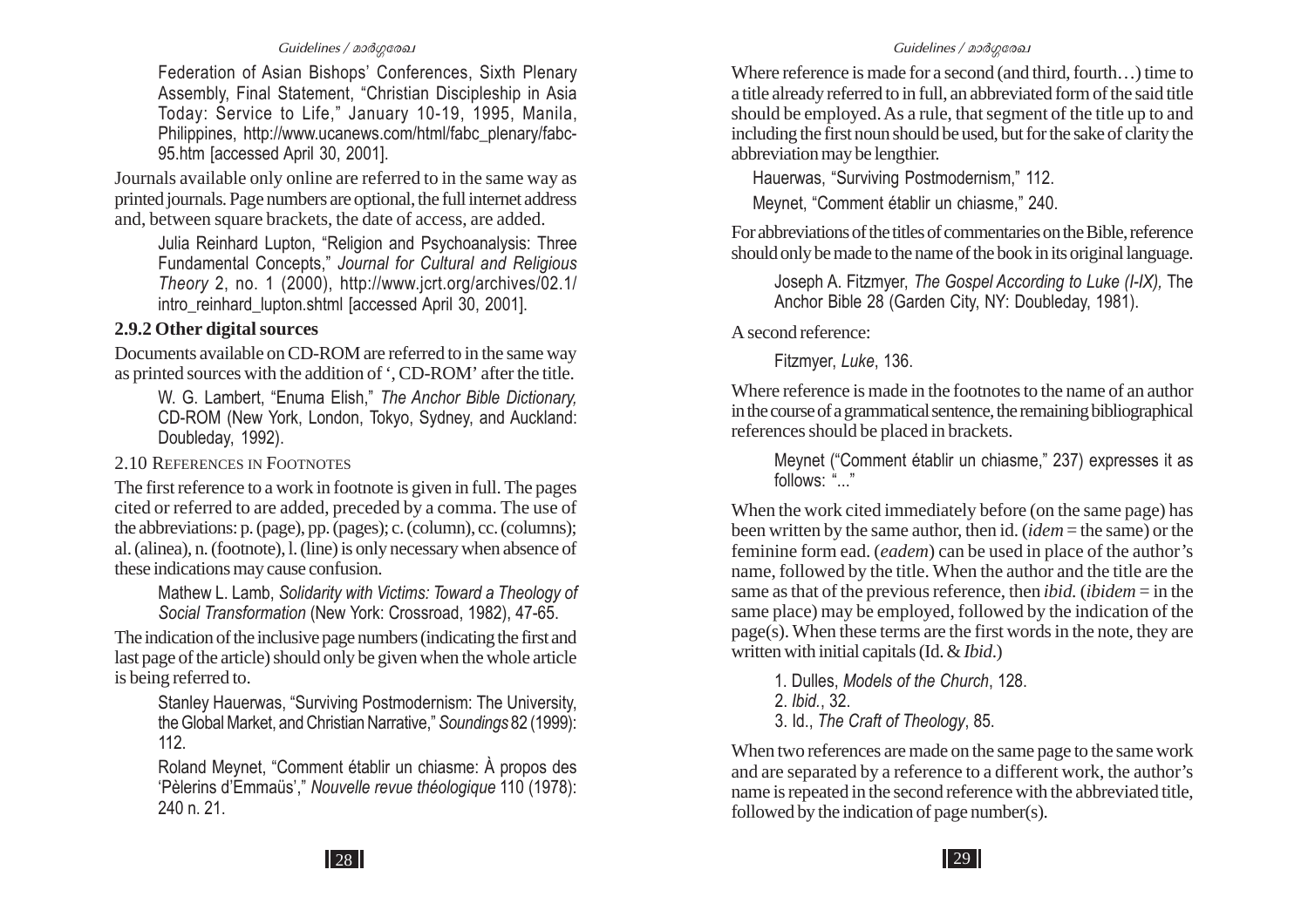1. Jean-François Chiron, "Le magistère dans l'histoire: Évolutions et révolutions dans la compréhension de la 'fonction d'enseignement' de l'Église," *Recherches de science religieuse* 87 (1999): 483-518.

2. Dulles, *Models of the Church*, 128.

3. Chiron, "Le magistère dans l'histoire," 496-498.

Standard abbreviations may also be employed instead of an abbreviated title. In such instances the title follows the reference to the author's name:

– *op. cit.*, or *o.c.*, (*opere citato* = in the book cited),

– *art. cit.*, or *a.c.*, (*articulo citato* = in the article cited), followed by indication of page number(s).

When the page does not change:

– *loc. cit.*, or *l.c.*, (*loco citato* = in the place cited; in this case one obviously does not use *op. cit.* etc.).

1. Jean-François Chiron, "Le magistère dans l'histoire: Évolutions et révolutions dans la compréhension de la 'fonction d'enseignement' de l'Église," *Recherches de science religieuse* 87 (1999): 483-518.

- 2. Dulles, *Models of the Church*, 128.
- 3. Chiron, *art. cit.*, 496-498.

Every footnote should begin with a capital letter and end with a full stop. References to a variety of works are separated by a semicolon.

Where a text is literally quoted, the name of the author and other bibliographical details must be given in a footnote. Where one employs an idea of an author (not quoting literally) or when one bases oneself on the work of another, the bibliographical information in the footnote reference should be preceded by: See, or: Cf. (see, however, the section on plagiarism).

#### *Punctuation*

Use a *comma* to separate successive pieces of information. Use a *colon* to separate the title and subtitle, as well as the place and

agency of publication. Use a *semicolon* to distinguish parallel pieces of information (e.g. different editions of the same publication). Use <sup>a</sup>*period* for abbreviations.

#### 2.11 BIBLIOGRAPHICAL LIST

Titles are catalogued alphabetically by author. The proper procedure to arrange names in alphabetical order is explained in the appendix of this booklet. Unlike references in footnotes, in the bibliography subsequent elements in the titles are separated by a period. In the bibliography the first name is mentioned *after* the surname and separated from it with a comma. A work for which no author (editor, compiler or other) is known appears in a bibliography under the title of the work, alphabetized by the first word, or by the first word following an initial article. Several titles by the same author are arranged alphabetically according to the title or chronologically. The name of the author can be repeated in each instance or replaced by a horizontal eight-space line.

The second (and subsequent) line of the title should be indented (0.5) according to the usual convention.

- de Vogüé, Adalbert. *Histoire littéraire du mouvement monastique dans l'antiquité.* Patrimoines: Christianisme. 5 vols. Paris: Éditions du Cerf, 1991-1998.
- Dietrich, Donald J. and Michael J. Himes, eds. *The Legacy of the Tübingen School: The Relevance of Nineteenth-Century Theology for the Twenty-First Century.* New York: Crossroad, 1997.
- *Documents on the Liturgy 1963-1979: Conciliar, Papal, and Curial Texts*. Collegeville, MN: Liturgical Press, 1982.
- D'Souza, Henry. "Les conditions du dialogue éthique-économique en Asie." *In Éthique, économie et développement: L'enseignement des évêques des cinq continents (1891- 1991),* edited by Roger Berthouzoz and Roberto Papini, Études d'éthique chrétienne 62, 221-225. Fribourg and Paris: Éditions Universitaires,1995.
- Dulles, Avery. *Models of the Church*. 2nd ed. Garden City, NY: Image, 1987.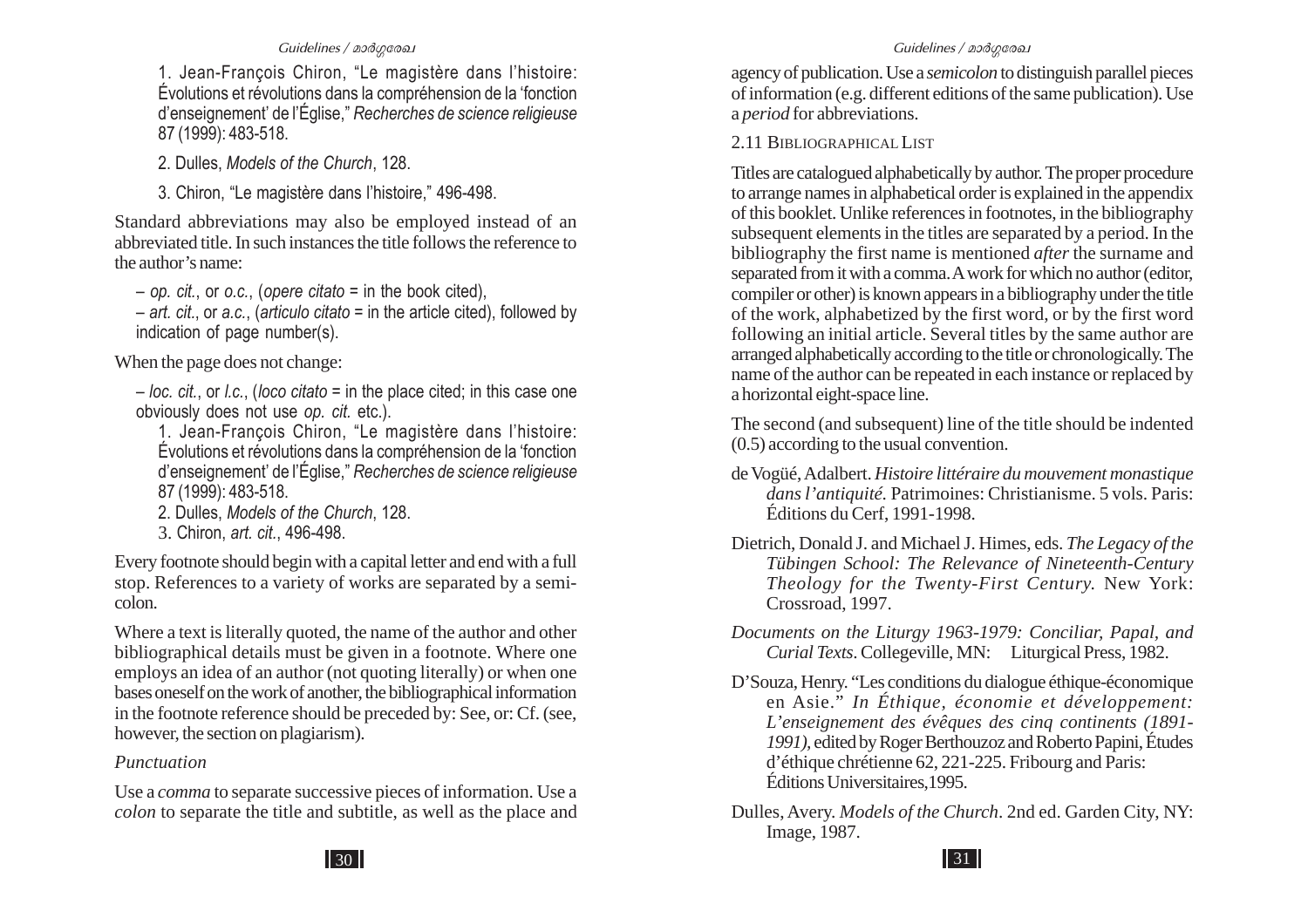#### Dulles, Avery. *The Craft of Theology: From Symbol to System*. New York: Crossroad, 1992.

or:

- \_\_\_\_\_\_\_\_. *The Craft of Theology: From Symbol to System*. New York: Crossroad, 1992.
- Duquoc, Christian. *Des ecclésiologies provisoires: Essai d'ecclésiologie oecuménique*. Théologies.Paris: Éditions du Cerf, 1985.

#### 2.2 S TANDARD ABBREVIATIONS AND SIGLA

| app.      | appendix                                     |
|-----------|----------------------------------------------|
| art.      | article (plural, arts.)                      |
| ca.       | <i>circa</i> , about, approximately          |
| cf.       | confer, compare                              |
| comp.     | compiler (pl. comps.), comp. by              |
| dept.     | department (plural, depts.)                  |
| e.g.      | <i>exempli gratia</i> , for example          |
| ed.       | edition; edited by; editor (pl. eds.)        |
| et al.    | <i>et alii</i> , and others                  |
| fig.      | figure (plural, figs.)                       |
| infra     | below                                        |
| <b>MS</b> | manuscript (plural, MSS)                     |
| no.       | number (plural, nos.)                        |
| n.s.      | new series                                   |
| par.      | paragraph                                    |
| passim    | here and there                               |
| pt.       | part (plural, pts.)                          |
| sic       | so, thus                                     |
| supp.     | supplement (plural, supps.)                  |
| supra     | above                                        |
| trans.    | translator; translated by                    |
|           | vs. (vss.) vers (verses) and following verse |
| V. (VV.)  | and following vers(es)                       |
| var.      | variant                                      |
| viz.      | <i>videlicet</i> , namely                    |
|           |                                              |

#### 2.3 BIBLICAL SIGLA

Titles of biblical books are not italicised. Sigla are used for them (without punctuation) when chapter and verse references follow. Thus: Mt 1,10 and Mk 3,1-10. But: "In Matthew 1 we read ..."

The following is a list of sigla which are acceptable for the books of the Bible:

#### **Old Testament**

| G <sub>n</sub> | Ru | Ezr Job                 | <b>Is</b>              | J1         | Zph |
|----------------|----|-------------------------|------------------------|------------|-----|
| Ex             |    | 1 Sm Neh Ps             | Jr                     | Am         | Hag |
| Lv             |    | $2 \text{ Sm}$ Tob Pr   | $\mathop{\mathrm{Lm}}$ | Ob         | Zch |
| Nu             |    | 1 Kg Jdt Ec             | Bar                    | Jon        | Mal |
| Dt             |    | $2 \text{ kg}$ Est Ct   | Ez                     | Mi 1 Hen   |     |
| Jos            |    | 1 Chr 1 Mac Wis         | Dn                     | Nah 1 Esdr |     |
| Jdg            |    | 2 Chr 2 Mac Sir Hos Hab |                        |            | Jub |

#### **New Testament**

| Mt                                   | Ac        | Gal  | 1 Thes T <sub>it</sub> |                                        | 1 Pe   | 3Jn |
|--------------------------------------|-----------|------|------------------------|----------------------------------------|--------|-----|
| Mk                                   | Rom       | Eph  | 2 Thes Phm             |                                        | 2 Pe   | Jd  |
| Lk                                   | 1 Cor     | Phil | 1 Tim                  | Heb                                    | $1$ Jn | Ap  |
| Jn                                   | 2 Cor Col |      | $2$ Tim                | Jas                                    | 2Jn    |     |
| Some examples of biblical references |           |      |                        |                                        |        |     |
| Nu 1:10                              |           |      |                        | Numbers, chapter 1, verse 10           |        |     |
| $Lv1:1-10$                           |           |      |                        | Leviticus ch. 1, vss. 1 through 10     |        |     |
| Lv 2:2,5                             |           |      |                        | Leviticus ch. 2, vss. 2 and 5          |        |     |
| $Jos 2:5-4:7$                        |           |      |                        | Joshua ch. 2, vs. 5 to ch. 4, vs. 7    |        |     |
| $Jos 2:5,8-7:3$                      |           |      |                        | Joshua ch. 2, vss. 5&8 to ch. 7, vs. 3 |        |     |
| Job 2:3a                             |           |      |                        | Job ch. 2, 1st part of vs. 3           |        |     |
| Job 2:3; 6:7                         |           |      |                        | Job ch. 2, vs. 3 and Job ch. 6, vs. 7  |        |     |
| Synoptic parallels: Mt 6,5 par.      |           |      |                        |                                        |        |     |
|                                      |           |      |                        |                                        |        |     |

#### **Abbreviations used in exegetical works**

| D          | Deuteronomic tradition |
|------------|------------------------|
| <b>DSS</b> | Dead Sea Scrolls       |
| Dt(r)      | Deuteronomic tradition |
| E.         | Elohist tradition      |
| -1         | Yahwist tradition      |
| I XX       | Septuagint             |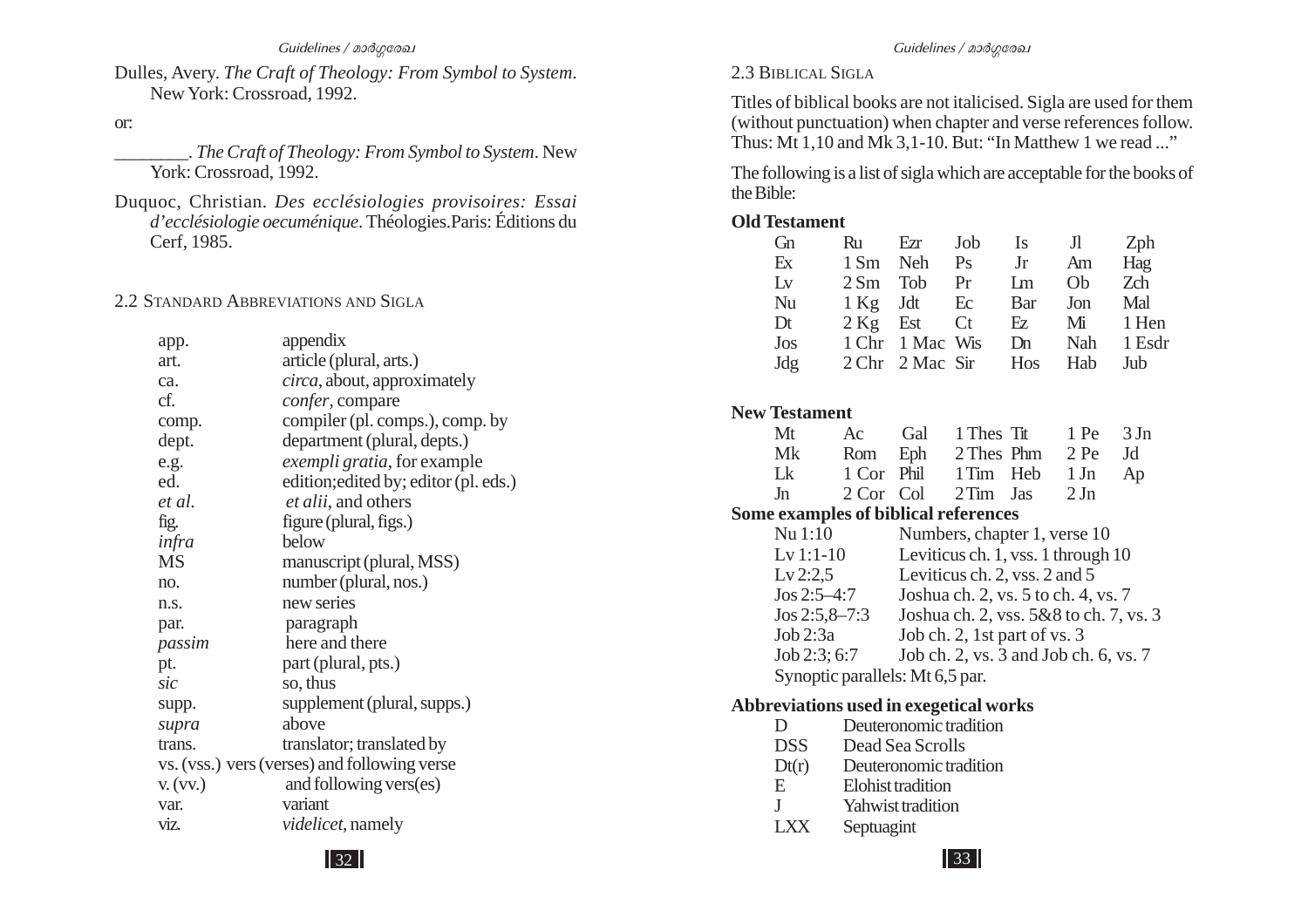| NT        | New Testament                  |
|-----------|--------------------------------|
| <b>OT</b> | Old Testament                  |
| р         | Priestly tradition             |
| <b>SP</b> | Samaritan Pentateuch           |
| ( )       | <i>Quelle</i> (collection of J |

- Q *Quelle* (collection of Jesus sayings)<br>
TM Masoretic Text (also MT) TM Masoretic Text (also MT)
- Vulg Vulgate

#### **Abbreviations for translations of the Bible**

| <b>American Standard Version</b>    |
|-------------------------------------|
| Authorized, or King James Version   |
| English translation                 |
| Jerusalem Bible                     |
| New American Bible                  |
| New English Bible                   |
| (New) Revised Standard Version      |
| <b>Pastoral Orientation Centre</b>  |
| Revised, or English Revised Version |
|                                     |

#### **3. PRESENTING IN PUBLIC**

– Smile!

What follows are some generally accepted good practices for the preparation of your presentation and the presentation itself.<sup>2</sup>

– Do not simply read your notes. It is important to present them in such a way that the listener is stimulated to pay attention.

– Be clear and informative.

– Audiences will accept errors from a first time speaker and speakers in 'examination' situations.

– Try to maintain eye contact with the audience but not too intently.

– Can everyone hear you and see your presentation material? If in doubt, ask.

– If appropriate, ask questions of the audience.

– If people in the audience look blank, ask if you need to explain something again.

– The *occasional* light-hearted comment can help relieve any tension.

– Avoid appearing to be bored or otherwise showing disrespect to the audience.

– Avoid talking too long (pace yourself).

– Structure and planning: A twenty-minute presentation requires changes of subject and methods of delivery to maintain audience intention. This requires you to structure your presentation carefully (e.g. 10%-20% introduction; 60%-80% main body; 10%-20% conclusion).

– Inform your audience in advance on what you plan to say: "First I will describe... Next I will explain..." This is *not* a waste of time, even if you have only thirty minutes. It will make it easier for the audience to absorb what follows.

– Timing: Prepare your presentation as if you have even less available time. For example, for a thirty-minute presentation aim for twenty-five minutes. If you find that you are running out of time towards the end of a presentation, you should decide which of these emergency measures you wish to take: talk a bit faster; miss some material out and skip to the end; a combination of both.

– 120 words per minute represents a reasonable speaking tempo.

– Preparation: Try not to underestimate how long it takes to prepare and practice. Take time to rehearse. *The shorter the talk, the longer the preparation*. You should practice the presentation at least once in front of another person, who should ideally be as critical as possible.

– If you are focusing your presentation on a piece of text (Bible, other ancient literature, translation, contemporary material) be sure to divide it into manageable segments and discuss them one by one rather than presenting the text as an uninterrupted whole. It may also be helpful to provide your audience with the actual text.

– Visual aids: Most people who give talks like to support them with visual material, often PowerPoint presentations or overhead slides. Bear in mind that your visual aids should *support* the presentation. They should not duplicate what you are saying, and you should avoid the temptation to read them to the audience.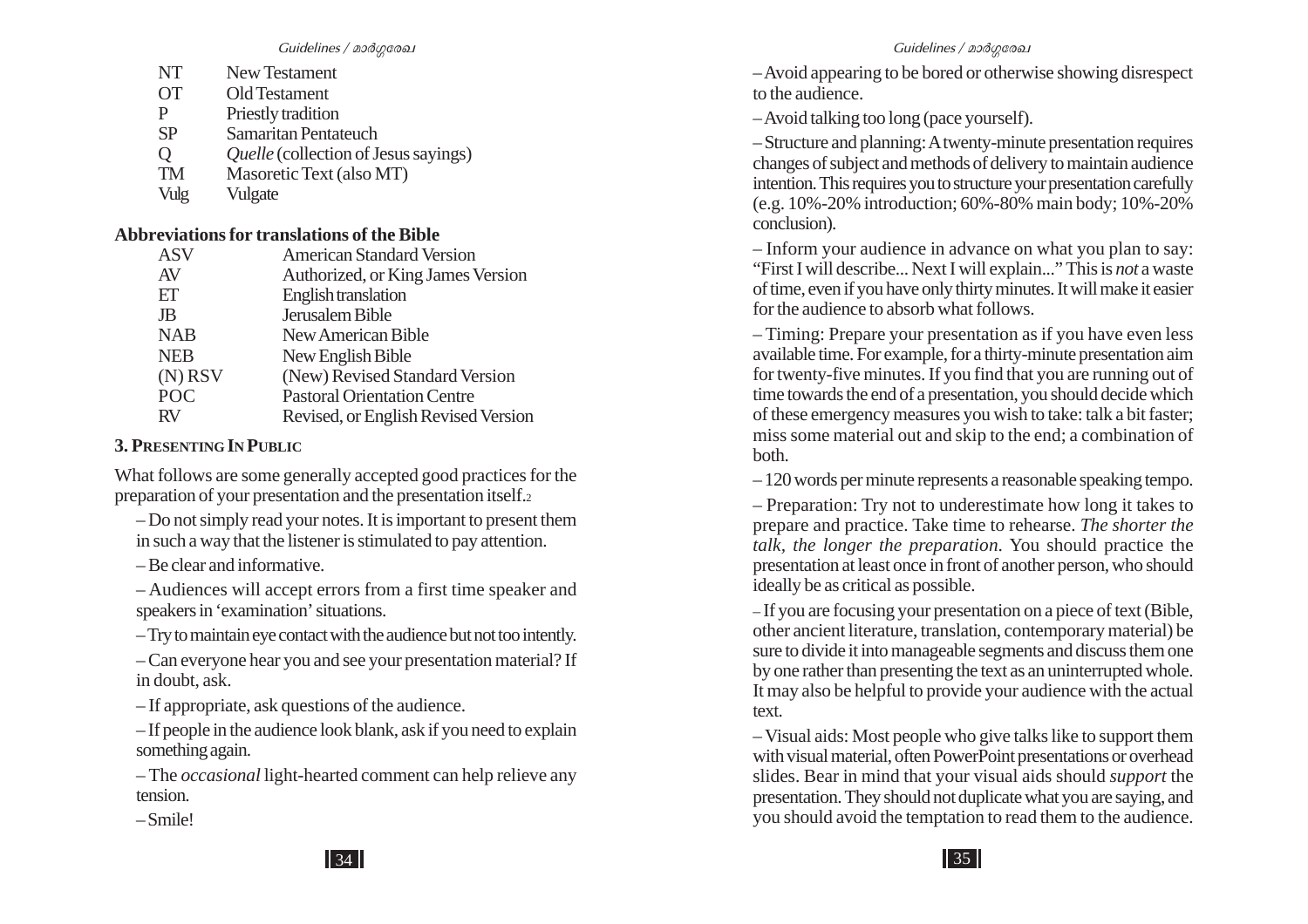For both PowerPoint and overhead slides, you need first to decide how many slides you will show. For a short talk, one per two or three minutes is about right. Try to anticipate the sorts of questions that people will ask, and prepare supporting slides to illustrate answers to these questions.

– Grammar and spelling: One of the 'obsessions' of the academic world is correctness and consistency in the use of language, grammar and spelling. If you feel your grammar and

2Adapted from Kevin Boone, "How to Give a Presentation," www.kevinboone.com/howto\_presentation.html.

spelling are not very good, find someone who is suitably expert and ask him or her to check your material. For a short presentation this will take little time.

– Delivery: Everyone can be understood if he or she speaks at an even pace and faces the audience. The two most common delivery problems tend to be speaking too quickly and facing away from the audience. If you do not have a strong voice, use a microphone. You are also advised not to pace up and down during your presentation and avoid fidgeting. It is not wrong to use notes to help reassure yourself, but it would be better reduce them to cards rather than sheets of paper. In no instance should you read your entire presentation.

– Questions: At the end of a presentation you will normally be expected to take questions from those present (at this stage the supervisor takes responsibility). If you have prepared properly and know the subject this should not present any problems for you. Do not be afraid to say that you don't know the answer to a question. Similarly, if someone asks a question that does not seem to be related to your presentation, it is perfectly acceptable to say "I'm sorry, but I can't see how your question is concerned with this subject."

# **OF THEOLOGYAND SCIENCE** ALPHA INSTITUTE

ഗവേഷണ പ്രബന്ധങ്ങൾ, ശാസ്ത്രീയ ലേഖനങ്ങൾ എന്നിവ തയാറാക്കാനുള്ള

മാർഗ്ഗനിർദ്ദേശങ്ങൾ



#### **ALPHA INSTITUTE OF THEOLOGY AND SCIENCE**

Thalassery, Kerala, India - 670 101 Ph: 0490 2344727, 2343707 Web: www.alphathalassery.org, email: alphits@gmail.com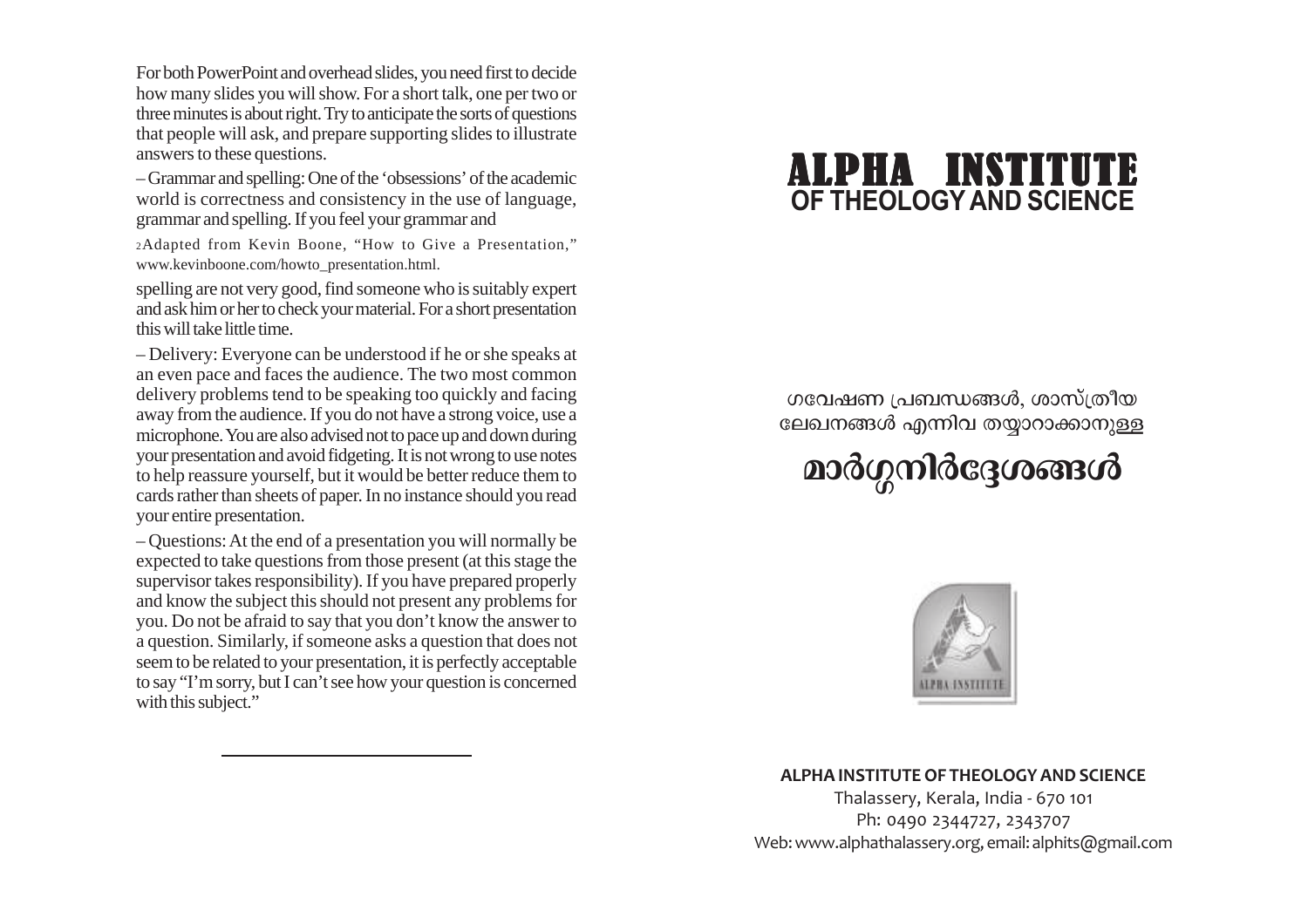# 1

# ഗവേഷണ പ്രബന്ധ രചനയ്ക്കുള്ള മാർഗ്ഗരേഖ

1. ഗൈഡ്/സൂപ്പർവൈസർ

ബിരുദ ബിരുദാനന്തര തലങ്ങളിലെ ഗവേഷണ പ്രബന്ധങ്ങൾ രചിക്കുന്നതിന് ഓരോ വിദൃാർത്ഥിയും ഒരു ഗൈഡ്/ സൂപ്പർവൈസർ – നെ കണ്ടെത്തേണ്ടതാണ്.

1. ആൽഫാ ഇൻസ്ലിറ്റ്യൂട്ടിന്റെ സ്ലാഫ് അംഗങ്ങളെയോ ഇതര പണ്ഡിതരെയോ ഗൈഡ്/സുപ്പർവൈസറായി തിരഞ്ഞെടു ക്കാവുന്നതാണ്. ഡോക്ടറൽ ബിരുദം നേടി 7 വർഷം പുർത്തിയാക്കിയവരും 5 വർഷത്തെ അധ്യാപന പരിചയവുമുള്ള വൃക്തികളെ ഗൈഡ്/സൂപ്പർവൈസറായി സ്വീകരിക്കാവുന്ന താണ്.

2. ആൽഫാ ഇൻസ്റ്റിറ്റ്യൂട്ടിന്റെ സ്റ്റാഫിനു വെളിയിൽനിന്നുള്ള പണ്ഡിതരെ തിരഞ്ഞെടുക്കുന്നവർ പ്രസ്തുത പണ്ഡിതരുടെ വിശദാംശങ്ങൾ മുൻകൂട്ടി ഇൻസ്റ്റിറ്റ്യൂട്ടിൽ നൽകി അനുവാദം വാങ്ങേണ്ടതാണ്.

3. വിദൃാർത്ഥിയുടെ ഗവേഷണത്തെ സഹായിക്കുക, മാർഗ്ഗ നിർദ്ദേശം നൽകുക, യഥാസമയങ്ങളിൽ ഗവേഷണം മുന്നേറു ന്നുണ്ടെന്ന് ഉറപ്പുവരുത്തുക എന്നിവ ഗൈഡ്/സൂപ്പർവൈസറുടെ ചുമതലയാണ്.

4. വിദ്യാർത്ഥിയുമായി മാസത്തിലൊരിക്കലെങ്കിലും കുടിക്കാഴ്ച നടത്തി ഗവേഷണത്തിനാവശൃമായ മാർഗ്ഗനിർദ്ദേശങ്ങൾ നൽകാൻ ഗൈഡ്/സൂപ്പർവൈസർ ശ്രദ്ധിക്കണം.

5. ഗവേഷണവിഷയം നിശ്ചയിക്കുന്നതും ഗവേഷണരീതി നിർണ്ണയിക്കുന്നതും ഗൈഡ്/സൂപ്പർവൈസറും വിദ്യാർത്ഥിയും തമ്മിൽ കുടിയാലോചിച്ചാണ്.

6. വിദ്യാർത്ഥിയുടെ ഗവേഷണനിലവാരം പഠനതാല്പര്യം എന്നിവയെ വിലയിരുത്തിക്കൊണ്ടുള്ള റിപ്പോർട്ട് പ്രതിവർഷം ഗൈഡ്/സൂപ്പർവൈസർ ആൽഫാ ഇൻസ്റ്റിറ്റ്യൂട്ടിന് നൽകേണ്ട താണ്.

#### 2. രൂപരേഖ

ഗവേഷണ പ്രബന്ധത്തിന്റെ സംക്ഷിപ്ത രൂപരേഖയും

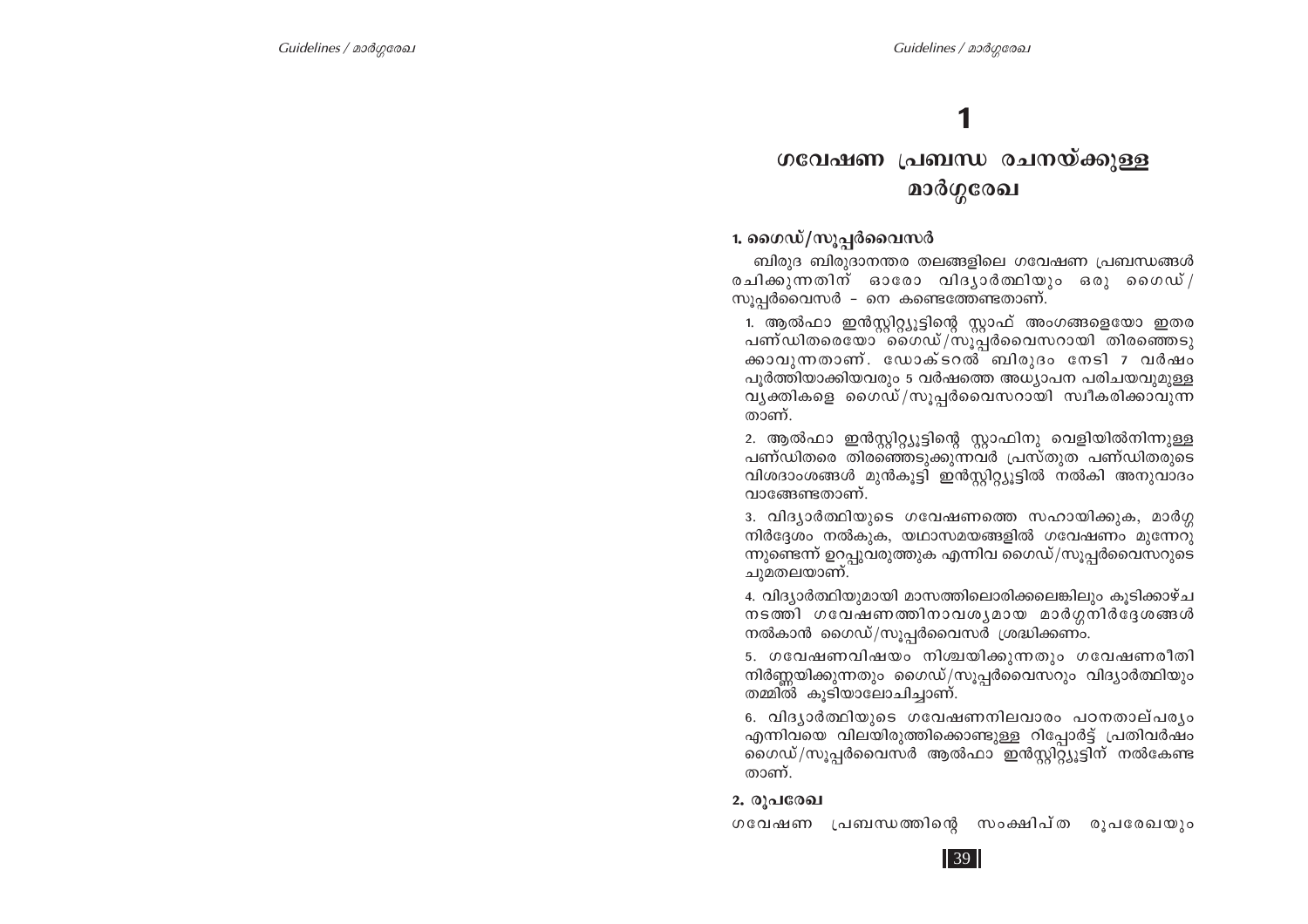#### Guidelines / മാർഗരേഖ

ഗവേഷണക്കിനുപയോഗിക്കുന്ന മുഖ്യ ഉറവിടങ്ങളുടെ പട്ടികയും

ചേർത്ത ഒരു സംക്ഷിപ്ത വിവരണം വർഷാരംഭത്തിൽ (നിശ്ചയി ക്കപ്പെട്ട തിയ്യതിക്കുള്ളിൽ) ഇൻസ്റ്റ്റ്യൂട്ടിൽ സമർപ്പിക്കേണ്ടതാണ്.

### 3. പകർപെഴുത്തുകൾ (plagiarism) ഒഴിവാക്കുക

ഇതരഗ്രന്ഥങ്ങളിലെ ആശയങ്ങളും വാകൃങ്ങളും ഉറവിടം വെളിപ്പെടുത്താതെ സ്വന്തം കണ്ടെത്തലായി ഗവേഷണാർത്ഥികൾ അവതരിപ്പിക്കുന്നതിനെയാണ് പ്ലേജറിസം എന്നു വിളിക്കുന്നത്. ഇപ്രകാരമുള്ള ഗവേഷണ പ്രബന്ധങ്ങൾ യാതൊരു കാരണവ ശാലും അംഗീകരിക്കുന്നതല്ല.

#### 4. പ്രബന്ധ സമർപണം

നിശ്ചയിക്കപ്പെട്ട തിയ്യതിക്കുള്ളിൽ നിശ്ചിത എണ്ണം കോപ്പികളോടെ ശവേഷണപ്രബന്ധം ഇൻസ്റ്റിറ്റ്യൂട്ടിൽ സമർപ്പിക്കേണ്ടതാണ്. നിശ്ചിത സമയത്തിനുള്ളിൽ സമർപ്പിക്കാൻ കഴിയാത്തവർ രേഖാമുലം അനുവാദം വാങ്ങേണ്ടതാണ്.

#### 5. ശീർഷകപേജ്

ആൽഫാ ഇൻസ്റ്റിറ്റ്യൂട്ടിൽ സമർപ്പിക്കുന്ന എല്ലാ ഗവേഷണ പ്രബന്ധങ്ങളും ഇൻസ്റ്റിറ്റ്യൂട്ട് നിശ്ചയിച്ചിരിക്കുന്ന ശീർഷക പേജോടുകുടിയായിരിക്കണം. ഈ പേജിൽ ഇൻസ്റ്റിറ്റ്യുട്ടിന്റെ പേര്, ലോഗോ, വിദ്യാർത്ഥിയുടെ പേര്, രജിസ്റ്റർ നമ്പർ, ഗവേഷണ വിഷയം, ഗൈഡ്/സൂപ്പർവൈസറിന്റെ പേര്, പ്രബന്ധം സമർപ്പിക്കുന്ന വർഷം എന്നിവ രേഖപ്പെടുത്തണം. കൂടാതെ ഏതു ലക്ഷ്യത്തിനായി സമർപ്പിക്കുന്ന പ്രബന്ധമാണ് എന്നതും ശീർഷക പേജിൽ രേഖപ്പെടുത്തേണ്ടതാണ്.

#### 6. ഗവേഷണ പ്രബന്ധത്തിന്റെ വിലയിരുത്തൽ

ഗവേഷണ പ്രബന്ധങ്ങൾ ഗൈഡ്/സൂപ്പർവൈസർ ഉൾപ്പെടുന്ന  $3$ അംഗങ്ങളുള്ള സമിതിയാണ് വിലയിരുത്തുന്നത്. ഇതിൽ 60% മാർക്ക് ഗൈഡ്/സൂപ്പർവൈസർ നിർണ്ണയിക്കുമ്പോൾ ശേഷിക്കുന്ന തിൽ 20% മാർക്കുവീതം മറ്റു രണ്ട് അംഗങ്ങൾ നിർണ്ണയിക്കു ന്നതാണ്.

#### 7. പൊതു അവതരണം

ബിരുദാനന്തര, ഡോക്ടറൽ ഗവേഷണ പ്രബന്ധങ്ങൾ പൊതു സമുഹം ഉൾക്കൊള്ളുന്ന സമിതിക്കുമുന്നിൽ അവതരിപ്പിക്കേണ്ട താണ്. വിലയിരുത്തൽ സമിതിയും പൊതുസമുഹത്തിന്റെ പ്രതി നിധികളും ഉൾക്കൊള്ളുന്ന സദസ്സിനു മുമ്പാകെ അവതരിപ്പിക്കുന്ന പ്രബന്ധത്തെക്കുറിച്ച് ഉന്നയിക്കപ്പെടുന്ന ചോദ്യങ്ങൽക്ക് ഗവേഷ ണാർത്ഥി മറുപടി നൽകേണ്ടതാണ്. പൊതു അവതരണത്തിന്റെ തിയ്യതിയും സമയവും ഗൈഡ്/സൂപ്പർവൈസറുമായി ചർച്ചചെയ്ത് ഇൻസ്റ്റിറ്റ്യൂട്ട് തീരുമാനിക്കുന്നതാണ്.

# $\mathbf 2$

# തീസിസ് പ്രബന്ധങ്ങൾ എഴുതുന്ന രീതി

#### 1. ഗ്രന്ഥരൂപം

A4 സൈസിലുള്ള പേപ്പറുകളിലാണ് പ്രബന്ധരചന നടത്തേണ്ടത്. പ്രബന്ധങ്ങൾ വൃത്തിയായി ബൈൻഡുചെയ്ത് സമർപ്പിക്കേണ്ട താണ്. പ്രബന്ധശീർഷകം കവർപേജിൽ പ്രിന്റുചെയ്യേണ്ടതാണ്. മാതൃകയ്ക്ക് അനുബന്ധത്തിലുള്ള പേജുകൾ കാണുക.

പ്രബന്ധത്തിന്റെ ആമുഖപേജുകൾ റോമൻ അക്കങ്ങളിലും  $(i, ii, iii, iv, v...)$  പ്രബന്ധഭാഗം സാധാരണ അക്കങ്ങളിലും  $(1,2,3,4,5....)$  രേഖപ്പെടുത്തേണ്ടതാണ്.

#### 2. അധ്യായങ്ങളുടെ ശീർഷകങ്ങളും ഉപശീർഷകങ്ങളും

- $\blacklozenge$  മുഖ്യശീർഷകം 14 ഫോണ്ട് സൈസിൽ ബോൾടാക്കി എഴുതുക.
- $\blacklozenge$  ഉപശീർഷകങ്ങളിലെ ആദൃതല ശീർഷകങ്ങൾ 12 ഫോണ്ട് സൈസിൽ ബോൾഡാക്കി എഴുതുക.
- $\blacklozenge$  രണ്ടാംതല ഉപശീർഷകങ്ങൾ 11 ഫോണ്ട് സൈസിൽ ബോൾഡാക്കി എഴുതുക.
- $\blacklozenge$  മൂന്നാംതല ഉപശീർകങ്ങൾ 11 ഫോണ്ട് സൈസിൽ ഇറ്റാലിക്സാക്കി എഴുതുക (ബോൾഡാക്കേണ്ടതില്ല).
- 3. മാർജിന്റെ അളവ്
	- $\bullet$  പേജിന്റെ ഇടംവശം മാർജിൻ 1.25 inch വീതം
	- $\bullet$  പേജിന്റെ മുകളിലും താഴെയും മാർജിൻ 1 inch വീതം
	- $\blacklozenge$  പുതിയ ഖണ്ഡിക ആരംഭിക്കുമ്പോൾ മാർജിനിൽനിന്ന് 1 cm വിട്ട് ആരംഭിക്കുക

#### 4. അക്ഷരങ്ങളുടെ വലുപ്പം

പ്രബന്ധരചന 12 ഫോണ്ടിലാണ് നിർവ്വഹിക്കേണ്ടത്. അടിക്കുറിപ്പുകൾ ഫോണ്ട് സൈസ് 10 ൽ ആയിരിക്കണം.

വരികൾ തമ്മിലുള്ള അകലം പ്രബന്ധഭാഗത്ത് 1.5 ഉം അടിക്കുറിപ്പുകൾ 1 ഉം ആയിരിക്കണം.

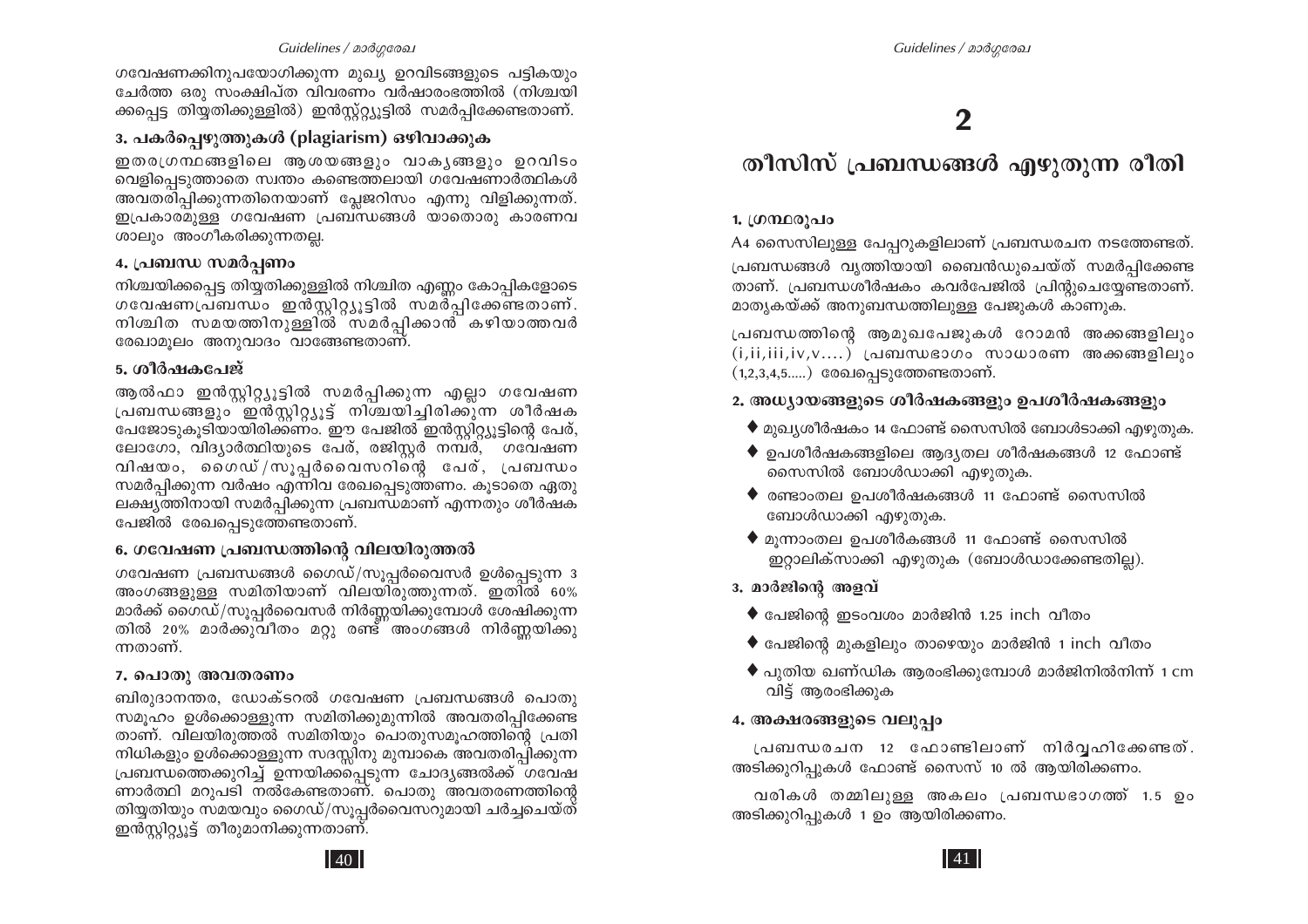## 5. അടിക്കുറി**പ്പുക**ൾ

ദാരോ പേജിലെയും അടിക്കൂറിപൂകൾ അതാതു പേജിൽത്തന്നെ രേഖപ്പെടുത്തേണ്ടതാണ്.

ഒരു അധൃായത്തിനുള്ളിലെ ക്രമനമ്പർ തുടർച്ചയായി നൽ കേണ്ടതാണ്. ഓരോ അധ്യായത്തിലും ക്രമനമ്പർ 1 ൽ തുടങ്ങേ ണ്ടതാണ്.

#### *6. D≤cWnIƒ*

 $\Omega$ ളദ്ധരണികൾ ഉദ്ധരണി ചിഹ്നം  $($   $\ldots)$  ഉപയോഗിച്ച് നൽകേണ്ടതാ ണ്

താരതമ്യേന വലിയ ഉദ്ധരണികൾ intent ശൈലിയിൽ  $\overline{X}$ നൽകേണ്ടതാണ്. ഇരുവശങ്ങളിലെ മാർജിനിൽനിന് 1 cm ഉള്ളിലായും വരികൾ തമ്മിലുള്ള അകലം 1 ആയും (അക്ഷര ങ്ങളുടെ വലിപ്പം 10 സൈസിലും) ക്രമീകരിച്ചാണ് intent രൂപപ്പെടു ന്തേണ്ടത്.

ിന്ദേശ ഭാഷയിലെ പദങ്ങളും പ്രത്യേകം ഊന്നൽനൽകുന്ന പദങ്ങളും ഇറ്റാലിക്സിൽ നൽകാവുന്നതാണ്.

#### *7.* ആധാര ശ്രന്ഥങ്ങൾ ഉദ്ധരിക്കുന്ന വിധം

<u>7.1 - ഗ്രന്ഥകർത്താവിന്റെ പേര്, പുസ്തകത്തിന്റെ പേര് –</u> ` ഇറ്റാലിക്സ് (കൈയ്യെഴുത്തായി സമർപ്പിക്കുന്ന പ്രബന്ധങ്ങൾക്ക് പൂസ്തകത്തിന്റെ പേരിനടിയിൽ ഒരു വരയിട്ടാൽ മതിയാകും),  $\alpha$ ുസ്തകം പ്രസിദ്ധീകരിക്കുന്ന സ്ഥലം, പ്രസി ദ്ധീകരണ ശാല, (പസിദ്ധീകരണ വർഷം, ഉദ്ധരണിയുടെ പേജ് നമ്പർ എന്ന ∟കമത്തിലാണ് ആധാര ∟ഗനഥങ്ങൾ ഉദ്ധരിക്കേണ്ടത്. ഉദാഹരണമായി:

 $\epsilon$ ജാസഫ് പാംപ്ലാനി, *വിശ്വാസവും വ്യാഖ്യാനവും* (തലശ്ശേരി: ആൽഫാ ഇൻസ്റ്റിറ്റ്യൂട്ട്, 2012).

7.2 - ഒരു <u>ഗ്രന</u>ഥാവലിയിലെ പുസ്തകത്തിൽനിന്നാണ് ഉദ്ധരിക്കുന്നതെങ്കിൽ താഴെപ്പറയുന്ന മാതൃക ഉപയോഗിക്കേണ്ട താണ്. ഉദാഹരണമായി  $BELT^-$ എന്ന ഗ്രന്ഥാവലിയിലെ 120–ാമത്തെ പുസ്തകത്തിൽനിന്നുള്ള ഉദ്ധരണി ശ്രദ്ധിക്കുക. ഉദാഹരണമായി:

മൈക്കിൾ കാരിമറ്റം, *ഉൽപത്തി പുസ്തകം*, ആൽഫാ ബൈബിൾ കമന്ററി 1 (തലശ്ശേരി: ആൽഫാ ബുക്സ്, 2013).

David L. Mueller, *Foundation of Karl Barth's Doctrine of Reconciliation: Jesus Christ Crucified and Risen*, Toronto Studies in Theology 54 (Lewiston, Queenston, and Lampeter: Edwin Mellen, 1991).

്രഗന്ഥാവലിയുടെ ശീർഷകം സംക്ഷിപ്ത രൂപത്തിലും<br>എഴുതാവുന്നതാണ്. ഉദാഹരണമായി:

Todd A. Salzmann, *Deontology and Teleology: An Investigation of the Normative Debate in Roman Catholic Moral Theology*, BETL 120 (Leuven: University Press and Peeters, 1995).

7.3 − എഡിറ്റ് ചെയ്യപ്പെട്ട ഗ്രന്ഥങ്ങളിൽനിന്ന് ഉദ്ധരിക്കുമ്പോൾ താഴെപ്പറയുന്ന മാതൃക ഉപയോഗിക്കാവുന്നതാണ്. ഉദാഹരണമായി:

Werner G. Jeanrond and Jennifer L. Rike, eds., *Radical Pluralism and Truth: David Tracy and the Hermeneutics of Religion* (New York: Crossroad, 1991).

Carsten Bresch, Sigurd Martin Daecke, Helmut Riedlinger, eds., *Kann man Gott aus der Natur erkennen?: Evolution als Offenbarung*, Quaestiones disputatae 125 (Freiburg, Basel, and Vienna: Herder, 1990).

<u>7.4 - ഒരു ഗ്രന്ഥകർത്താവിന്റെ പുസ്തകം മറ്റൊരു വൃക്തി</u> എഡിറ്റുചെയ്ത് പ്രസിദ്ധീകരിക്കുമ്പോൾ താഴെപറയുന്ന മാതൃക ഉപയോഗിക്കാവുന്നതാണ്. ഉദാഹരണമായി<del>.</del>

John Henry Newman, *An Essay in Aid of a Grammar of Assent*, ed. I. T. Ker (Oxford: Clarendon, 1985).

7.5 − വിവിധ വാല്യങ്ങളിൽ പ്രസിദ്ധീകൃതമായ ഗ്രന്ഥങ്ങളിൽനിന്ന് ഉദ്ധരിക്കുമ്പോൾ താഴെപ്പറയുന്ന മാതൃക ഉപയോഗിക്കാവുന്ന താണ്. മദാഹരണമായി:

Justo L. González, *A History of Christian Thought*, vol. 2 (Nashville: Abingdon, 1971).

Helmut Thielicke, *Theologische Ethik*, II. Band, *Entfaltung*, 2. Teil, *Ethik des Politischen* (Tübingen: Mohr, 1958).

7.6 − പ്രസിദ്ധീകരണ സ്ഥലവും വർഷവും രേഖപ്പെടുത്താത്ത പൂസ്തകങ്ങളിൽനിന്ന് ഉദ്ധരിക്കുമ്പോൾ യഥാക്രമം n.p എന്നും n.d എന്നും രേഖപ്പെടുത്തുക. ചുവടെ ചേർത്തിരിക്കുന്ന ഉദാഹരണം (ശദ്ധിക്കുക.

- place unknown: n.p.

- year unknown: n.d.

- place and year unknown: n.p., n.d.

Sidney G. Hall, III, *Christian Anti-Semitism and Paul's Theology* ( n.p., n.d.)

**7.7 − ലേഖനങ്ങളിൽനിന്ന് ഉദ്ധരിക്കുമ്പോൾ:** 

ഏതെങ്കിലും മാസിക/ആഴ്ചപതിപ്പ്/പാദ-അർദ്ധ വാർഷിക ്രപസിദ്ധീകരണങ്ങളിൽനിന്ന് ഉദ്ധരിക്കുമ്പോൾ ലേഖനത്തിന്റെ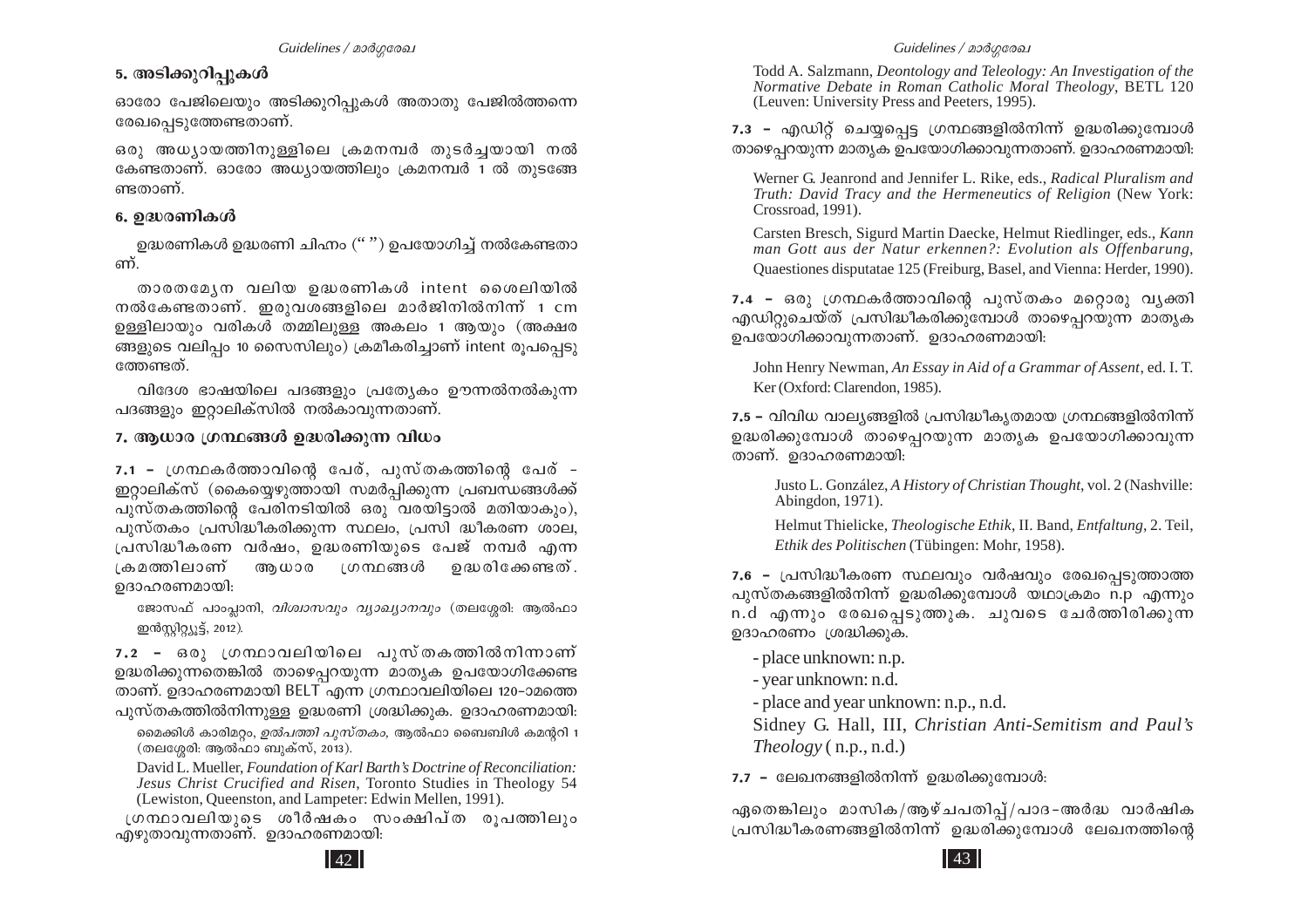#### Guidelines / മാർഗരേഖ

ശീർഷകം ഉദ്ധരണിയിലും പ്രസിദ്ധീകരണത്തിന്റെ പേര് ഇറ്റാലിക്സിലും നൽകണം. പ്രസിദ്ധീകരണത്തിന്റെ ലക്കവും വര്ഷവും സുചിപ്പിക്കണം. ഉദാഹരണമായി:

Jan Willem van Henten, "The First Testing of Jesus: A Rereading of Mark 1.12-13," New Testament Studies 49 (1999): 349-366.

Eric Fuchs, "Providence and Politics: A Reflection on the Contemporary Relevance of the Political Ethics of John Calvin," Louvain Studies 10  $(1984 - 85): 231 - 243.$ 

7.8 – ലേഖനസമാഹാരങ്ങളിൽനിന്ന് ഉദ്ധരിക്കുമ്പോൾ പ്രസ്തുത സമാഹാരത്തിന്റെ ശീർഷകം ഇറ്റാലിക്സിലും ലേഖനത്തിന്റെ ശീർഷകം ഉദ്ധരണിയിലും നൽകേണ്ടതാണ്. സമാഹാരത്തിന്റെ എഡിറ്ററുടെ പേരും ലേഖനകർത്താവിന്റെ പേരും ചുവടെ കാണിച്ചിരിക്കുന്ന മാതൃകയിൽ ഉൾപ്പെടുത്തേണ്ടതാണ്.

David J. Reimer, "Concerning Return to Egypt: Deuteronomy xvii 16 and xxviii 68 Reconsidered," in Studies in the Pentateuch, ed. John A. Emerton, Supplements to Vetus Testamentum 41 (Leiden, New York, Copenhagen, and Cologne: Brill, 1990), 217-229.

 $7.9$  - നിഘണ്ടുകളിൽനിന്നും ശബ്ദകോശങ്ങളിൽനിന്നും ഉദ്ധരിക്കുമ്പോൾ രചയിതാവിന്റെ പേരും ലേഖനത്തിന്റെ പേരും നിഘണ്ടുവിന്റെ പേര് വാല്യംനമ്പർ ഉൾപ്പടെ ചുവടെ ചേർക്കുംവിധം രേഖപ്പെടുത്തേണ്ടതാണ്.

Gene Outka, "Situationsethik," Theologische Realenzyklopädie 31  $(2000): 337-342.$ 

M. Joseph Costelloe, "Pontifical Universities, Roman," New Catholic *Encyclopedia* 11 (1967): 557-562.

G[ershom] Sch[olem], "Kabbalah," Encyclopaedia Judaica 10 (1971): 489-653.

7.10 - പുസ്തകനിരുപണത്തിൽനിന് ഉദ്ധരിക്കുമ്പോൾ താഴെക്കാണുന്ന മാതൃക സ്വീകരിക്കാവുന്നതാണ്.

Roger Charles, review of Papal Teaching on Private Property 1891-1981, by Matthew Habiger, Studies in Christian Ethics 5, no. 2 (1992): 82-85.

David L. Edwards, review of *Ernst Troeltsch*, by Hans Georg Drescher, Church Times, February 26, 1993.

7.11 - ഔദ്യോഗികമായി പ്രസിദ്ധീകരിക്കാത്ത കൈയ്യെഴുത്തു പ്രതികളിൽനിന്ന് ഉദ്ധരിക്കുമ്പോൾ താഴെപ്പറയുന്ന മാതൃക സ്വീകരിക്കേണ്ടതാണ്.

#### Guidelines / മാർഗരേഖ

Philip A. Ballinger, "The Poem as 'Sacrament': The Theological Aesthetic of Gerard Manley Hopkins" (unpublished doctoral dissertation, Faculty of Theology, K.U.Leuven, 1998).

7.12 – പുരാവസ്തുശേഖരങ്ങളിൽനിന്നുള്ള ഉദ്ധരണികൾക്ക് ചുവടെ ചേർത്തിരിക്കുന്ന മാതൃക സ്വീകരിക്കേണ്ടതാണ്.

Rome, Archivio Segreto Vaticano, Pio IX, Oggetti vari, 13.

7.13 – ഇലക്ട്രോണിക് മാധ്യമങ്ങൾ/ഇന്റർനെറ്റ് എന്നിവയിൽനിന്ന് ഉദ്ധരിക്കുമ്പോൾ വെബ്സൈറ്റ് അഡ്രസ്സും അവ ഉപയോഗിച്ച തിയ്യതിയും രേഖപ്പെടുത്തേണ്ടതാണ്. ഉദാഹരണമായി:

Paul Halsall, "Homosexuality and Catholicism: A Partially Annotated Bibliography (September 1997)," http://www.fordham.edu/halsall/pwh/ Igbcathbib.html [accessed April 30, 2001].

Federation of Asian Bishops' Conferences, Sixth Plenary Assembly, Final Statement, "Christian Discipleship in Asia Today: Service to Life," January 10-19, 1995, Manila, Philippines, http://www.ucanews.com/html/ fabc\_plenary/fabc-95.htm [accessed April 30, 2001].

#### 8. അടിക്കുറിപ്പുകൾ രേഖപ്പെടുത്തുന്ന വിധം

8.1 - അടിക്കുറിപ്പുകളിൽ ആദൃമായി രേഖപ്പെടുത്തുമ്പോൾ ഗ്രന്ഥത്തിന്റെ മുഴുവൻ വിശദാംശങ്ങളും ഉശ്പെടുത്തണം. ഉദാഹരണമായി:

Mathew L. Lamb, Solidarity with Victims: Toward a Theology of Social Transformation (New York: Crossroad, 1982), 47-65.

എന്നാൽ അടിക്കുറിപ്പിൽ ഇതേഗ്രന്ഥം ആവർത്തിച്ചാൽ ഗ്രന്ഥകാരന്റെ പേരിന്റെയും ഗ്രന്ഥത്തിന്റെ ശീർഷകത്തിന്റെയും സംക്ഷിപ്തരൂപം എഴുതിയാൽ മതിയാകും. ഉദാഹരണമായി:

Lamb, Solidarity with Victims: 50-65.

8.2 - അടിക്കുറിപ്പിലെ ആവർത്തനങ്ങൾ തൊട്ടടുത്ത ക്രമനമ്പറുകളിലാണെങ്കിൽ *Ibid* എന്നു രേഖപ്പെടുത്തി പേജ്നമ്പർ ഉൾപ്പെടുത്തിയാൽ മതിയാകും. ഉദാഹരണം:

1. Stanley Hauerwas, "Surviving Postmodernism: The University, the Global Market, and Christian Narrative," Soundings 82 (1999): 112. 2. *Ibid.*, 117.

8.3 - അടിക്കുറിപ്പിലെ ആവർത്തനങ്ങൾ തൊട്ടടുത്ത ക്രമനമ്പറുകളിലല്ലെങ്കിൽ *Ibid* എന്നു രേഖപ്പെടുത്തുന്നതിനു പകരം *op.cit.* എന്നെഴുതി പേജ്നമ്പർ രേഖപ്പെടുത്താം. ഒരേ

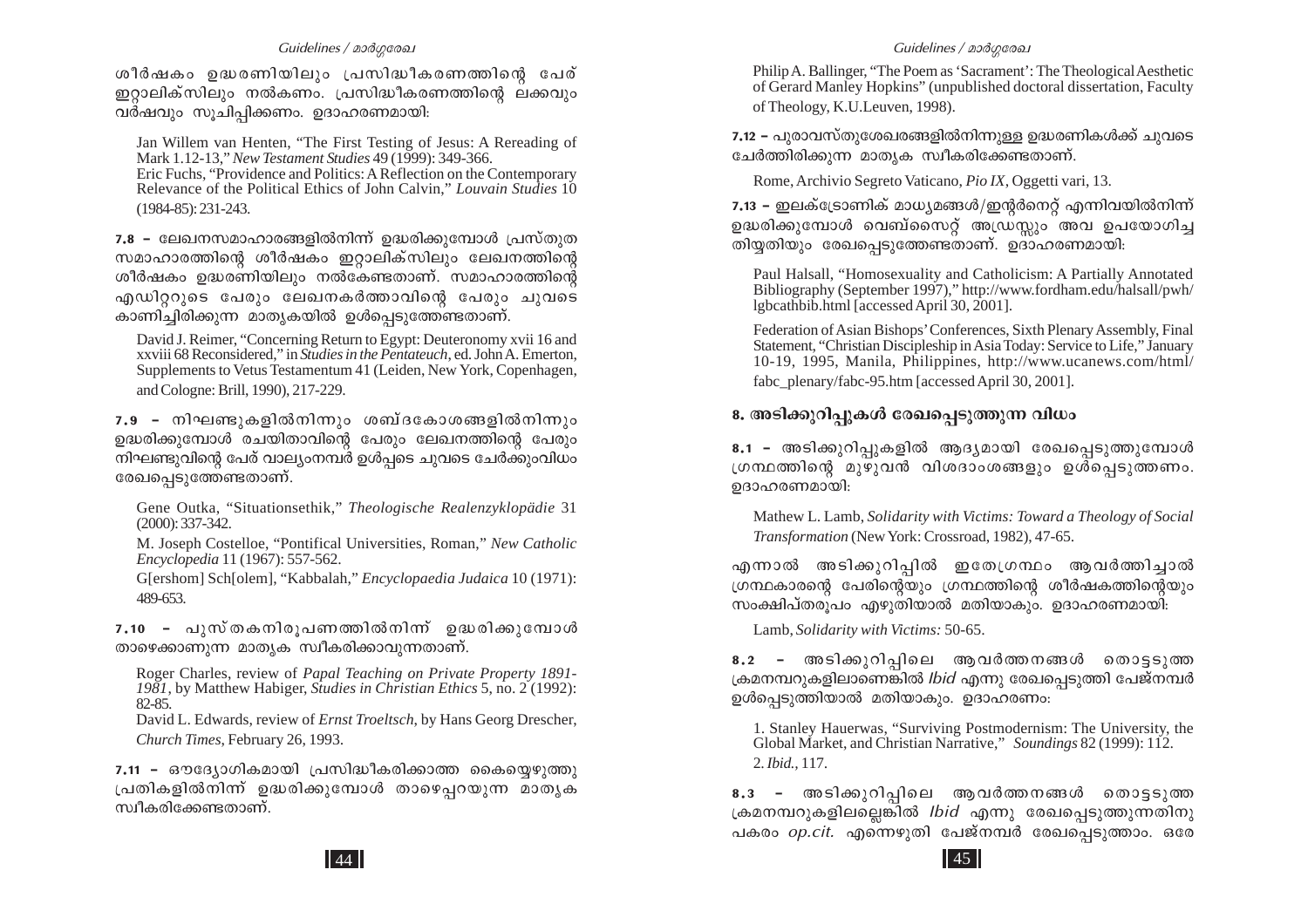പേജ്നമ്പർ ആണെങ്കിൽ *op.cit., loc.cit.* എന്നും എഴുതാം. ഉദാഹരണമായി:

1. Jean-François Chiron, "Le magistère dans l'histoire: Évolutions et révolutions dans la compréhension de la 'fonction d'enseignement' de l'Église," *Recherches de science religieuse* 87 (1999): 483-518.

2. Dulles, *Models of the Church*, 128.

3. Chiron, "Le magistère dans l'histoire," 496-498. or

Chiron, op.cit., loc.cit.

#### 9. ഗ്രന്ഥസൂചിക തയ്യാറാക്കുമ്പോൾ

**9.1 −** (ഗന്ഥസൂചികയിൽ അടിക്കൂറിപിൽനിന്നു വ്യത്യസ്തമായി {KŸI¿Ømhns' c≠mwt]cv (*surname*) Bcw`Ønepw വിളിപേര് രണ്ടാമതും നൽകേണ്ടതാണ്. ഉദാഹരണമായി:

de Vogüé, Adalbert. *Histoire littéraire du mouvement monastique dans l'antiquité.* Patrimoines: Christianisme. 5 vols. Paris: Éditions du Cerf, 1991-1998.

Dietrich, Donald J. and Michael J. Himes, eds. *The Legacy of the Tübingen School: The Relevance of Nineteenth-Century Theology for the Twenty-First Century.* New York: Crossroad, 1997.

*Documents on the Liturgy 1963-1979: Conciliar, Papal, and Curial Texts*. Collegeville, MN: Liturgical Press, 1982.

D'Souza, Henry. "Les conditions du dialogue éthique-économique en Asie." *In Éthique, économie et développement: L'enseignement des évêques des cinq continents (1891-1991),* edited by Roger Berthouzoz and Roberto Papini, Études d'éthique chrétienne 62, 221-225. Fribourg and Paris: Éditions Universitaires,1995.

Duquoc, Christian. *Des ecclésiologies provisoires: Essai d'ecclésiologie oecuménique*. Théologies. Paris: Éditions du Cerf, 1985.

*9.2 ˛* {KŸI¿Ømhns' H∂ne[nIw ]pkvXI߃ ഉപയോഗിച്ചിട്ടുണ്ടെങ്കിൽ പേര് ആവർത്തിക്കുന്നതിനു പകരം (പസ്തുത സ്ഥാനത്ത് ഒരു വര ഇട്ടാൽ മതിയാകും. ഗ്രന്ഥങ്ങളെ അവയുടെ പ്രസിദ്ധീകരണ തിയ്യതി അനുസരിച്ചാണ് ക്രമീകരിക്കേ ണ്ടത്.

Dulles, Avery. *Models of the Church*. 2nd ed. Garden City, NY: Image, 1987.

Dulles, Avery. *The Craft of Theology: From Symbol to System*. New York: Crossroad, 1992.

or:

 $46$  |  $47$ \_\_\_\_\_\_\_\_. *The Craft of Theology: From Symbol to System*. New York: Crossroad, 1992.

# സംക്ഷിപ്ത രൂപങ്ങൾ

#### 1. ബൈബിൾ പുസ്തകങ്ങൾ

ഉൽപ പുറ  $G$ elal സംഖ്യ നിയ $\,$ ജോഷ ന്യായാ<br>റുത്ത്  $1$   $(1000)$  $2 \text{ (} \text{10})$ 1 രാജാ 2 രാജാ  $1$  ദിന  $2 \,$ ദിന എന്ധ്രാ നെഹെ തോബി യുദി എസ്തേ 1 മക്ക 2 മക്ക ജോബ് സങ്കീ  $m$ )ദാ meso ഉത്ത ⁄m\w  $\overline{\phantom{a}}$ പ്രഭാ ഏശ ജറെ വിലാ ബാറ $_2$ എസെ ദാനി രേറാസി ജോതേ അമോ ഒബാ യോനാ മിക്കാ നാഹും ഹബ സെഫാ ഹഗ്ഗാ  $m$ aem മത്താ മർക്കോ ലുക്കാ യോഹ

ഉൽപത്തി പുറപ്പാട് ലേവ്യർ സംഖ്യ നിയമാവർത്തനം **Gegovan** ന്യായാധിപൻമാർ<br>റുത്ത് 1 സാമൂവൽ 2 സാമുവൽ 1 രാജാക്കന്മാർ 2 രാജാക്കന്മാർ 1 ദിനവ്യത്താന്തം  $2$  ദിനവ്യത്താന്തം എന്ധ്രാ നെഹെമിയ തോബിത് യുദിത് എസ്തേർ 1 മക്കബായർ 2 മക്കബായർ ജോബ് സങ്കീർത്തനങ്ങൾ സ്വഭാഷിതങ്ങൾ സഭാപ്രസംഗകൻ ഉത്തമഗീതം **ജ്ഞാനം** ്രചഭാഷകൻ ഏശയ്യ ജറെമിയ വിലാപങ്ങൾ ബാറുക്ക് എസെക്കിയേൽ ദാനിയേൽ ഹോസിയ ജോയേൽ അമോസ് ഒബാദിയാ യോനാ മിക്കാ നാഹും<br>ഹബക്കുക്ക് സെഫാനിയാ പറഗ്ഗായി സ്ഥിതാ മലാക്കി മത്തായി മർക്കോസ് ലുക്കാ യോഹന്നാൻ

| നടപടി<br>റോമാ<br>1 കോറിന്തോസ്<br>2 കോറിന്തോസ്<br>ഗലാത്തിയാ<br>എഫേസോസ്<br>ഫിലിപ്പി<br>കൊളോസോസ്<br>1 തെസലോനിക്കാ<br>2 തെസലോനിക്കാ<br>1 തിമോത്തേയോസ്<br>2 തിമോത്തേയോസ്<br>തീത്തോസ്<br>ഫിലെമോൻ<br>ഹെബ്രായർ<br>യാക്കോബ്<br>1 പത്രോസ്<br>2 പത്രോസ്<br>1 യോഹന്നാൻ<br>2 യോഹന്നാൻ<br>3 യോഹന്നാൻ<br>യുദാസ് | അപ്പ<br>റോമാ<br>1 കോറി<br>2 കോറി<br>ഗലാ<br>എഫേ<br>ഫിലി<br>കൊളോ<br>1 തെസ<br>2 തെസ<br>1 തിമോ<br>2 തിമോ<br>തീത്തോ<br>ഫിലെ<br>ഹെബ്രാ<br>യാക്കോ<br>1 പത്രോ<br>2 പത്രോ<br>1 യോഹ<br>2 യോഹ<br>3 യോഹ<br>യുദാ |
|--------------------------------------------------------------------------------------------------------------------------------------------------------------------------------------------------------------------------------------------------------------------------------------------------|-----------------------------------------------------------------------------------------------------------------------------------------------------------------------------------------------------|
| വെളിപാട്                                                                                                                                                                                                                                                                                         | വെളി                                                                                                                                                                                                |
| ബൈബിൾ വാകൃങ്ങൾ ഉദ്ധരിക്കുന്ന രീതി                                                                                                                                                                                                                                                                |                                                                                                                                                                                                     |
| ● സംഖ്യ 1:10 സംഖ്യ ,അധ്യായം 1, വാക്യം<br>● ലേവൃ1:110 ലേവൃർ, അധ്യായം 1, വാകൃങ്ങൾ<br>1 മുതൽ 10 വരെ                                                                                                                                                                                                 | 10                                                                                                                                                                                                  |
| ● ലേവ്യ 2:2,5 ലേവ്യർ, അധ്യായം 2, വാക്യങ്ങൾ<br>2 ഉം 5 ഉം                                                                                                                                                                                                                                          |                                                                                                                                                                                                     |
| ● ജോഷ്വാ 2:5-4:7 ജോഷ്വാ 2-ാം അധ്യായം<br>5-ാം വാക്യം മുതൽ 4-ാം അധ്യായം 7-ാം<br>വാക്യംവരെ                                                                                                                                                                                                          |                                                                                                                                                                                                     |
| ● ജോഷ്വാ 2:5,87:3 ജോഷ്വാ 2-ാം അധ്യായം<br>5-ാം വാകൃവും 8-ാം വാകൃം മുതൽ 7-ാം<br>അധ്വാസം 3-ാപറിക് ഫലൈ                                                                                                                                                                                               |                                                                                                                                                                                                     |

- അധ്യായം 3-ാം വാകുംവം ● ജോബ് 2:3a ജോബ് 2-ാം അധ്യായം 3-ാം
- വാകൃത്തിന്റെ ആദ്യഭാഗം • tPm\_v 2:3; 6:7 tPm\_v 2˛mw A[ymbw 3˛mw വാകൃവും 6-ാം അധ്യായം 7-ാം വാകൃവും.

 $\bullet$ സമാന്തര സുവിശേഷത്തിലെ സമാന വിവരണങ്ങൾ ഉദ്ധരിക്കുന്ന വിധം മത്താ 6:5 par. മത്താ 6:5 ലെ വിവരണത്തിനു kaman han.embooy is kuphalawan hulu mahalang kama hang ang ang mga kama hang ang ang ang ang ang ang ang ang a ലും വി. മർക്കോസിന്റെ ്സുവിശേഷത്തിലു<br>മുള്ള വിവരണങ്ങൾ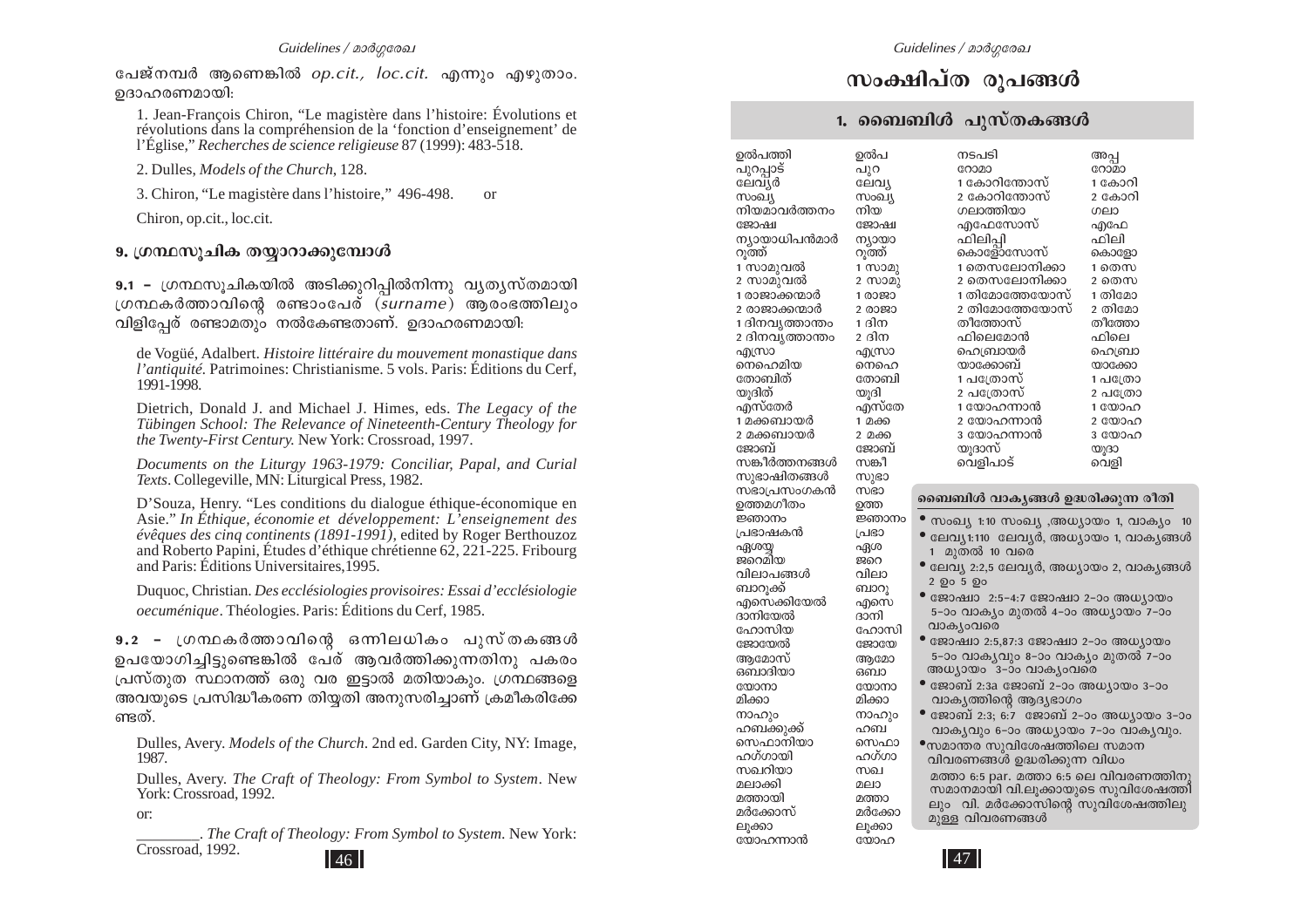| അ      | അധ്യായം                             |
|--------|-------------------------------------|
| വാ. അ. | വാക്കിന്റെ അർത്ഥം                   |
| വാ     | വാക്യം                              |
| കി.മീ. | കിലോ മീറർ                           |
| എ.ഡി.  | ക്രിസ്തുവിനുശേഷം (Anno Domini)      |
| ബി.സി  | ക്രിസ്തുവിനു മുമ്പ് (Before Christ) |
| വി.    | വിശുദ്ധ                             |
| പരി.   | പരിശുദ്ധ                            |
| സെ.മീ  | സെന്റീമീറ്റർ                        |
| മീ.    | മീറ്റർ                              |
|        |                                     |

#### **3. Dead Sea Scrolls**

| 1Q34bis             | Prayer for the Feast of Weeks (Fragment of Liturgical       |
|---------------------|-------------------------------------------------------------|
| Prayer              | $Scroll = IQ$ Prayers) (Qumran)                             |
| 1QapGen             | Genesis Apocryphon (Qumran)                                 |
| $1QDM$ (or $1Q22$ ) | Saying of Moses (Qumran)                                    |
| 1QH                 | Thanksgiving Hymns (Qumran)                                 |
| 1QIsa <sup>a</sup>  | First copy of Isaiah from Qumran Cave 1 (Qumran)            |
| 1QIsa <sup>b</sup>  | Second copy of Isaiah (Qumran)                              |
| 1QM                 | War Scroll (Qumran)                                         |
| 1QpHab              | Pesher (commentary) on Habakkuk (Qumran)                    |
| 1Q <sub>p</sub> Mic | Pesher on Micah (Qumran)                                    |
|                     | Pesher on Psalms (Qumran)                                   |
| $\frac{10}{10}$ Ps  | Manual of Discipline (Qumran)                               |
| 3qinv (or 3Q/5)     | Copper (Treasure) Scroll (Qumran)                           |
| 4QFlor              | Florilegium (eschatological midrashim) from Cave 4 (Qumran) |
| 4QPBless            | <b>Patriarchal Blessings</b>                                |
|                     | (Oumran)                                                    |
| 4Qplsaa,b,c,d       | Copies of Isaiah Pesher from Cave 4 (Qumran)                |
| 4QpNah              | Pesher on Nahum (Qumran)                                    |
| 4QpPs37             | Pesher on Ps. 37 (Qumran)                                   |
| 4QSam a,b,c         | Copies of Samuel (Qumran)                                   |
| 4QTestim            | Testimonia text from Cave 4 (Qumran)                        |
| $6QD$ (or $6Q/5$ )  | Fragments of the Damascus Document (Qumran)                 |
|                     |                                                             |

# **Synopsis / Project**

**Synopsis/Project for the MTh and PHD students should consist the following things:**

- 1. Introduction
- 2. Scope and Relevance of the Study
- 3. History of Study
- 4. The Methodology
- 5. Programme of the Study
- 6. Limitations
- 7. Detailed Content (Schema)
- 8. Bibliography

#### **Note:**

- ♦ MTh Students 15 Pages (email)
- ♦ PHD students should submit printed copy of 20 pages

# **Pages Required**

| 1. Assignment | $10-15$ pages                                  |
|---------------|------------------------------------------------|
| 2. MTh Thesis | $80-100$ pages<br>$(Printed copy - 2)$         |
| 3. BTh Thesis | $50-80$ pages<br>(Hand written or Printed - 1) |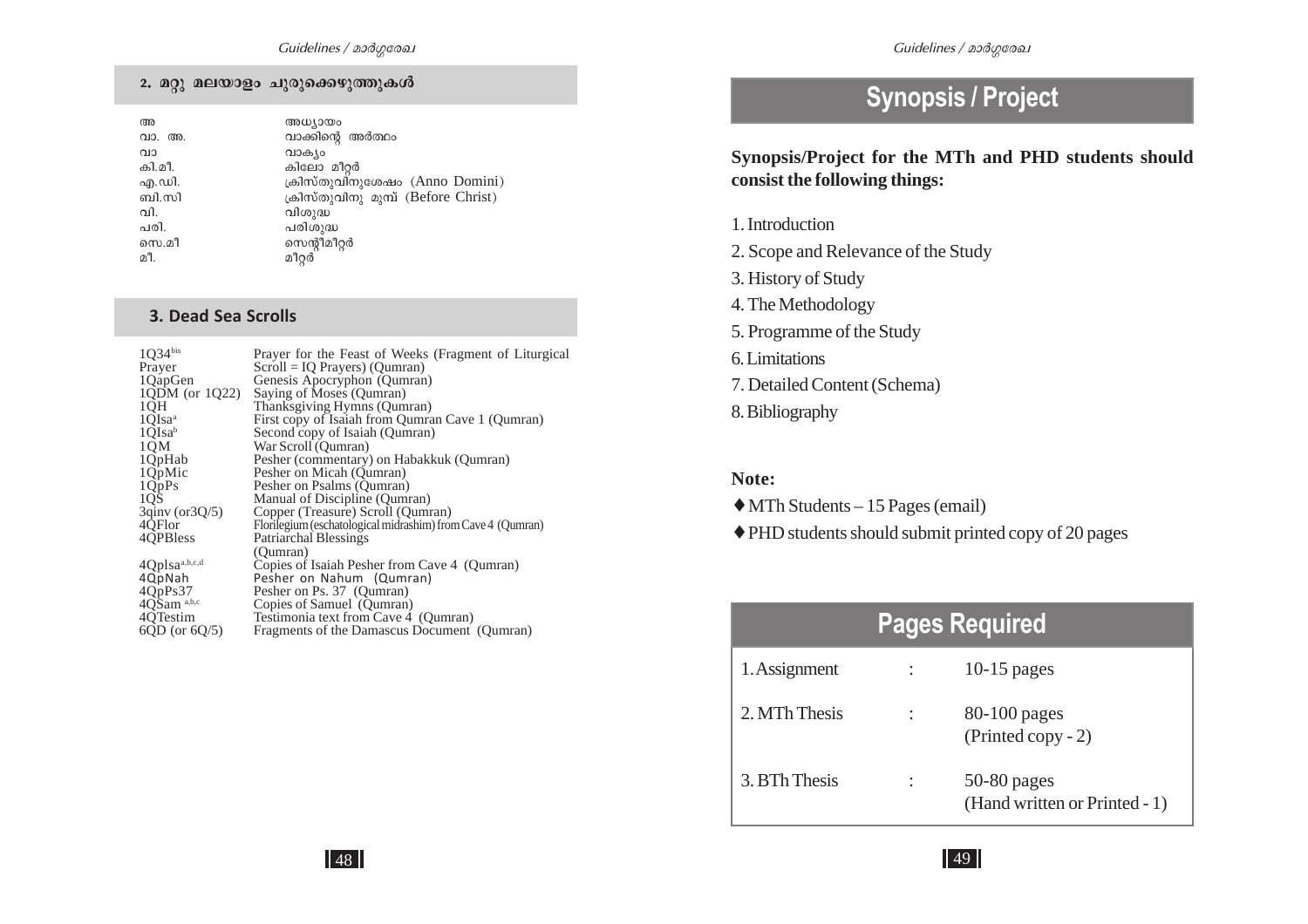# **Assignment Model**

# ® *an* and *an* and *as* an am×and *as* an

## **DEI VERBUM: AN INTERPRETATION OF REVELATION THROUGH SOME EXAMPLES FROM OLD TSTAMENT**

## **Contents**

**Introduction** 

1. Revelation Itself

- 2. The stages of revelation in old testament
	- 2.1 God's revelation in the beginning

2.2 The Covenant with Noah

- 2.3 God chooses Abraham
- 2.4 God forms his people of Israel

Conclusion

#### **Bibliography**

NB: *Assignment frontapage format can be downloaded from www.alphathalassery.org/downloads*

# *a*നുഷ്യജീവന്റെ മൂല്യം

#### *D≈-S°w*

#### ആമുഖം

- 1. ജീവനെക്കുറിച്ചുള്ള സങ്കല്പം
	- 1.1 മനുഷ്യജീവൻ ദൈവശാസ്ത്ര വീക്ഷണത്തിൽ
	- 1.2 ജീവനോടുള്ള ആഭിമുഖ്യം
	- 1. ജീവനെ പണയപ്പെടുത്തൽ
- 2. ജീവന്റെ മഹത്വം ദൈവകല്പനകളുടെ വെളിച്ചത്തിൽ
	- 2.1 ജീവന്റെ സുവിശേഷം ഒരവലോകനം
	- 2.2 ജീവൻ: പഴയനിയമ കാഴ്ചപ്പാട്
	- 2.3 ജീവൻ: പുതിയനിയമ കാഴ്ചപ്പാട്
	- 2.4 ജീവനെതിരായ തിന്മകൾ സഭാരേഖകളിൽ
- 3. മനുഷ്യജീവനെതിരെയുള്ള ആധുനിക ഭീഷണികൾ
	- 3.1 (ഭൂണഹത്യ
	- $3.2$   $\beta$ <sub>0</sub> $\beta$  $\alpha$  $\beta$  $\alpha$  $\beta$
	- $3.3$  ആത്മഹത്യ
	- $3.4$  കൊലപാതകം
	- 3.5 ക്ലോണിംങ്
- 4. ജീവന്റെ സുവിശേഷം ജീവസംസ്കാരം

ഉപസംഹാരം

്രന്ഥസുചിക

NB: *Assignment frontapage format can be downloaded from www.alphathalassery.org/downloads*

 $50$   $\vert$  51

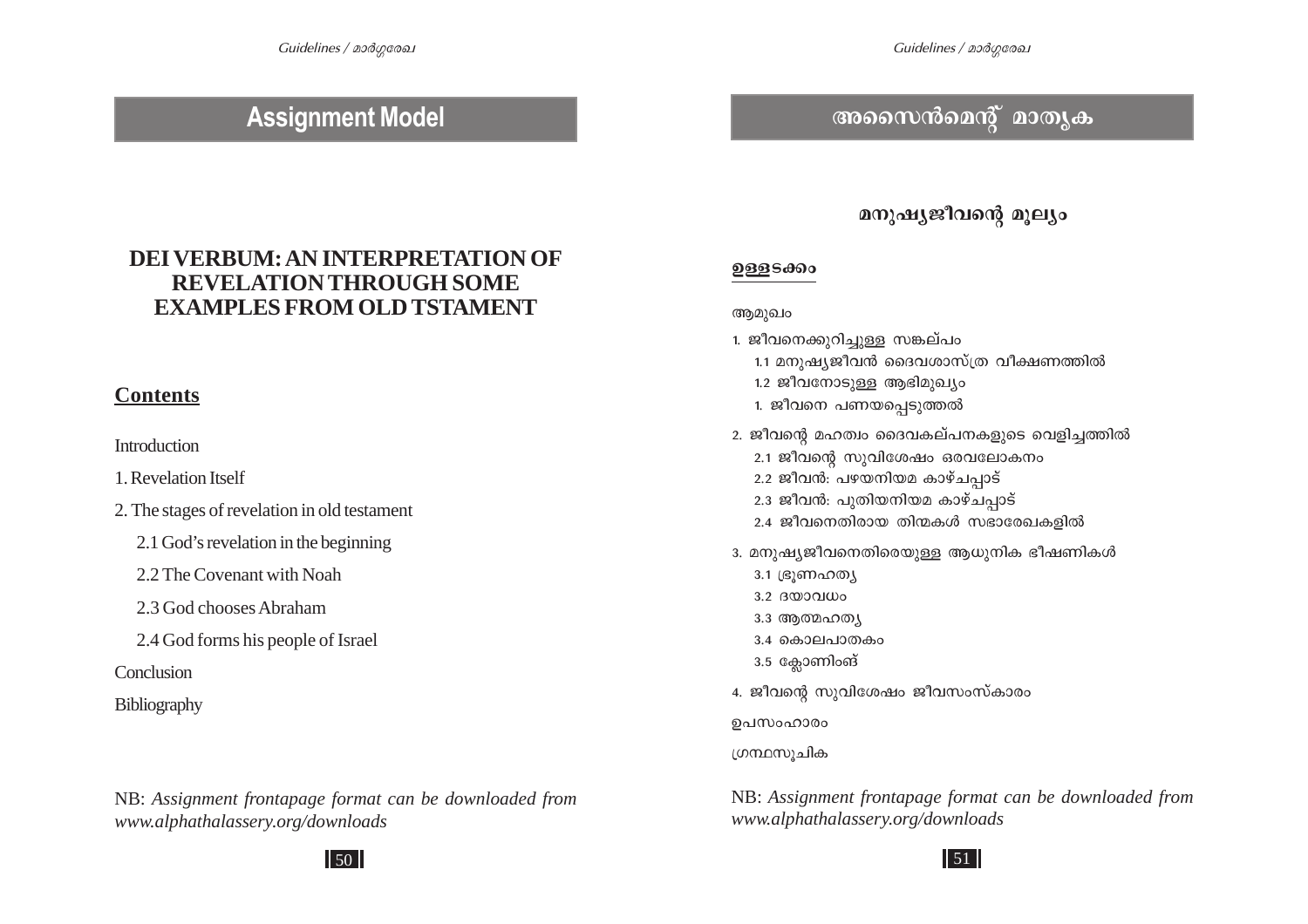**Front Page** (*Can be dowloaded from www.alphathalassery.org*)

#### **GENERAL INTRODUCTION**

#### **CHAPTER 1 THE LIFE OF MARY, THE MOTHER OF JESUS CHRIST**

**Introduction** 

#### **1.1 Life and Vocation of Mary**

#### 1.1.1. The Birth of Mary 1.1.2.Mary's Immaculate Conception 1.1.3. The Presentation of Mary 1.1.4. The Call of Mary 1.1.4.1. The Annunciation of Mary 1.1.4.2. The Visitation of Mary 1.1.4.3. Mary is the Mother of God 1.1.4.4. Mary is Our Mother

#### **1.2. The Virtues of Mary**

1.2.1. The Humility of Mary 1.2.2. Mary's Charity towards Her Neighbour 1.2.3. Mary's Chastity

#### **1.3. The Last Days of Mary**

1.3.1. Her Last Days 1.3.2. Assumed into Heaven 1.3.2.1. Mary is in Heaven with Body and Soul 1.3.2.2. Mary was exalted above the Choirs of Angels and Saints 1.3.3. Crowning of Mary

#### **1.4. Mary Model for Our Life**

1.4.1. The Life of Mary 1.4.2. Mary the New Eve

 $52$   $\vert$  53

**Schema Model BTh** 1.4.3. Mary is Our Gateway to God<br>1.4.4. Our Devotion to Mary **Conclusion** 

#### **CHAPTER 2 THE MEANING OF DISCIPLESHIP**

#### Introduction

#### **2.1. The Concept of Discipleship**

- 2.1.1. The Meaning of Discipleship
- 2.1.2. The Meaning of Guru in India
- 2.1.3. The Meaning of Christian Guru

#### **2.2. The Discipleship in the Old Testament**

- 2.2.1. The Community of the Disciple of Yahweh
- 2.2.2. Prophets and Their Discipleship
	- 2.2.2.1. Jesus the Prophet
	- 2.2.2.2. The Prophetic Role of a Christian Disciple

#### **2.3. Discipleship in the New Testament**

- 2.3.1. Disciple of Jesus 2.3.1.1. The Inner Circle of the Disciple of Jesus 2.3.1.2. The Outer Circle of the Disciple of Jesus 2.3.2. The Aspect of Christian Discipleship in the Sermon on the Mount 2.3.2.1. The Call to Discipleship 2.3.2.2. Purity of Heart 2.3.2.3. Salt of the Earth
	- 2.3.2.4. Light of the World

#### **Conclusion**

#### **CHAPTER 3 THE CHRISTIAN DISCIPLESHIP TODAY, AFTER THE MODEL OF BLESSED VIRGIN MARY**

#### **Introduction**

#### **3.1. The Concept of Christian Discipleship**

3.1.1. Baptism is the Starting Point of Christian Discipleship

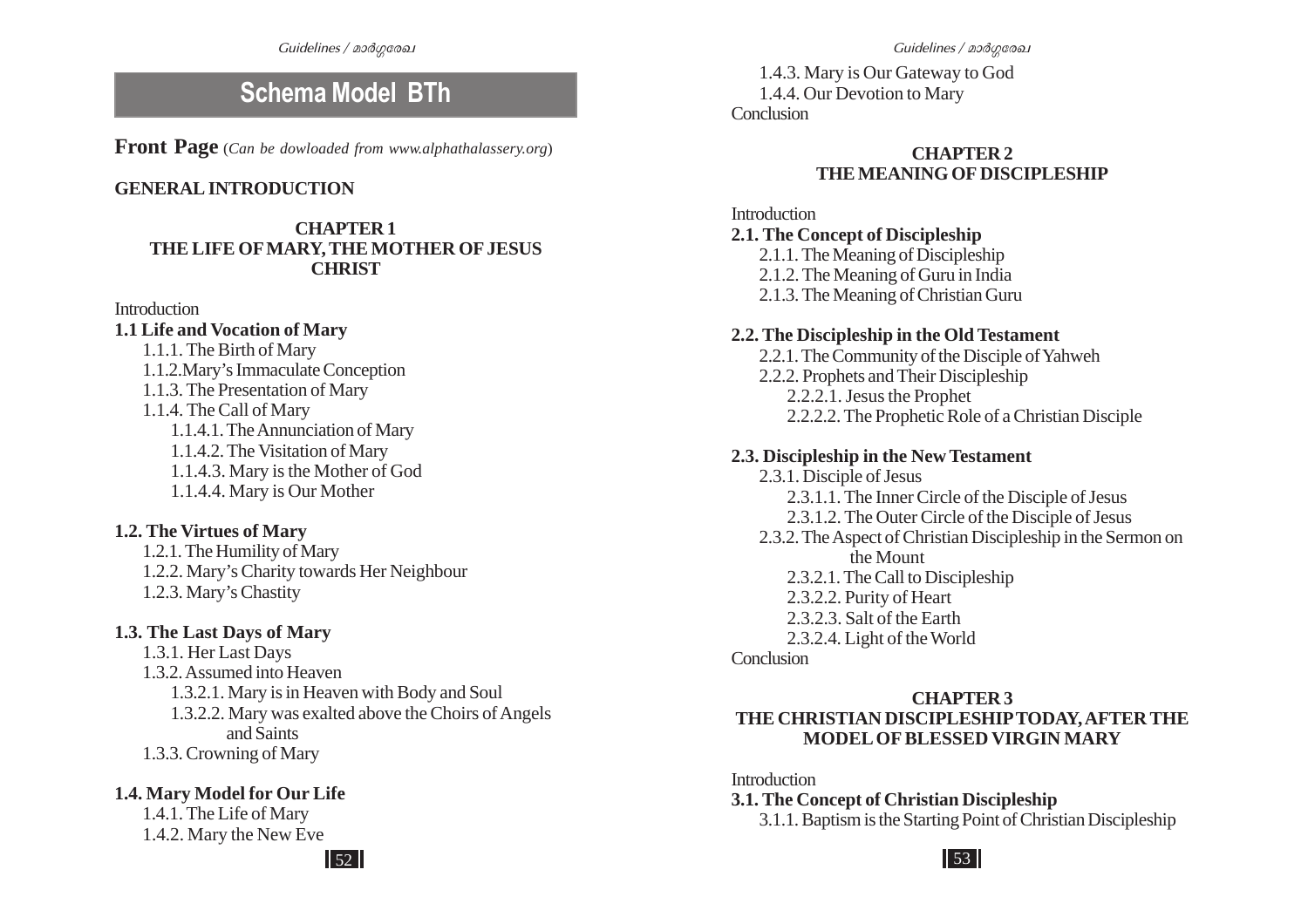#### Guidelines / മാർഗരേഖ

3.1.2. Love is the Keynote in the Life of Christian **Discipleship** 

#### 3.2. Mary the Exemplar of Personal Discipleship

3.2.1. Mary in the Life a Religious 3.2.2. Mary in the Life of a Priest 3.2.2.1. The Virgin Mary's Assistance in Priestly Ministry 3.2.2.2. The Priest is the Servant of Mary

#### 3.3. Mary the Disciple of Jesus

3.3.1. Her Virtue of Faith 3.3.2. Her Prayer Life 3.3.3. Her Virtue of Hope 3.3.4. Mary the First Disciple

#### 3.4. Mary the Perfect Disciple of Jesus

3.4.1. Discernment 3.4.2. Commitment 3.4.3. Acceptance 3.4.4. Pondering 3.4.5. Participating

#### 3.5. Mary the Model of Christian Discipleship

3.5.1. Mary's First Fiat 3.5.2. Mary's Second Fiat 3.5.3. Mary's Third Fiat 3.5.4. Every Christian is Called to be the Follower of Jesus after the Model of Mary

Conclusion

**General Conclusion** 

#### Bibliography

## $\overline{\text{mca}}$ മാ മാതൃക $\overline{\text{BTh}}$

 $\boldsymbol{\omega}$ വർ പേജ് (ആൽഫാ വെബ്സൈറിൽനിന്നും ഡൗൺലോഡ് ചെയാവുന്നതാണ്)

പൊതു ആമുഖം

അദ്ധ്യായം 1 ഈശോയും ശിഷ്യന്മാരും

#### ആമുഖം

1.1 ശിഷ്യത്വം പദവിശകലനം

1.2 ശിഷ്യന്മാർ മർക്കോസിന്റെ സുവിശേഷത്തിൽ

1.3 ശിഷ്യന്മാർ മത്തായിയുടെ സുവിശേഷത്തിൽ

1.4 ശിഷ്യന്മാർ ലുക്കായുടെ സുവിശേഷത്തിൽ

1.5 ശിഷ്യന്മാർ യോഹന്നാന്റെ സുവിശേഷത്തിൽ ഉപസംഹാരം

#### $@0@0J0@0:2$

ഈശോയിലും അവിടുത്തെ സന്ദേശത്തിലും അധിഷ്ഠിതമായ ശിഷ്യത്വം

#### ആമുഖം

2.1 ഈശോമിശിഹ ദൈവത്തിന്റെ രക്ഷാകരസ്നേഹത്തിന്റെ വെളിപാട്

2.2 ഈശോ: ക്രിസ്തീയ ശിഷ്യത്വത്തിന്റെ മാനദണ്ഡം

2.3 ശിഷ്യത്വം, ആധ്യാത്മികത, ധാർമ്മികത

2.4 ഈശോ: ആധ്യാത്മികത, ധാർമ്മിക ജീവിതത്തിന്റെ നിയമം ഉപസംഹാരം

> $@0@0J0@0:3$ ശിഷ്യത്വത്തിന്റെ സ്വഭാവവും ലക്ഷ്യവും

#### ആമുഖം

 $3.1$  ശിഷ്യത്വത്തിലേക്കുള്ള വിളി (വി. മർക്കോ 1:16-20, 2:14) 3.2 പന്ത്രണ്ടു പേരുടെ രൂപീകരണം (വി. മർക്കോ 3:13-15)

3.3 പന്ത്രണ്ടു പേരുടെ പ്രേക്ഷിതദൗത്യം (വി. മർക്കോ 6:7-13) ഉപസംഹാരം

 $\vert$  54  $\vert$ 

 $\vert$  55  $\vert$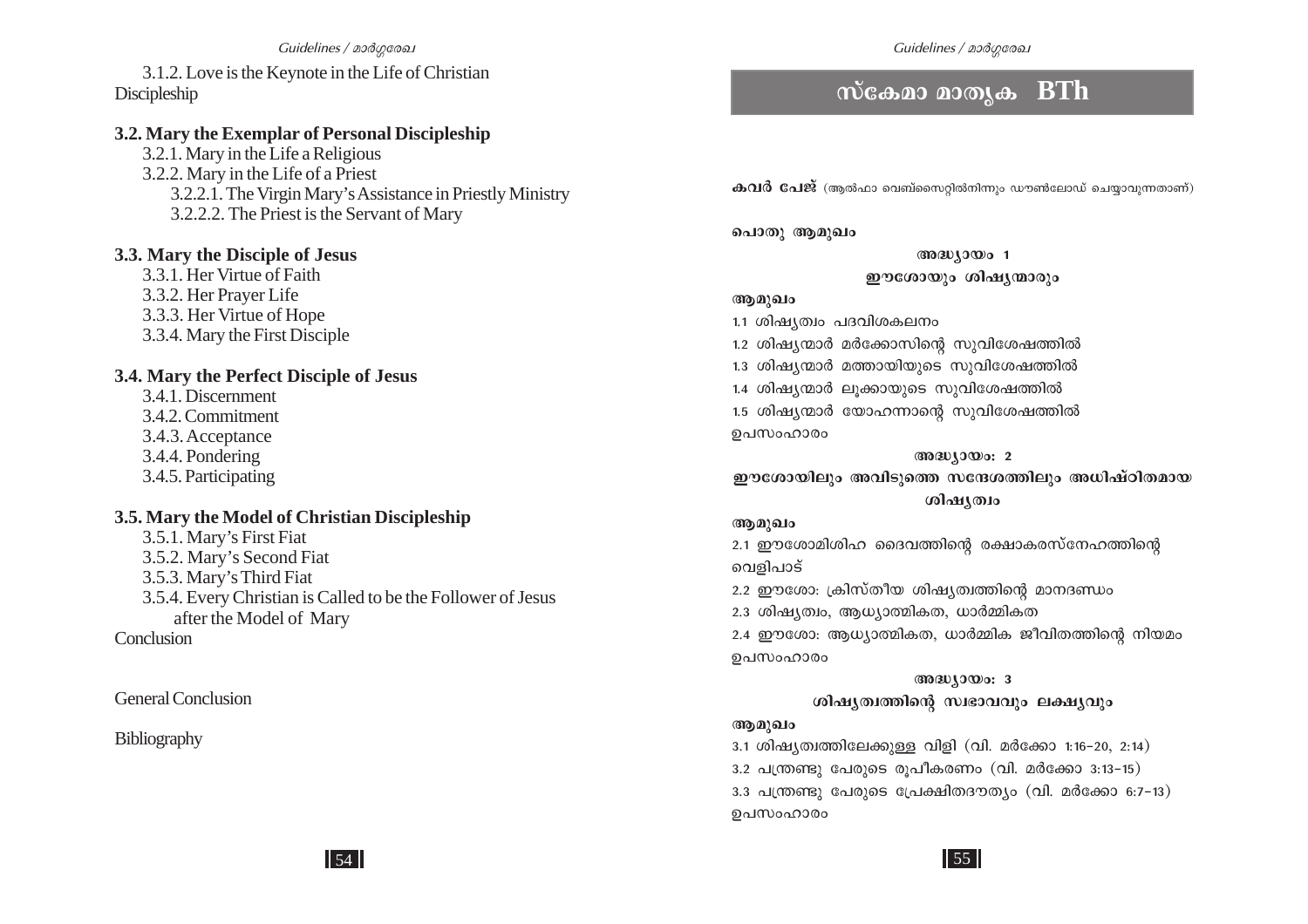**Manutage - 4** *v*olay@nomolong mlanuw.masud

#### **Bapa**

 $4.1$  മാനസാന്തരം (വി. മർക്കോ 1:14-15) 4.2 ഈശോയോടൊപ്പം അവന്റെ മാർഗ്ഗത്തിലൂടെ (വി. മർക്കോ  $8:27-10, 52)$ 4.3 വി. മർക്കോ 8:27-10:52 ന്റെ ഉള്ളടക്കം 4.4 ശിഷ്യന്മാർക്കുള്ള ആദ്യത്തെ പ്രബോധനം (വി. മർക്കോ 8:34-9:1) 4.4.1 അവൻ തന്നെത്തന്നെ പരിത്യജിക്കട്ടെ  $4.4.2$  തന്റെ കുരിശെടുക്കുക 4.4.3 എന്നെ അനുഗമിക്കുക  $4.5$  ശിഷ്യന്മാർക്കുള്ള രണ്ടാമത്തെ പ്രബോധനം (വി. മർക്കോ  $9:33-37$ )  $4.6$  ശിഷ്യന്മാർക്കുള്ള മുന്നാമത്തെ പ്രബോധനം (വി. മർക്കോ  $10:35 - 45)$  $4.7$  അന്ധനായ ബർതിമേയൂസ് (വി. മർക്കോ 10:46-52)  $4.7.1$  മർക്കോസിന്റെ വിവരണം  $4.7.2$  ബർതിമേയുസിന്റെ വിശ്വാസം  $4.7.3$  ബർതിമേയുസ് ഈശോയുടെ ശിഷ്യൻ ഉപസംഹാരം

ഉപസംഹാരം <u>ഗ്രന്ഥസുചിക</u>

# **Schema Model MTh**

 **Front Page** (*Can be dowloaded from www.alphathalassery.org*)

# GENERAL INFORMATION WITH RESPECT TO THE PROPOSED PROJECT

#### **1. Title of the Thesis**

The title of thesis is universal salvation mission of Jesus in light of the parable of Good Samaritan in Luke's Gospel. LK 10:25- 37.

#### **2. Research proposal**

#### **Research question:**

In Luke 10: 25-37, why did Jesus introduce Samaritan as the wounded man's neighbor instead of any other Jewish men who passed by him or what was Jesus's intention when he explained the parable of Good Samaritan?

#### **Research statement:**

In the parable of Good Samaritan Jesus clearly teaches that, to inherit eternal life, one must love his neighbor regardless of their origin and social status, which means salvation is universal, not reserved only for Jews.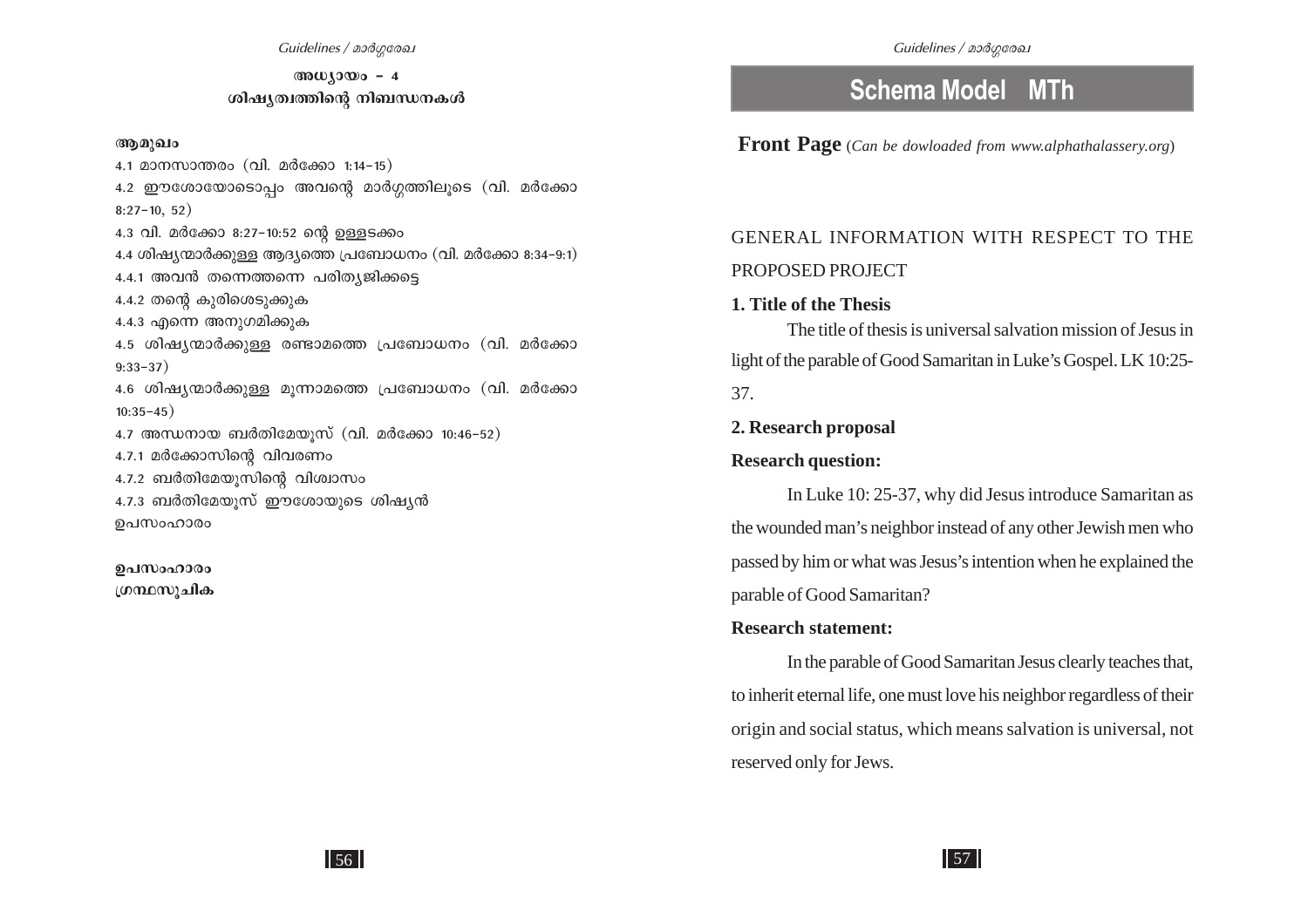#### **3. General summary of the proposal**

The first chapter is a detailed study on the structure and content of St. Luke's Gospel. The literary analysis of the theological features of the Lucan Gospel gives a clear picture of Jesus's mission of Salvation to the whole world. The first chapter also discusses the redemptive History and rule of God in redemptive history. This chapter also pictures Jesus as the center of the redemptive history and explains the life, teachings and mission of Jesus in the world.

In the second chapter this thesis presents the context of the parable of Good Samaritan as well as the meaning of "neighbor" in the time of Jesus. In this chapter the thesis will discuss the historical roots of Samaritans and the origin of animosity between Jews and Samaritans. Second chapter concludes by saying that the parable of Good Samaritan has two parts, the first part is Jesus's encounter with the Jewish scholar and the second part is the detailed description of the parable.

The third chapter discusses the Lukan journey section which is the literary setting of the parable. This chapter highlights that Jesus's journey to Jerusalem is not random, rather it was to fulfil His mission of universal salvation. The description of journey section, the entry into the temple and the final goal of the journey which is Jesus's ascension, enable the reader to understand the universality of salvation regardless of their race or socio-economic status.

The fourth chapter gives a narrative analysis of the parable of Good Samaritan. The Samaritan didn't check the wounded man's origin, race or his social status, rather he chooses to do whatever is needed for him. In this parable the Samaritan who helped his enemy, challenges the scholar of the law to accept Jesus's teaching that no one can inherit eternal life without accepting everyone regardless of their origin or status.

The final chapter gives us Jesus's greatest commandments: "You are to love the Lord your God with all your heart, soul, mind and strength and your neighbor as yourself. "Love your neighbor regardless of their origin, race or socio- economic status.

**4. Aim of the study-detailed background of the context of the study**

The aim of my research is to conduct a detailed study on the Parable of Good Samaritan to prove that Jesus's mission on earth was universal salvation. We have plenty of books from the early Christian writers who gave us allegorical interpretation of the Parable of Good Samaritan. In most of those interpretations the Samaritan was Jesus himself. Jerusalem represented Heaven and Jericho represents the world. The robbers who attacked the man was the evil spirit in the world. The inn where the wounded man was brought in symbolizes Church and the innkeeper represents Holy Spirit. At the end the Good Samaritan's promise to return and

58 | 59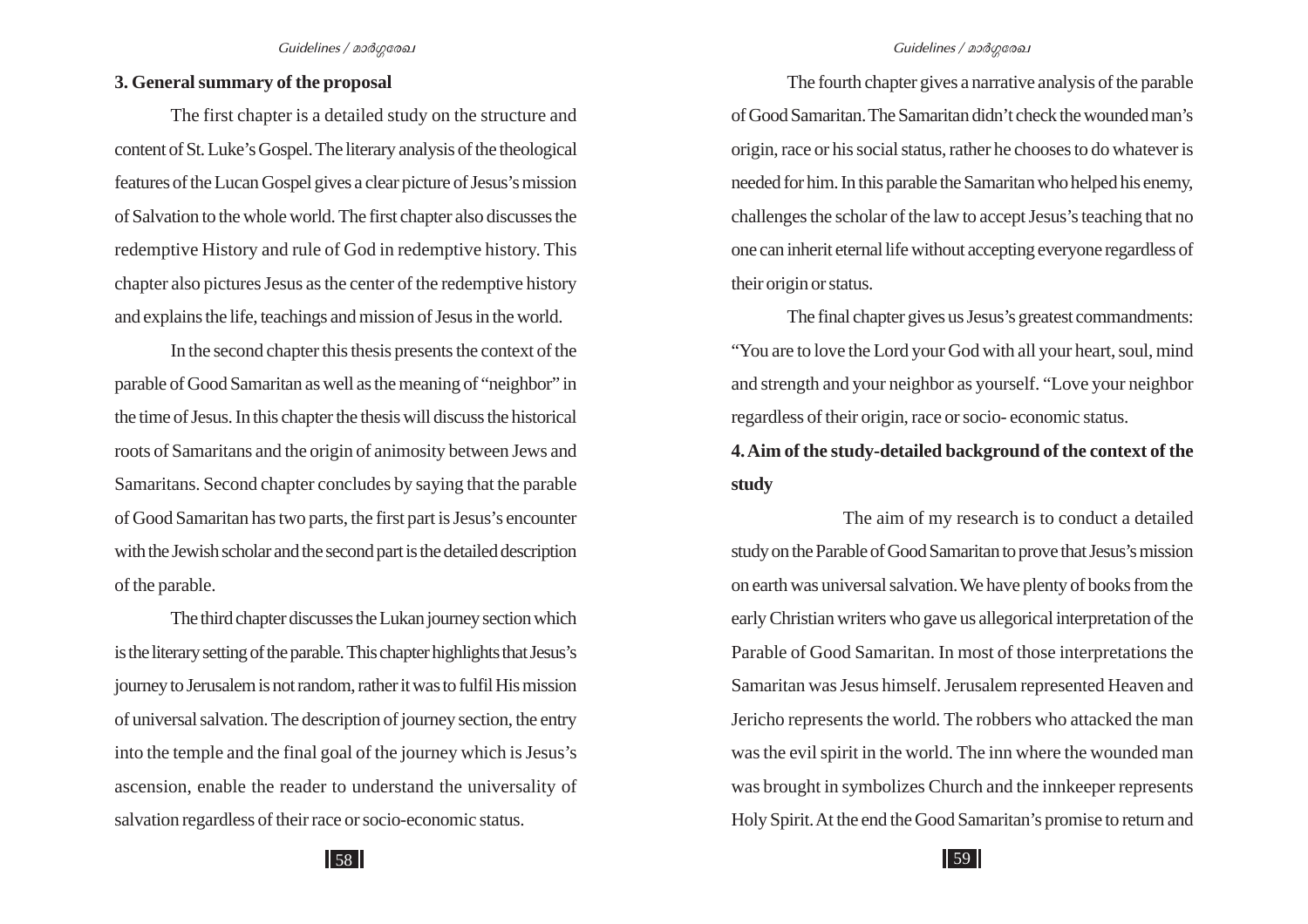repay the innkeeper is a symbolism of Jesus's second coming. The Parable of Good Samaritan is one of the main parable in St Luke's Gospel which shows mercy and compassion of Jesus. This parable is also an explanation to the Scholar's questions "what shall I do to inherit eternal life?", "who is my neighbor?" In My study I will explore the literary connections that the parable of Good Samaritan and the Lukan journey section.

In all four Gospels we can see that Jewish people and Samaritans were not in good terms. In my study I will try to do a detailed historical analysis of the formation of Samaritan community and the development of animosity between Jews and Samaritans. Although Jesus did not engage directly in a mission among Samaritans, In Synoptic Gospels there are few encounters between Jesus and people of Samaria even though he was not accepted in many Samaritan villages. In many occasions Jesus gives healing to Samaritans and he praises them for their faith. Lukan Gospel portrays a positive picture of Samaritans who received the good news of salvation. Old Testament time Jews were under the impression that salvation was only meant for them since they were the chosen race. Through a detailed Historical and narrative analysis of the parable of Good Samaritan, I'm trying to prove that, by portraying Samaritan as a good person and the neighbor to the wounded man, Jesus is teaching us that the Salvation is Universal and it is meant for everyone who loves God above everything and loves his neighbor as himself

#### **5. The methodology of the study**

This study consists of Textual criticism where the relevant literature will be studied critically and examines manuscripts to find a text as close as possible to the original gospel of Luke. I will also use literary criticism analysis method to understand the broader context of Luke 10:25-37. I shall also use the historical-critical method to understand the origin of Samaritans and the development of animosity between Jews and Samaritans.

#### **6. Limitations of the study**

I humbly acknowledge that I cannot delve into all matters related to my thesis. My limited knowledge in Greek and Hebrew language was the biggest limitation in understanding the original context of the parable of Good Samaritan in the gospel Luke.

**7. Table of contents (Research plan of the project)**

#### **Chapter 1**

**Structure and content of the Gospel of Luke**

**Introduction** 

1.1Structure of Luke's Gospel *1.1.1The Course of Jesus's ministry* 1.1.1.1 Galilee 1.1.1.2. The Journey 1.1.1.3. Jerusalem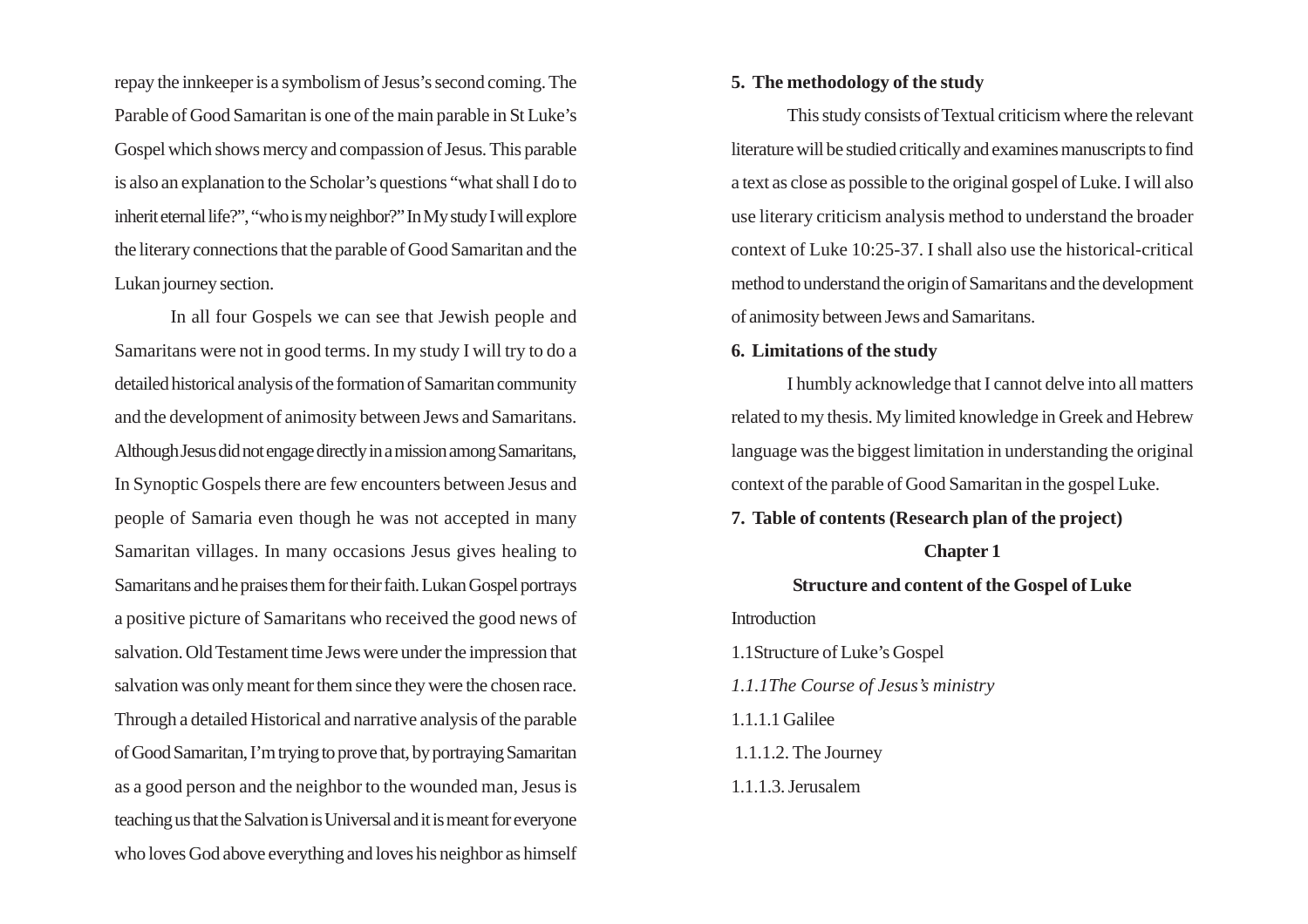*1.1.2. Theological features of Lucan Gospel 1.1.2.*1. History of Salvation 1.1.2.1.1 Focus on Rich and Poor 1.1.2.1.2.Acceptance of religious and social outcasts 1.1.2.1.2.3. Jesus as Prophet, Savior and Lord 1.2. God and Redemptive History *1.2.1. The Political apologetic 1.2.2. The Church and Judaism 1.2.3. The Rule of God in Redemptive History* 1.2.3.1. The pattern of thought concerning redemptive history 1.2.3.2. God's plan 1.2.3.3. Election 1.3. The Past  *1.3.1. Scripture 1.3.2. Israel 1.3.3. World History 1.3.4. The Center of History* 1.3.4.1. God and Jesus Christ 1.3.4.2. The place of Jesus in history 1.3.4.3. The life of Jesus 1.3.4.3.1. Jesus and the world 1.3.4.3.2. Jesus's life and teaching 1.3.4.3.3. Jesus's Ministry

*1.3.5. Man and Salvation*

1.3.5.1. The Church

1.3.5.2. The bearers of the message

 1.3.5.3. Man as the recipient of Salvation Conclusion

### **Chapter Two**

#### **Text and Historical Background of the parable of the Good**

#### **Samaritan**

#### Introduction

- 2.1. The Greek Text
- 2.2. English Translation
- 2.3 The Structure of the Passage
- 2.4 The Historical Background
- *2.4.1. The Commandment to Love God and Neighbor*
- 2.4.1.1. The Old Testament Evidence
- 2.4.1.2. The New Testament Evidence
- *2.4.2. "Neighbor" at the Time of Jesus*
- 2.4.2.1. The Limits of the Term "Neighbor"
- 2.4.2.2. The Extension of the Term "Neighbor".
- *2.4.3. The Samaritans at the Time of Jesus*
- 2.4.3.1. The Origin of Samaritans in Biblical Tradition
- 2.4.3.2. The Samaritans and Jews in Extra-Biblical Sources
- 2.4.3.3. The New Testament Evidence

 $\frac{62}{163}$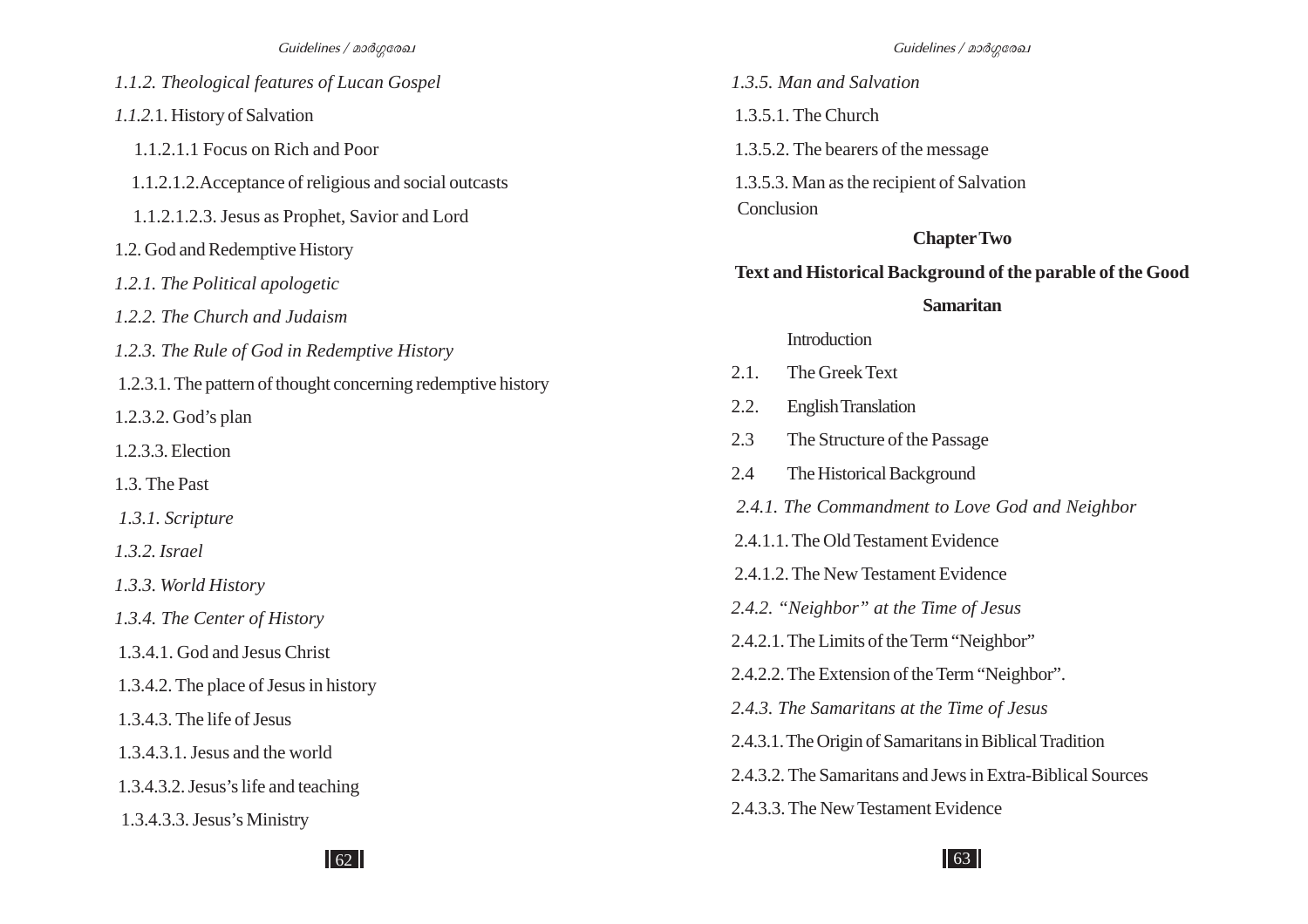2.4.3.4. The Consequences of the Relationship between Jews and the Samaritans

Conclusion

#### **Chapter Three**

#### **The Parable of the Good Samaritan in the Lukan Journey**

#### **Section**

Introduction

- 3.1The Remote context of the Parable of the Good Samaritan
- *3.1.1 The Beginning of the Journey Section.*
- *3.1.2 The End of the Journey Section*
- 3.2.The Proximate Context of the Parable of The Good Samaritan
- 3.3. The Immediate Context of Parable
- *3.1.3.Return of the Seventy Two (Luke 10:17-24)*

**Conclusion** 

# **Chapter Four**

**A Narrative Analysis of the Parable of the Good Samaritan Introduction** 

4.1 A Narrative Analysis

*4.1.1. The First Part: " Teacher, What Must I Do to Inherit*

*Eternal Life"(10:25-28)*

- 4.1.1.1.The Scholar's Question (10:25)
- 4.1.1.2.Jesus's Counter-Question(10:26)
- 4.1.1.3 The Scholar's Reply (10:27)

4.1.1.4.Jesus's Answer (10:28) *4.1.2. The Second Part: "Who Is My Neighbor?" (10:29-37)* 4.1.2.1. The Scholar's Question (10:29) 4.1.2.2. The Parable of the Good Samaritan (10:30-35) 4.1.2.2.1 A Man Fell into the Hands of Robbers (10: 30) 4.1.2.2.2. The Priest (10: 31) 4.1.2.2.3. The Levite (10:32) 4.1.2.2.4. The Samaritan (10: 33) 4.1.2.2.5. Cleaning the Man's Wounds (10: 34a) 4.1.2.2.6. Taking the Man to the Inn (10:34b) 4.1.2.2.7. Staying with the Man In the Inn overnight and paying for his care when He Leaves 4.1.2.3. Jesus's Counter Question to the Scholar (10:36) 4.1.2.4. The Scholar's Reply (10:37a) 4.1.2.5. Jesus's Answer (10:37b) **Conclusion Chapter Five General Conclusion**

- 5.1.Structure and content of the Gospel of Luke
- 5.2. Text and Historical Background of the Parable of the Good Samaritan
- 5.3. The Parable of the Good Samaritan in the Lukan Journey Section

 $64$  |  $65$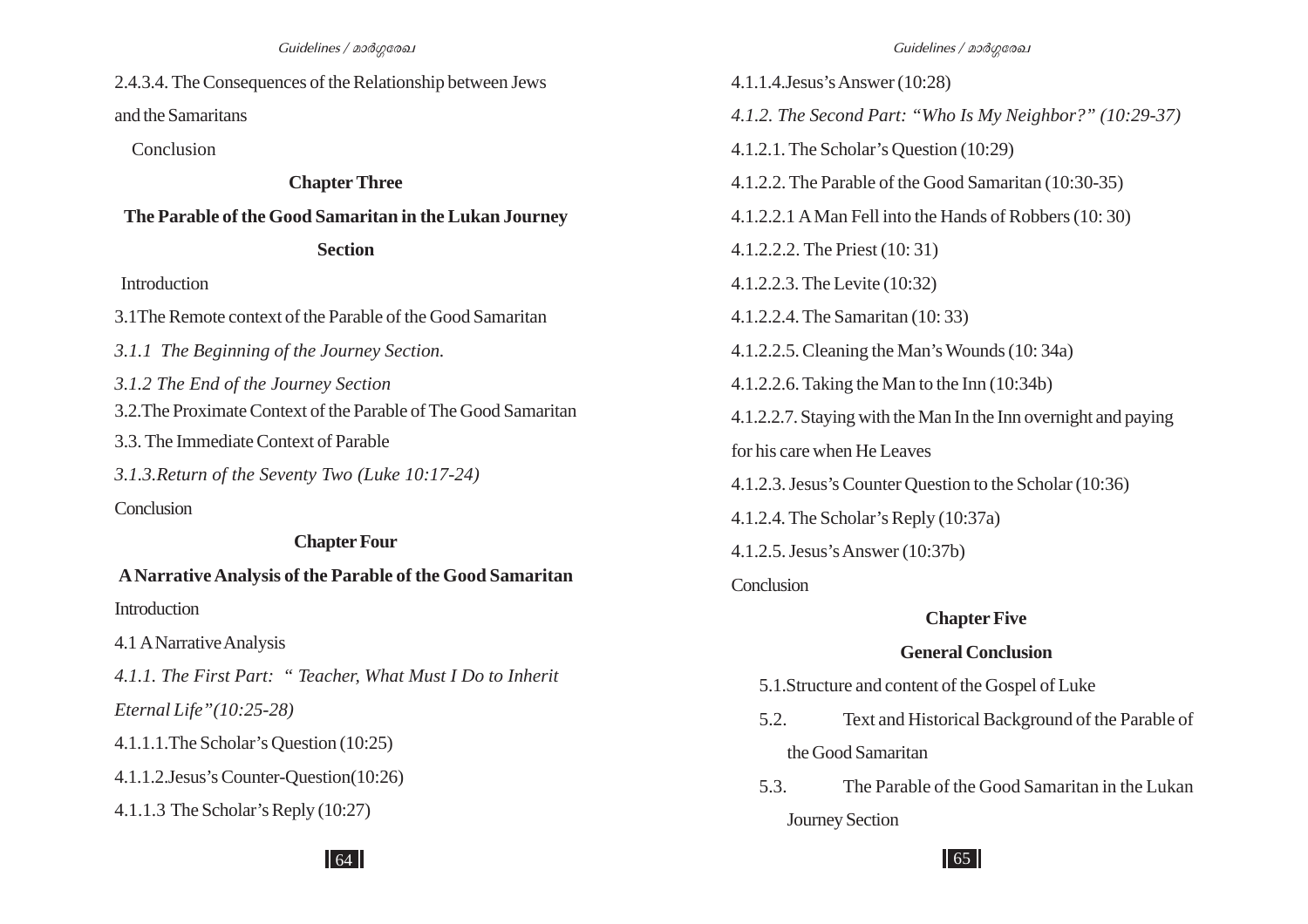- 5.4.A Narrative Analysis of the Parable of the Good Samaritan
- 5.5.The Significance of the Journey Section for Interpreting the Parable

5.6.The Significance of the Parable of Good Samaritan

#### **Bibliography**

# **Schema Model MTh**

**Front Page** (*Can be dowloaded from www.alphathalassery.org*)

# **Eucharistic Celebration as the Commemoration of the Paschal Mystery of Christ in Syro Malabar Qurbana**

The paschal mystery is the core of the Christian faith, the central reality of the doctrine of the Church. The Catechism of the Catholic Church definesthe paschal mystery as follows: It is "Christ's work of redemption accomplished principally by his Passion, death, Resurrection, and glorious Ascension, whereby "dying he destroyed our death, rising he restored our life" (CCC 1067; cf. 654). The paschal mystery is celebrated and made present in the liturgy of the Church (CCC1076), especially the Eucharist, which renews the paschal sacrifice of Christ as the sacrifice offered by the Church (CCC571, CCC1362-1372).

Individual Christians who participate in the liturgical celebration of the paschal mystery are enabled to participate in the Paschal Mystery through the sacrifices in their lives.Jesus Christ has made it imperative for us to participate in his paschal mystery for the attainment of salvation: "Whoever wishes to come after me must deny himself, take up his cross, and follow me. For whoever wishes to save his life will lose it, but whoever loses his life for my sake will find it" (Mtt 16:24-25). Our present study aims at the analysis of the various elements of the celebration as a commemoration of the paschal mystery of Christ in the Syro-Malabar Qurbana.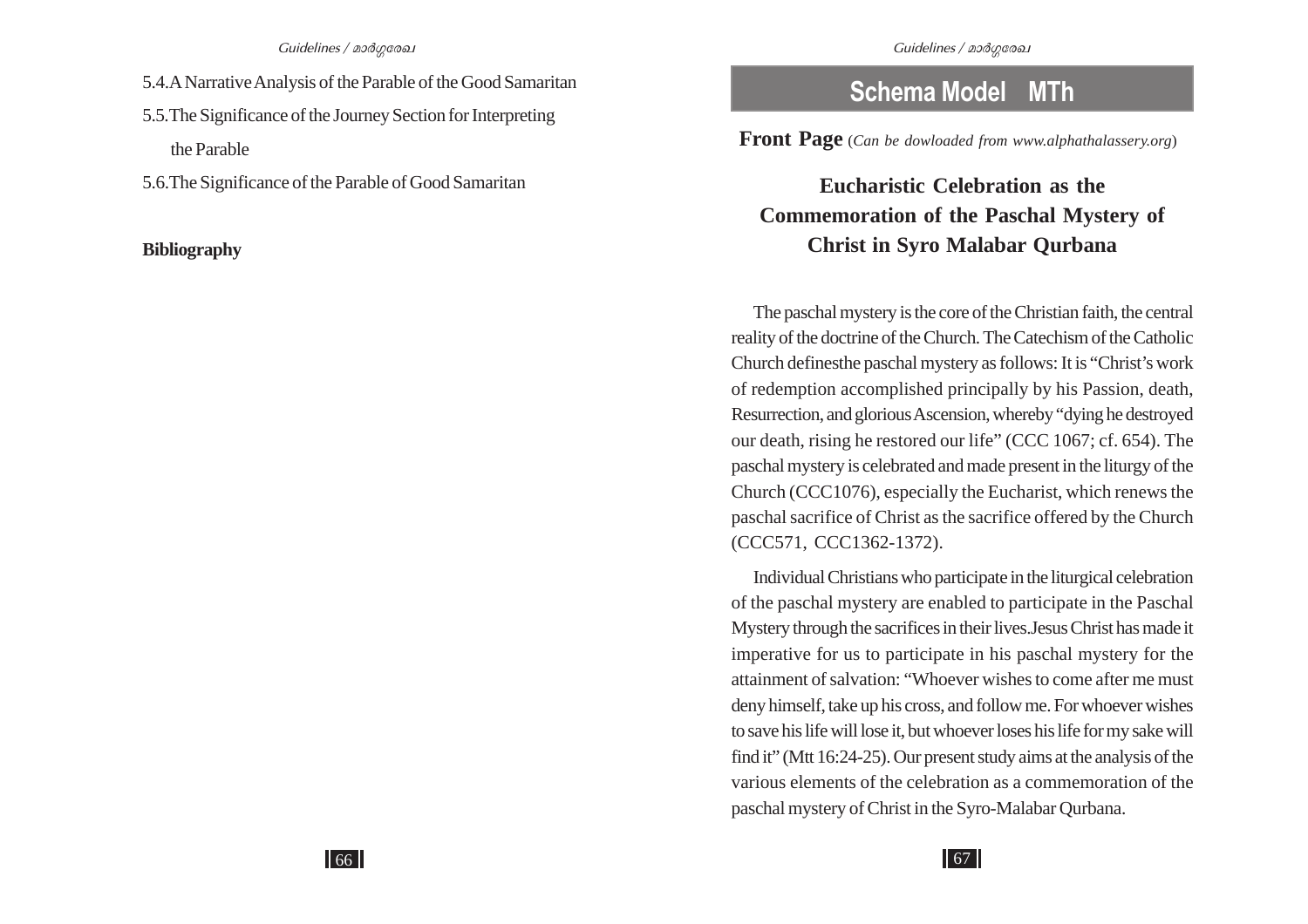#### **Program of the study**

The work is mainly divided into three chapters. The first chapter aims at how the East Syrian liturgy and Jewish background influenced the Syro Malabar Liturgy. This chapter makes it clear that it stands as the basis of the extensive elaboration of the theme of the paschal mystery in the coming chapters.

The second chapteris intended to clarify the Paschal Mystery of Christ in the Eucharistic Celebration. Finally, the third chapter analyses the commemoration and celebration of the paschal mystery in Liturgy of Word, in preparation and prayers of the Qudasa, understanding of epiclesis and preparation for Holy Communion and thanksgiving.

#### **1. Scope of the Study**

As the title of the thesis proposes, the work has two scopes. The primary scope is to study how to approach and explore the paschal mystery of Christ. And the second one is to make out how the Liturgy manifests the paschal mystery through its celebration.

#### **2. Limits of the Work**

As the title already denotes, our study is centered on the Syro-Malabar Qurbana. Though we may make relevant comparisons with other liturgical traditions, the focus of the study will be the prayers and gestures of the Syro-Malabar Qurbana. We shall explore the

Qurbana in so far as it is the celebration or commemoration of the paschal mystery of Christ. We shall aim at studying the theme of the paschal mystery, explaining the meaning of the paschal mystery in the Eucharistic celebration so that the people can participate in the paschal mystery of Christ in a more fruitful way.

#### **3. Sources and Methods**

The Taksa of the Syro-Malabar Qurbana and the commentaries of the Fathers on the East Syrian Qurbana and the Conciliar and other Magisterial teachings of the Church concerning Qurbana constitute the primary sources of this work. We shall also make use of the studies on Qurbana and the paschal mystery based on the Taksa and the commentaries of the Fathers and the writings of the modern theologians.This study isalso based on Sr Jean Mathew S H's "Structure and Theology of East Syriac Qurbana". Thework aims at an understanding of the Eucharistic celebration as the commemoration of the paschal mystery in Syro Malabar Qurbana. The study is also devoted to elaborate on how the liturgy becomes the paschal celebration.

Being a liturgical theological study, we shall employ both analytical and synthetic methods in our study. The study of the Qurbana shall follow the method of liturgical analysis, continued by a theological synthesis.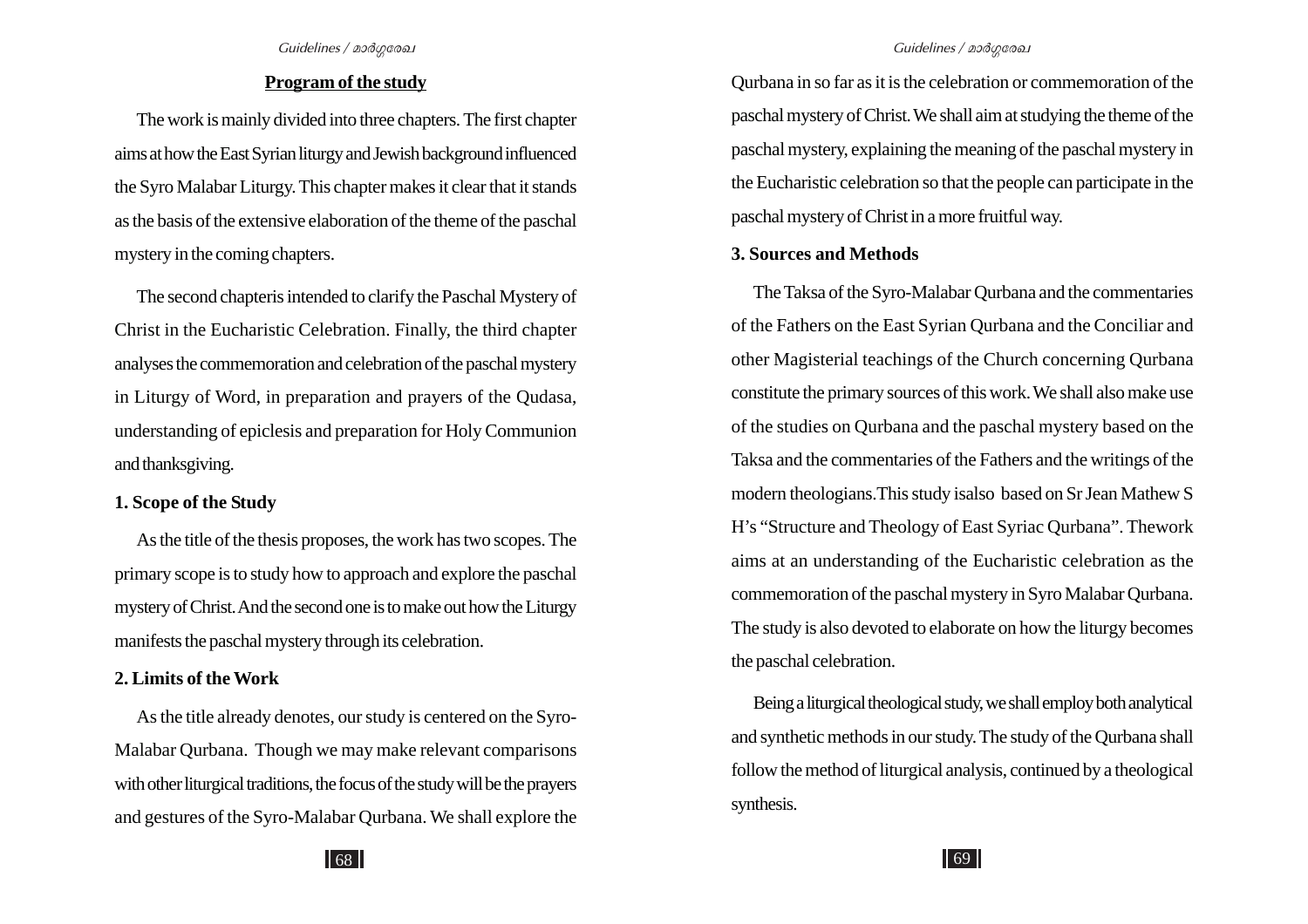#### **State of Research**

There is no as such research studies found under the heading "Commemoration of the Paschal Mystery of Christ in Syro Malabar Qurbana", however, Sibichen Thomas described in his doctrinal thesis "The Liturgical Year with Reference to the Eucharist andthe Liturgy of the Hours in the Syro-Malabar Church" as "Qurbana as the commemoration of the Paschal Mystery".Besides, FribinVayaliparambil made a study of "Celebration of the mysteries and celebration of the memorial in Qurbana" in his thesis "Concept of Mystery in the Syro – MalabarMass (Qurbana)"

# **Eucharistic Celebration as the Commemoration of the Paschal Mystery of Christ in Syro Malabar Qurbana**

**General Introduction**

**Chapter One: Influence of East Syrian Liturgy in**

## **the Syro Malabar Liturgy**

#### **Introduction**

1.1Origin and Development of Syro-Malabar Liturgy 1.2 Syro Malabar Liturgy and its East Syrian connection 1.3 Jewish Background of the East Syrian Liturgy 1.4 Jewish background of Syro Malabar Liturgy

#### **Conclusion**

# **Chapter Two: Paschal mystery of Christ in the Eucharist**

#### **Introduction**

2.1. Meaning of Paschal Mystery

2.2. Eucharist - Celebration of the paschal Mystery of Christ

2.3. Eucharist as the Sacrifice of Christ

2.4. Eucharist as the Sacrifice of the Church

2.5 We commemorate and Celebrate

**Conclusion** 

**Chapter Three**:**Syro Malabar Qurbana as the commemoration of the Paschal Mystery of Christ**

#### **Introduction**

3.1 Understanding the memorial

3.1.1 Jewish Concept of memorial

3.1.2 Memorial as Redemption in Christ as the new creation

3.2 Eucharist as the memorial Celebration

3.3 Liturgy of the Word as Celebration of Paschal Mystery

3.4 Celebration of Paschal Mystery in the Preparation of the **Oudasa** 

3.4.1 Placing the mysteries on the Altar

# $70$  ||  $\overline{1}$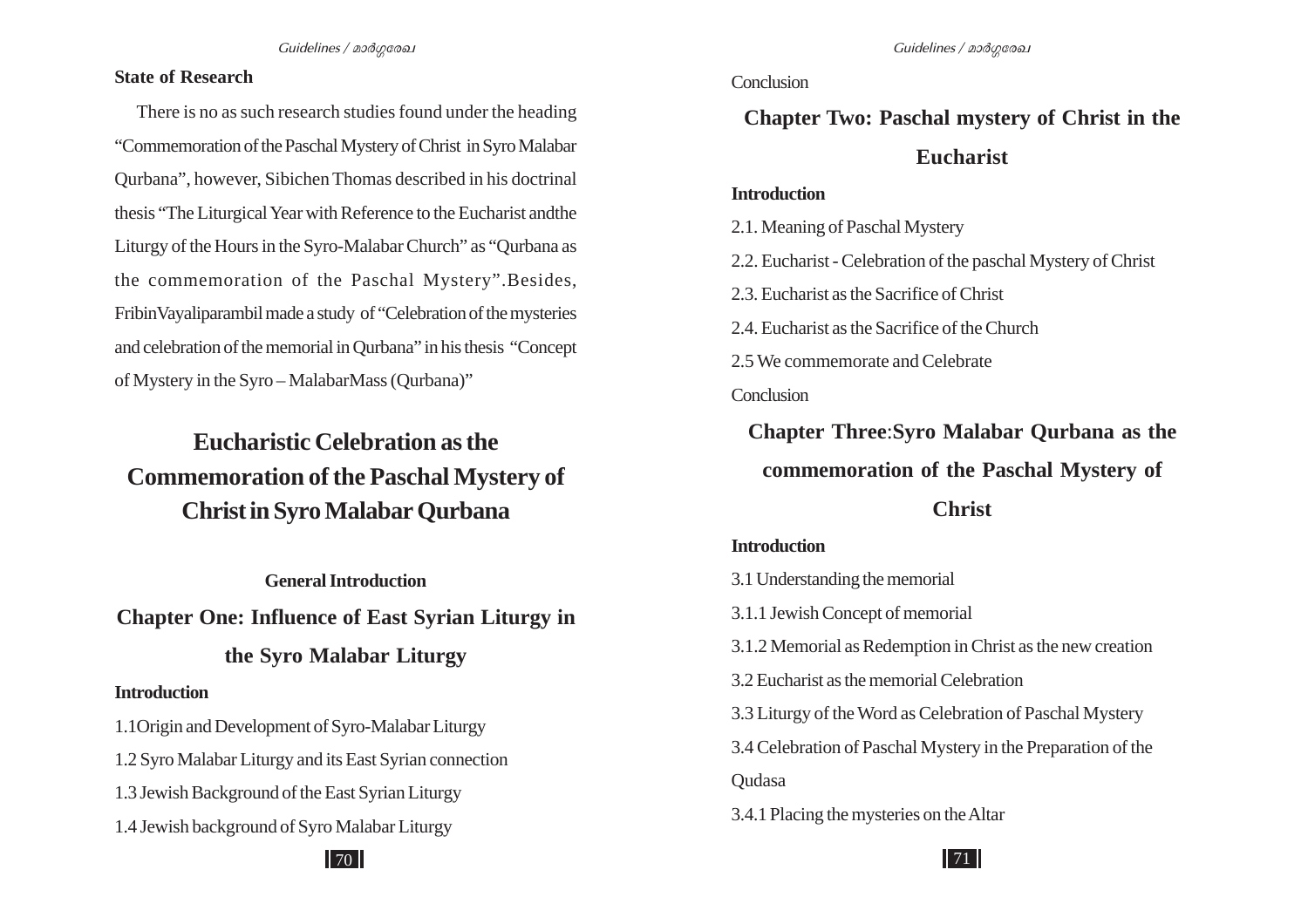- 3.4.2 Profession of the Creed
- 3.4.3 Karozutha of the Deacon (Prayer of the Faithful)
- 3.4.4 Priest approaching the Altar
- 3.5 Celebration of Paschal Mystery in the Prayers of Qudasa
- 3.5.1 From Jewish Berakah to Christian Eucharistia
- 3.5.2. Blessings in the early Eucharistic prayers
- 3.5.3 First Prayer
- 3.5.4 Institution narrative in the Malabar liturgy
- 3.5.5 The Book of Living and Dead
- 3.5.6 The Priest offers sacrifice
- 3.6 Understanding of Epiclesis in the Eucharistic celebration
- 3.6.1 Eucharistic Epiclesis
- 3.6.2 Epiclesis in Addai and Mari
- 3.7 Celebration of Paschal Mystery in the Preparation for
- **Communion**
- 3.7.1 The Lord's Prayer
- 3.7.2 Praise to the Trinity
- 3.7.3 Communion of Priest
- 3.7.4 Communion of people
- 3.8 Thanksgiving and Proclamation as a Paschal Event
- 3.8.1 Importance of Thanks giving in the Eucharistic Liturgy
- 3.8.2 Paschal Event as an unceasing thanksgiving for the salvific act
- 3.8.3 Thanks Giving as proclamation

3.8.4 Thanks giving for the Economy of Christ Conclusion

**General Conclusion Bibliography**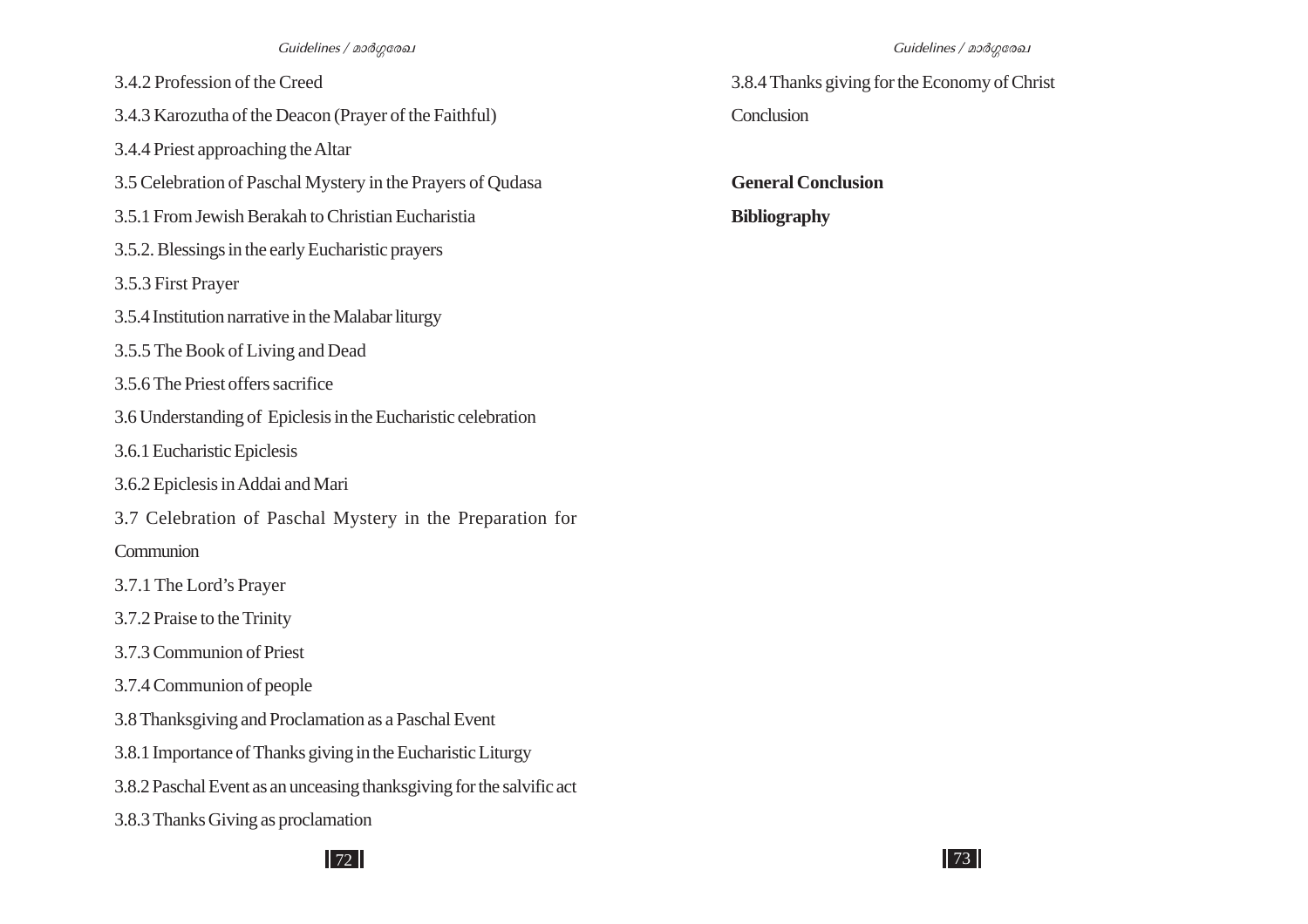## $\vert$  74  $\vert$

ഉള്ളടക്കം കൃതജ്ഞതാ മലരുകൾ പൊതു ആമുഖം അദ്ധ്യായം 1 ശിഷ്യത്വം യോഹന്നാൻ ശ്ലീഹായുടെ വീക്ഷണത്തിൽ ആമുഖം 1.1 ശിഷ്യത്വം എന്ന പദം 1.2 ശിഷ്യത്വത്തിലുള്ള വളർച്ചയുടെ ഘടകങ്ങൾ 1.2.1 ശ്രവണം 1.2.2 അനുഗമനം 1.2.3 അന്വേഷണം  $12.4$  വിശ്വാസം  $1.2.5$   $\mu$ angola $\mu$ o  $1.2.6$  പ്രേഷിതത്വം 1.3 ശിഷ്യത്വം നിത്യജീവന്റെ പാത 1.3.1 ഞാൻ ആകുന്നു  $1.3.2$  യേശുവും പിതാവും / യേശുവും ശിഷ്യരും 1.4 ശിഷ്യത്വം സ്നേഹത്തിന്റെ പ്രമാണം എന്ന നിലയിൽ  $(\text{\& } \mathcal{D} \cup \Omega \cap \Omega \cdot 13:34-35)$ 1.5 ശിഷ്യത്വത്തിന്റെ ആഖ്യാനം നാലാം സുവിശേഷത്തിൽ 1.6 സ്ത്രീശിഷ്യത്വം യേശുവിന്റെ വിപ്ലവാത്മക സമീപനം ഉപസംഹാരം അദ്ധ്യായം 2 യേശുവിന്റെ അമ്മ: കാനായിലും കാൽവരിയിലും ആമുഖം 2.1 യേശുവിന്റെ അമ്മ 2.2 കാനാ കാൽവരി ബന്ധം 2.3 കാനായിലെ അമ്മ  $(2:112)$ 2.3.1 ദൈവമഹത്വത്തിന്റെ സാക്ഷി 2.3.2 യേശുവിന്റെ അമ്മയുടെ മധ്യസ്ഥത

# സ്ക്ഷോ മാതൃക MTh

Guidelines / മാർഗരേഖ

#### പൊതു ആമുഖം

ആധുനികലോകം നിരവധി വെല്ലുവിളികളെ നേരിടുന്നുണ്ട്. അശാന്തിയുടെയും അസമത്വത്തിന്റെയുംപീഢനത്തിന്റെയും ഭോഗസംസ്കാരത്തിന്റെയുംനീരൊഴുക്കിൽപ്പെട്ട് സമൂഹമനഃസാക്ഷി മരവിച അവസ്ഥയിലേക്ക് ഇന്നത്ത<u>െ</u> ലോകം നീങ്ങിക്കൊണ്ടിരിക്കുന്നു. ദൈവം സ്ത്രീയെയും പുരുഷനെയും തുലൃരായി സൃഷ്ടിച്ചുവെങ്കിലും, സ്ത്രീകൾ പലപ്പോഴും പിന്നണിയിലേക്കുവലിച്ചിറക്കപ്പെടുന്നു. സമൂഹത്തിന്റെ അമ്മപെങ്ങന്മാരെ ആദരിക്കുന്ന ആർഷഭാരതസംസ്കാരത്തിന്റെ വെയ്ക്കുന്ന കടയ്ക്കൽ കോടാലി പ്രവണത എന്നത്തേക്കാളുമുപരിയായി ഇന്നു സമുഹത്തിൽ നടമാടുന്നു. സ്ത്രീമഹത്വത്തെക്കുറിച്ചും സ്ത്രീശാക്തീകരണത്തെക്കുറിച്ചും ചർച്ച ചെയ്യപ്പെടുന്ന ഈ കാലഘട്ടത്തിൽ യോഹന്നാന്റെ വെളിച്ചത്തിൽ, യേശുവിനു സുവിശേഷത്തിന്റെ സ്ത്രീകളോടുണ്ടായിരുന്ന മനോഭാവത്തെക്കുറിച്ചും സ്ത്രീകൾ നിർവ്വഹിക്കുന്ന ശിഷ്യത്വദൗത്യത്തെക്കുറിച്ചും ചിന്തിക്കുന്നത് ഉചിതമാണ്.

മനുഷ്യനായി അവതരിച്ച ദൈവപുത്രൻ തന്റെ മാതാവായി ഒരു സാധാരണസ്ത്രീയെ തിരഞ്ഞെടുത്തു എന്നതാണ് സ്ത്രീത്വത്തോടു ദൈവം ചെയ്ത ഏറ്റവും മഹത്തായ കാര്യം. ആ സ്ത്രീയെ അനു സരിക്കുവാനും അവളുടെ ശിക്ഷണം സ്വീകരിക്കുവാനും ഈശോ തയ്യാറായി. കാൽവരിയിൽ തന്റെ മരണസമയത്ത് അവളെ മാന വകുലത്തിന്റെ മാതാവായി ഉയർത്തിക്കൊണ്ട് സ്ത്രീകളെ തന്റെ രക്ഷണീയകർമ്മത്തിൽ പങ്കുകാരാക്കി സമുന്നതസ്ഥാനം നല്കി, സ്ത്രീമഹത്വത്തെ അവിടുന്ന് ആദരിച്ചു.<sup>1</sup>

സ്ത്രീശിഷ്യത്വം യോഹന്നാന്റെ വീക്ഷണത്തിൽഎന്ന വിഷ യത്തെ അനുകരിച്ചു നടത്തുന്ന ഈ ഗവേഷണപഠനത്തിൽ എന്താണു സുവിശേഷങ്ങളിലെ ശിഷ്യത്വം എന്നു വിശദീകരിക്കു ന്നു. തുടർന്ന് ഗവേഷണചരിത്രവും ഗവേഷണസംബന്ധിയായ ചോദ്യങ്ങളും ഉന്നയിക്കുന്നു. ഗവേഷണത്തിന്റെ ആനുകാലികപ്ര സക്തിയാണ് തുടർന്നു വിലയിരുത്തുന്നത്. തുടർന്ന് ഗവേഷണ ത്തിന്റെ ഉള്ളടക്കവും രീതിശാസ്ത്രവും ആമുഖമായി വൃക്തമാ ക്കുന്നു.

 $\vert$  75  $\vert$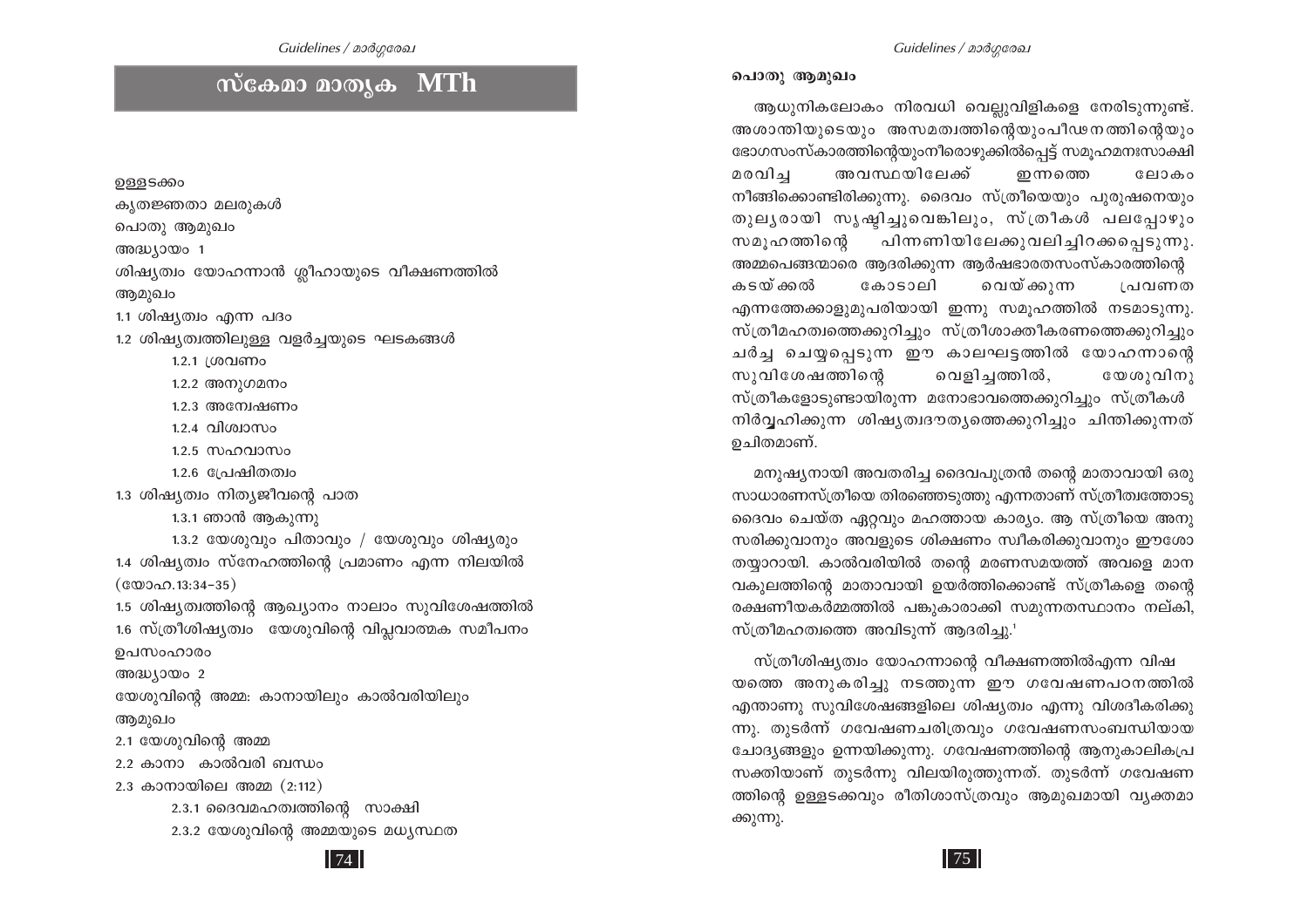#### Guidelines / മാർഗരേഖ

ബന്ധത്തിന്റെ വളർച്ചയാണ്. ഈ ബന്ധത്തിന്റെ പാരമ്യം മുന്തിരി ച്ചെടിയുടെയും ശാഖകളുടെയും ഉപമയിലൂടെ വ്യക്തമാക്കുന്നു. ആര് എന്നിലും ഞാൻ അവനിലും വസിക്കുന്നുവോ അവൻ ഏറെ ഫലം പുറപ്പെടുവിക്കും (15:1-17). ഇൗ ബന്ധം ശിഷ്യരെ ഗുരു വിന്റെ ജീവിതശൈലിയിലേക്കു വളർത്തും: തന്റെ ജീവനെ സ്നേഹിക്കുന്നവൻ അതു നഷ്ടപ്പെടുത്തുന്നു. ഈ ലോകത്തിൽ തന്റെ ജീവനെ ദ്വേഷിക്കുന്നവൻ നിത്യജീവനിലേക്ക് അതിനെ കാത്തുസുക്ഷിക്കും (12:25). ഇൗശോ ശിഷ്യരെ സ്നേഹിതരുടെ തലത്തിലേക്കുയർത്തുന്നു (15:14). ശിഷ്യത്വത്തിന്റെ കേന്ദ്രാശയം സ്നേഹമാണ്. നിങ്ങൾക്കു പരസ്പരം സ്നേഹമുണ്ടെങ്കിൽ അതു വഴി നിങ്ങൾ എന്റെ ശിഷ്യരാണെന്ന് ലോകം എല്ലാവരും അറി യും (13:35). പരസ്പരം സ്നേഹിക്കുന്ന ശിഷ്യരുടെ സമൂഹം ഇൗ ലോകത്തിൽ പുതിയൊരു ലോകം സൃഷ്ടിക്കുന്നു. ഞാൻ ആയി രിക്കുന്നിടത്ത് നിങ്ങളും ആയിരിക്കേണ്ടതിന് ഞാൻ വീണ്ടും വന്ന് നിങ്ങളെയും കൂട്ടിക്കൊണ്ടു പോകുന്നിടത്താണ് ഗുരുവും ശിഷ്യരും

തമ്മിൽ പൂർണ്ണമായി ഐക്യപ്പെടുക (14, 2-3).

ഈശോയുടെ പരസ്യജീവിതകാലത്ത് ഈശോയെ അനുഗമിച്ച സ്ത്രീകളെക്കുറിച്ച് സുവിശേഷകർ സൂചിപ്പിക്കുന്നുണ്ടെങ്കിലും സുവിശേഷങ്ങളിൽ പരമ്പരാഗതമായി ശിഷ്യൻ, ശിഷ്യത്വം തുട ങ്ങിയ പദങ്ങൾ പുരുഷന്മാരെ ഉദ്ദേശിച്ചാണ് ഉപയോഗിക്കുക." എന്നാൽ വി: യോഹന്നാന്റെ സുവിശേഷത്തിൽ വ്യക്തമായ സവി ശേഷതകളോടു കൂടി, പുരുഷന്മാരായ ശിഷ്യരോടൊപ്പവും, ചില സന്ദർഭങ്ങളിൽ അവരുടെ ശിഷ്യത്വത്തേക്കാൾ മികവാർന്നതും അനുകരണാർഹവുമായ വിധത്തിൽ സ്ത്രീശിഷ്യരെ നാം കണ്ടു മുട്ടുന്നു." യേശുവുമായുള്ള അവരുടെ ബന്ധവും യോഹന്നാന്റെ ശിഷ്യത്വദർശനവും പരിഗണിക്കുമ്പോൾ അവരിൽ യേശുവിന്റെ അമ്മ (2:15, 12:19:25-24), മർത്തായും മേരിയും (11:1-46, 12:1-11), മറിയം മഗ്ദലന (19:25:20:1-2:11-18), കുരിശിൻചുവട്ടിലെ സ്ത്രീകൾ (19:25), സമറിയാക്കാരി സ്ത്രീ (4:4-42) തുടങ്ങിയവർ വളരെ പ്രാധാന്യ മർഹിക്കുന്നു. സുവിശേഷകന്റെ വീക്ഷണത്തിൽ ശിഷ്യകളെ എങ്ങനെ അവതരിപ്പിക്കുന്നു എന്നും അവർക്കുള്ള ദൗത്യമെന്താണെന്നും അതിനുള്ള പ്രധാന്യമെന്താണെന്നും ഉള്ള ഒരു പഠനമാണ് ഈ പ്രബന്ധം.

#### 1. എന്താണ് സുവിശേഷങ്ങളിലെ ശിഷ്യത്വം?

നാല് സുവിശേഷങ്ങളിലുമുള്ള ഒരു പ്രധാനപ്പെട്ട ആശയമാണ് ശിഷ്യത്വം. ക്രിസ്ത്യാനി ആകാനുള്ള ദൈവവിളി, ഈശോയുടെ ശിഷ്യരാകാനുള്ള വിളിയാണ്. ഈശോയ്ക്ക് സ്വയം സമർപ്പിച്ച് അവിടുത്തെ അനുഗമിക്കുന്നവാരാണ് (*അക്കൊളുത്തേയോ*) ക്രിസ്തീയ സങ്കല്പത്തിൽ ശിഷ്യർ. ഈശോയിലും അവിടുത്തെ സന്ദേശത്തിലും അധിഷ്ഠിതമാണ് ശിഷ്യത്വം എന്നു സുവിശേഷ ങ്ങൾ വ്യക്തമാക്കുന്നു. ശിഷ്യത്വത്തിന്റെ സ്വഭാവം, നിബന്ധനകൾ മുതലായവ എങ്ങനെയായിരിക്കണമെന്ന് സുവിശേഷത്തിൽ കാണാം.

നാലാം സുവിശേഷത്തിലെ ശിഷ്യത്വശൈലി മറ്റു സുവിശേഷ ങ്ങളിൽ നിന്ന് വ്യത്യസ്തമാണ്. ഇത് യേശുവിന്റെ നേരിട്ടുള്ള വിളി മാത്രമല്ല; ഒരുവൻ എങ്ങനെ യേശുവിനെ അമ്പേഷിക്കുന്നു, അനു ഗമിക്കുന്നു, അവനിൽ വസിക്കുന്നു, അവനിലുള്ള വിശ്വാസം പ്രഖ്യാ പിക്കുന്നു, എന്നതിലടങ്ങിയിരിക്കുന്നു.<sup>2</sup>

സുവിശേഷകനായ യോഹന്നാന്റെ വീക്ഷണത്തിൽ, ശിഷ്യത്വം ഒരു പഠനവിഷയമല്ല മറിച്ച് യേശുവുമായി ഒന്നായിത്തീരേണ്ട ഒരു ആത്മബന്ധമാണ്. ഇത് സാക്ഷികളുടെ പങ്കുവെയ്ക്കലോടെ ആരം ഭിക്കുന്നു. ആദ്യശിഷ്യരുടെ വിളിയിൽത്തന്നെ ഇതു വ്യക്തമാണ്  $(1:35-51)$ . ഈശോയെ അനുഭവിച്ച ഒരു മിഷനറിയായിത്തീരുന്ന തിനു സമാനമാണ് ഇത്. ഈശോയെ കർത്താവായി അനുഭവിച്ച് ഒരു മിഷനറിയായിത്തീരുന്ന സമറിയാക്കാരിയുടെ വിളിയിൽ ഇതു കൂടുതൽ വ്യക്തമാകുന്നു (4:29). വത്സലശിഷ്യനെ ശിഷ്യത്വത്തിന്റെ ആദർശമായി അവതരിപ്പിക്കുമ്പോൾത്തന്നെ കുരുശിൻ ചുവട്ടിൽ നില്ക്കുന്ന ഈശോയുടെ അമ്മയും ശിഷ്യത്വത്തിന്റെ ആദർശമാ ണ്. ഈശോയുടെ യഥാർത്ഥ ശിഷ്യന്മാരുടെ മാതൃകയായി ഒരു പുരുഷനും ഒരു സ്ത്രീയും കുരിശിൻ ചുവട്ടിൽ നിന്നു.

ശിഷ്യത്വത്തിലേക്കുള്ള വിളിയെ യോഹന്നാൻ ദർശിക്കുന്നത് സ്ത്രീപുരുഷഭേദമെന്യേ എല്ലാവരെയും സംബോധന ചെയ്തുകൊ ണ്ടുള്ള ഒരു സാർവ്വത്രികക്ഷണമായിട്ടാണ്. ഈശോയെ അയച്ച പിതാവിൽ വിശ്വസിക്കുന്നവർക്കെല്ലാം നിത്യജീവനുണ്ട്. അവർ ദൈവത്തോട് ഐക്യപ്പെട്ടിരിക്കും. അപ്പോൾ ശിഷ്യത്വം, യേശുവി ലേക്ക് വരികയും കാണുകയും വിശ്വസിക്കുകയും ചെയ്യുന്ന ഒരു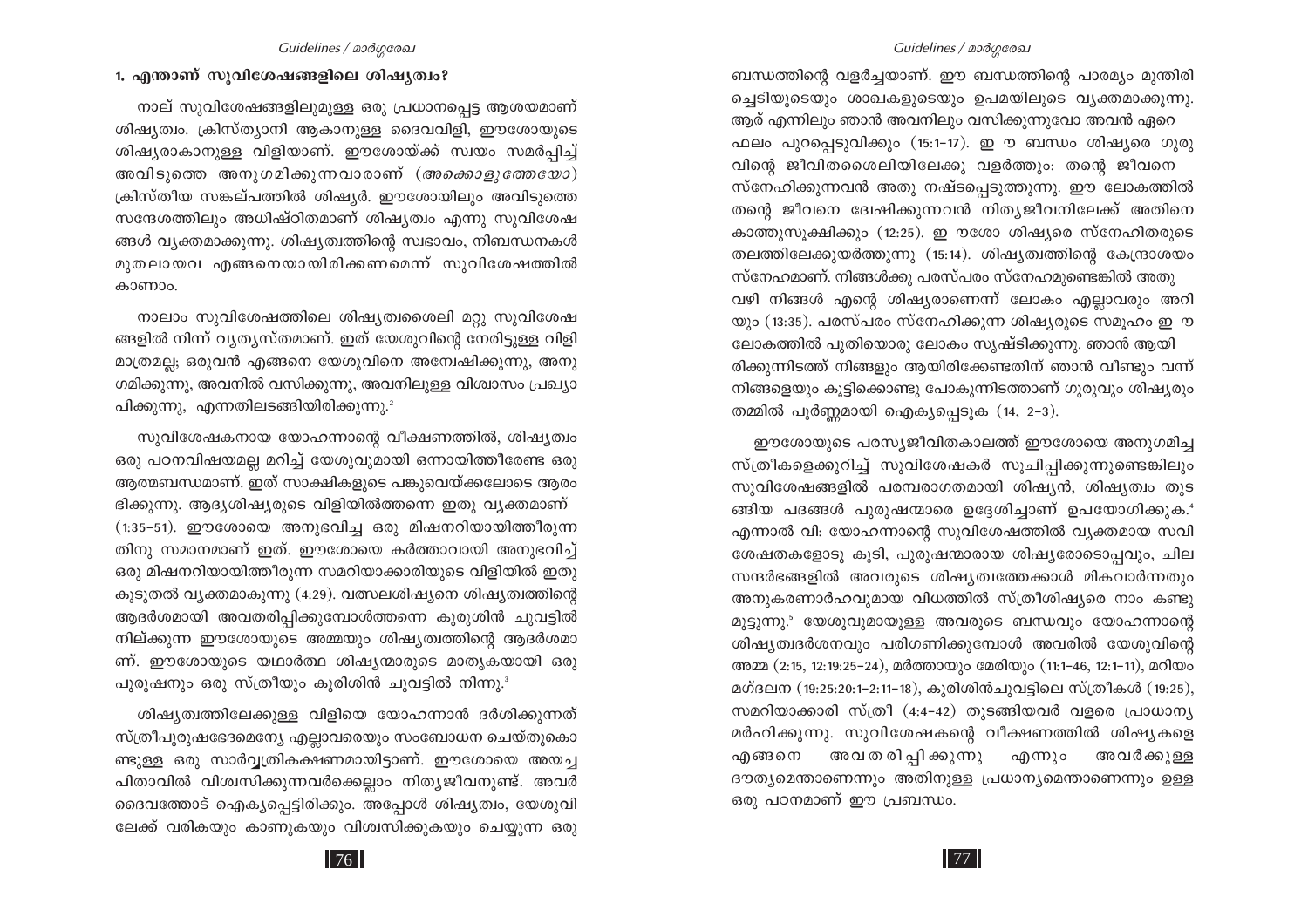#### 2. ഗവേഷണചരിത്രം

നാലാമത്തെ സുവിശേഷത്തിൽ സ്ത്രീകളുടെ പങ്ക് എന്ന വിഷ യത്തെക്കുറിച്ച് 1986–ൽ എസ് ജെ നോർട്ടകജ, നിയോടെസ്റ്റമെന്റിക്ക എന്ന ജേർണലിൽ വാല്യം 20-ൽ ഒരു ദൈവശാസ്ത്രപഠനം പ്രസി ദ്ധീകരിച്ചിട്ടുണ്ട്.

റെയ്മണ്ട് ബ്രൗൺ, റോൾസ് ഓഫ് വിമൻ ഇൻ ദ ഫോർത് ഗോസ്പൽ എന്ന വിഷയത്തെക്കുറിച്ച് 1975-ൽ തിയോളജിക്കൽ സ്കഡീസ് 36' എന്ന ആർട്ടിക്കിൾ പ്രസിദ്ധീകരിച്ചിട്ടുണ്ട്.

സാന്ദ്ര എം ഷനെയ്ഡേർസ് വിമൻ ഇൻ ദ ഫോർത് ഗോസ്പൽ ആൻഡ് ദ റോൾ ഓഫ് വിമൻ ഇൻ ദ കണ്ടംപ്റ്ററി ചർച്ച് എന്ന വിഷയത്തെക്കുറിച്ച് ബിബ്ലിക്കൽ തിയോളജിക്കൽ ബുള്ളറ്റിൻ 12 -ൽ ഒരു ആർട്ടിക്കിൾ രചിച്ചിട്ടുണ്ട്.

#### 3. ഗവേഷണസംബന്ധിയായ ചോദൃങ്ങൾ

യോഹന്നാൻ സുവിശേഷകന്റെ വീക്ഷണത്തിൽ സ്ത്രീശിഷ്യ രുടെ ഭാഗധേയം, ദൗത്യം എന്നിവയെപ്പറ്റി നാം മനസ്സിലാക്കുമ്പോൾ താഴെ പറയുന്ന ചോദൃങ്ങൾ പ്രസക്തമാണ്.

നാലാം സുവിശേഷത്തിൽ കണ്ടുമുട്ടുന്ന സ്ത്രീശിഷ്യർ ആരൊ ക്കെയാണ്? അവരോടുള്ള യേശുവിന്റെ സമീപനമെന്താണ്? യേശു വിനോടുള്ള അവരുടെ ബന്ധം എപ്രകാരമാണ്? ശിഷ്യകൾ എന്ന നിലയിൽ അവരുടെ ദൗത്യം എന്താണ്? യഹുദസമൂഹത്തിന്റെ ചിന്താധാരകൾക്ക് ക്രിസ്തു നല്കുന്ന വിപ്ലവാത്മകമായ വ്യാഖ്യാ നങ്ങളെന്താണ്? ഈ ചോദ്യങ്ങൾക്ക് ഉത്തരം കണ്ടെത്തുവാനുള്ള ശ്രമമാണ് ഈ ഗവേഷണപ്രബന്ധത്തിലൂടെ ലക്ഷ്യം വെയ്ക്കുന്ന ത്.

#### 4. ആനുകാലികപ്രസക്തി

ക്രിസ്തുവിനു ശേഷം രണ്ട് സഹസ്രാബ്ദങ്ങൾ പിന്നിട്ടിട്ടും സ്ത്രീശിഷ്യത്വത്തിനു ക്രിസ്തു നല്കിയ മാനത്തിനു നവമായ വ്യാഖ്യാനം നല്കാൻ സഭയ്ക്കും സമൂഹത്തിനും സാധിച്ചിട്ടില്ല എന്നത് നിസ്തർക്കമാണ്. സ്ത്രീശിഷ്യത്വം യേശുവിന്റെ കാലത്ത് എന്തു മാത്രം പ്രസക്തമായിരുന്നു? ഇന്നും അതിനു പ്രാധാന്യ മുണ്ടോ? എന്തു ദൗത്യമാണ് ഇന്ന് സ്ത്രീശിഷ്യർ നിർവ്വഹിക്കുന്നത്?

തുടങ്ങിയ ചോദ്യങ്ങൾക്ക് ഉത്തരം തേടുമ്പോൾ സ്ത്രീശിഷ്യത്വ ത്തിന്റെ ആനുകാലികപ്രസക്തി വ്യക്തമാകും.

സ്ത്രീസ്വാതന്ത്ര്യത്തിന്റെ പുതിയ മാനങ്ങൾ രചിക്കുവാനും സ്ത്രീസ്വാതന്ത്ര്യവും സ്ത്രീപ്രതിഭയെയും കണ്ടെത്തുവാനും നിർവ്വ ചിക്കുവാനും പ്രായോഗികതലങ്ങളിലേക്ക് കൊണ്ടുവരാനും നട ത്തുന്ന പരിശ്രമങ്ങൾക്കുള്ള ഒരു സംഭാവനയാണ് ഈ പഠനം. യോഹന്നാന്റെ സുവിശേഷത്തിലെ ശക്തരായ സ്ത്രീകഥാപാത്ര ങ്ങൾ, സമൂഹത്തിന്റെ അരികുകളിലേക്ക് മാറ്റിനിർത്തപ്പെട്ടവരെ, മുഖ്യധാരയിലേക്ക് ഉൾച്ചേർക്കാൻ ആഗ്രഹിക്കുന്ന ക്രിസ്തുഹൃദ യത്തെ വെളിപ്പെടുത്തും.

#### 5. ഗവേഷണത്തിന്റെ ഉള്ളടക്കം

നാല് അദ്ധ്യായങ്ങളിലായി ഈ ഗവേഷണപഠനത്തെ തരംതി രിച്ചിരിക്കുന്നു. ആദ്യ അദ്ധ്യായത്തിൽ എന്താണ് ശിഷ്യത്വമെന്നും, ശിഷ്യത്വത്തിന്റെ വിവിധ മാനങ്ങളെക്കുറിച്ചുള്ള യോഹന്നാൻ ശ്ലീഹായുടെ ദർശനവും വിവരിച്ചിരിക്കുന്നു. ഇവിടെ പഴയനിയമ ഗ്രന്ഥങ്ങളും വിവരണങ്ങളും ആശയങ്ങളുമെല്ലാം മിശിഹായെ അവ തരിപ്പിക്കുവാൻ യോഹന്നാൻ ഉപയോഗപ്പെടുത്തുന്നുണ്ട്.

2-ാം അദ്ധ്യായത്തിൽ യേശുവിന്റെ അമ്മയെക്കുറിച്ചു പ്രതിപാ ദിക്കുന്നു. ശിഷ്യ എന്ന നിലയിൽ കാനായിലും കാൽവരിയിലും അമ്മ എങ്ങനെയാണ് വർത്തിക്കുന്നത്? എന്തൊക്കെ ദൗതൃങ്ങൾ അമ്മ നിർവ്വഹിക്കുന്നു എന്നെല്ലാം ഇവിടെ വിശദീകരിക്കുന്നു.

3-ാം അദ്ധ്യായം ശിഷ്യത്വത്തിന്റെ സ്ത്രീസാക്ഷ്യങ്ങളായി യോഹന്നാന്റെ സുവിശേഷത്തിലുള്ളവരെക്കുറിച്ച് വിവരിക്കുന്നു. ഇവരിൽ സമറിയാക്കാരി സ്ത്രീയും, ബഥനിയിലെ സഹോദരിമാരും കുരിശിൻ ചുവട്ടിലെ സ്ത്രീസമൂഹവും മഗ്ദലനമറിയവും ഉൾപ്പെടു (m).

4-ാം അദ്ധ്യായത്തിൽ സ്ത്രീശിഷ്യത്വത്തിന്റെ ആധുനികമാന ങ്ങൾ അവതരിപ്പിക്കുന്നു. സ്ത്രീകൾ ജീവിതത്തിന്റെ വിവിധ മേഖ ലകളിലും വിവിധ ജീവിതാന്തസുകളിലും ആയിരുന്നുകൊണ്ട് എപ്ര കാരം സാക്ഷ്യം നല്കുന്നു എന്നും, തങ്ങളുടെ ശിഷ്യത്വദൗത്യം എങ്ങനെ നിർവ്വഹിക്കുന്നു എന്നും ഇവിടെ വിശദമായി പ്രതിപാ ദിക്കുന്നു. സ്ത്രീകൾ സാമൂഹ്യരംഗത്തു ചെയ്യുന്ന കാര്യങ്ങളിൽ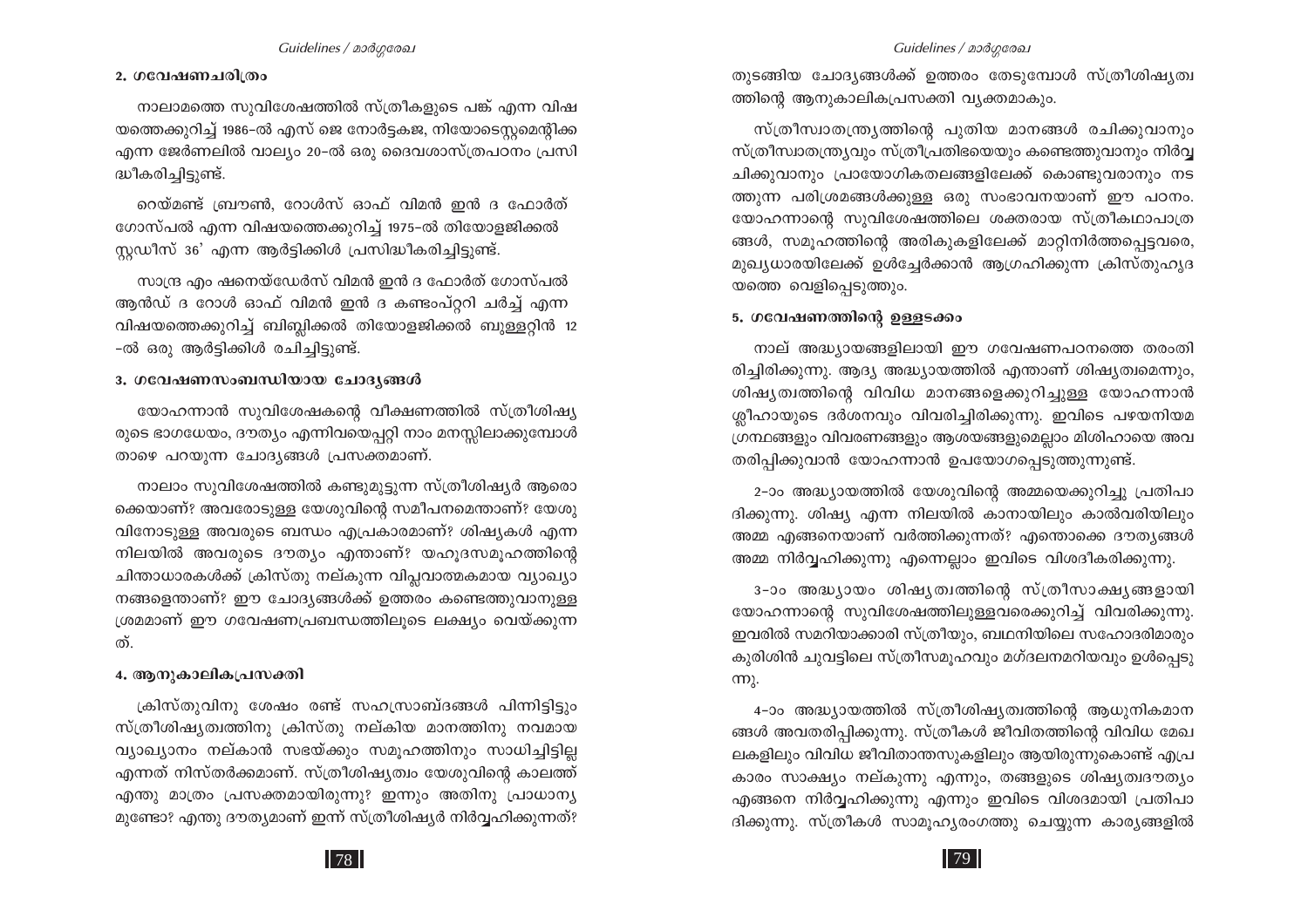#### Guidelines / മാർഗരേഖ

വളരെ കുറച്ചു മാത്രമേ പുറത്തറിയുന്നുള്ളൂ. പരിചിതങ്ങളായ കാര്യ ങ്ങളെ അവഗണിക്കുകയോ ഉപേക്ഷിക്കുകയോ ചെയ്യുക മനുഷ്യ സഹജമാണ്. സ്ത്രീകളുടെ പ്രേഷിതപ്രവർത്തനങ്ങളിലും ഇതു തന്നെയാണ് സംഭവിച്ചിരിക്കുന്നത്. മനുഷ്യസമുദായത്തിൽ സ്ത്രീ ചെലുത്തുന്ന സ്വാധീനം പലപ്പോഴും അദൃശൃമാണ്. എന്നാൽ ക്രിസ്തുശിഷ്യത്വവഴികളിൽ ആത്മീയതയുടെ കരുപ്പിടിപ്പിക്കലിലും സഭാഗാത്രത്തിന്റെ വളർച്ചയിലും അവൾ വഹിക്കുന്ന ഭാഗം വളരെ വലുതാണ്. ലോകചരിത്രത്തിൽ സ്വന്തം കഴിവ് തെളിയിച്ച് ഉയർന്നുവന്ന അനേകം സ്ത്രീരത്നങ്ങളുണ്ട്. രാഷ്ട്രീയ–സാമുഹിക രംഗങ്ങളിലും, ശാസ്ത്രലോകത്തും, ആതുര ശുശ്രുഷാരംഗത്തു മെല്ലാം അവർ മികവ് തെളിയിച്ചിട്ടുണ്ട്. ആദ്ധ്യാത്മികരംഗത്ത് സ്ത്രീകൾ പ്രശംസനീയമാം വിധം മുൻപന്തിയിലാണ്. തിരുസഭ യുടെ പരമോന്നതമായ വിശുദ്ധ പദവിയും വേദപാരംഗത സ്ഥാനവും ഒട്ടേറെ സ്ത്രീകൾ പ്രാപിച്ചിട്ടുണ്ട്. ആധുനികലോക ത്തിന് അവർ എങ്ങനെ വെല്ലുവിളിയാകുന്നു എന്നും, അവർക്കു മുമ്പിലുള്ള വെല്ലുവിളികൾ എന്തൊക്കെയാണെന്നും സ്ത്രീശിഷ്യ ത്വത്തിന്റെ ഇന്നത്തെ പ്രസക്തിയും ദൗത്യവും എന്താണെന്നും അവ തരിപ്പിച്ചുകൊണ്ട് ഈ അന്വേഷണപഠനം അവസാനിക്കുന്നു.

#### 6. ഗവേഷണത്തിന്റെ രീതിശാസ്ത്രം

വിശുദ്ധഗ്രന്ഥപഠനത്തിൽ ഉപയോഗിക്കുന്ന ചരിത്ര-വിമർശനാ ത്മകരീതിക്ക് പ്രാധാന്യം നല്കുവാൻ ശ്രമിക്കുമ്പോഴും വി.ഗ്രന്ഥ ത്തിന്റെ ദൈവശാസ്ത്ര (theological) രീതിക്കാണ് കൂടുതൽ പ്രാധാന്യം നല്കിയിരിക്കുന്നത്. അതോടൊപ്പം തന്നെ ആവശ്യ മായ സന്ദർഭങ്ങളിൽ മറ്റു ഗവേഷണരീതികളും ഈ പ്രബന്ധരച യ്ക്കായി ഉപയോഗിച്ചിട്ടുണ്ട്.

ഗവേഷണത്തിൽ ഉപയോഗിച്ചിരിക്കുന്ന വി:ഗ്രന്ഥം,പി.ഒ.സി. ബൈബിളിന്റെ മലയാളപരിഭാഷയാണ്. മൂലപദങ്ങളുടെ വിശകല നത്തിനായിNestle-Aland 28 ഉം ഉപയോഗിച്ചിരിക്കുന്നു. കൂടാതെ പ്രബന്ധത്തിന്റെ ഗവേഷണരീതികൾക്കായി ആൽഫാ റിസർച്ച് നൈഡ് ലൈനും Turbian, Chicago Style-Dw ആണ് ഉപയോഗിച്ചി രിക്കുന്നത്.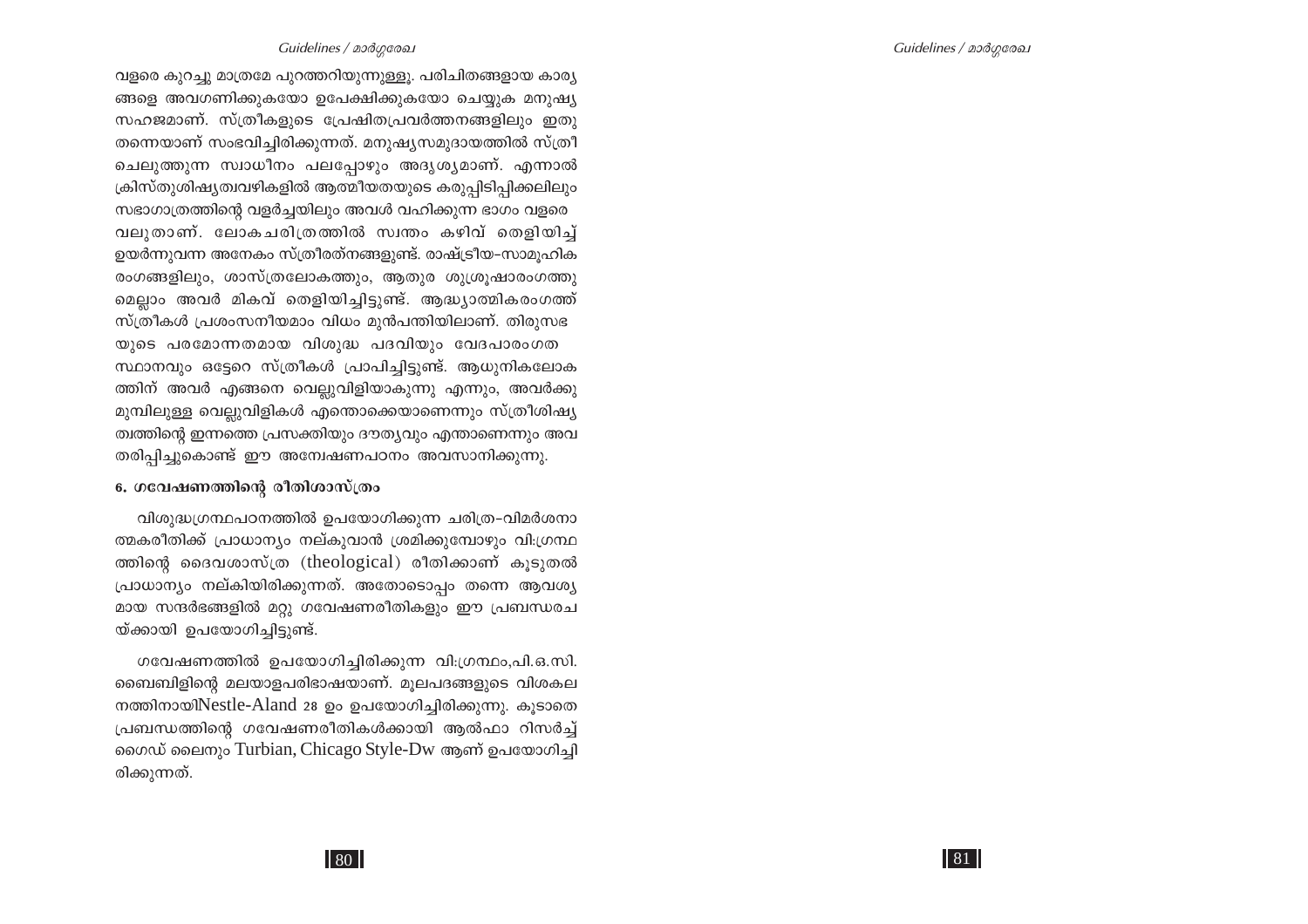



# **BIBLICAL BASIS OF THE EAST SYRIAN LITURGY**

A thesis presented in partial fulfillment of the requirements for the Masters Degree in **Theology** 

by

**Name** Reg. No. **MT-30016-13**

Promoter

 **Prof. Dr. Joseph Pamplany**



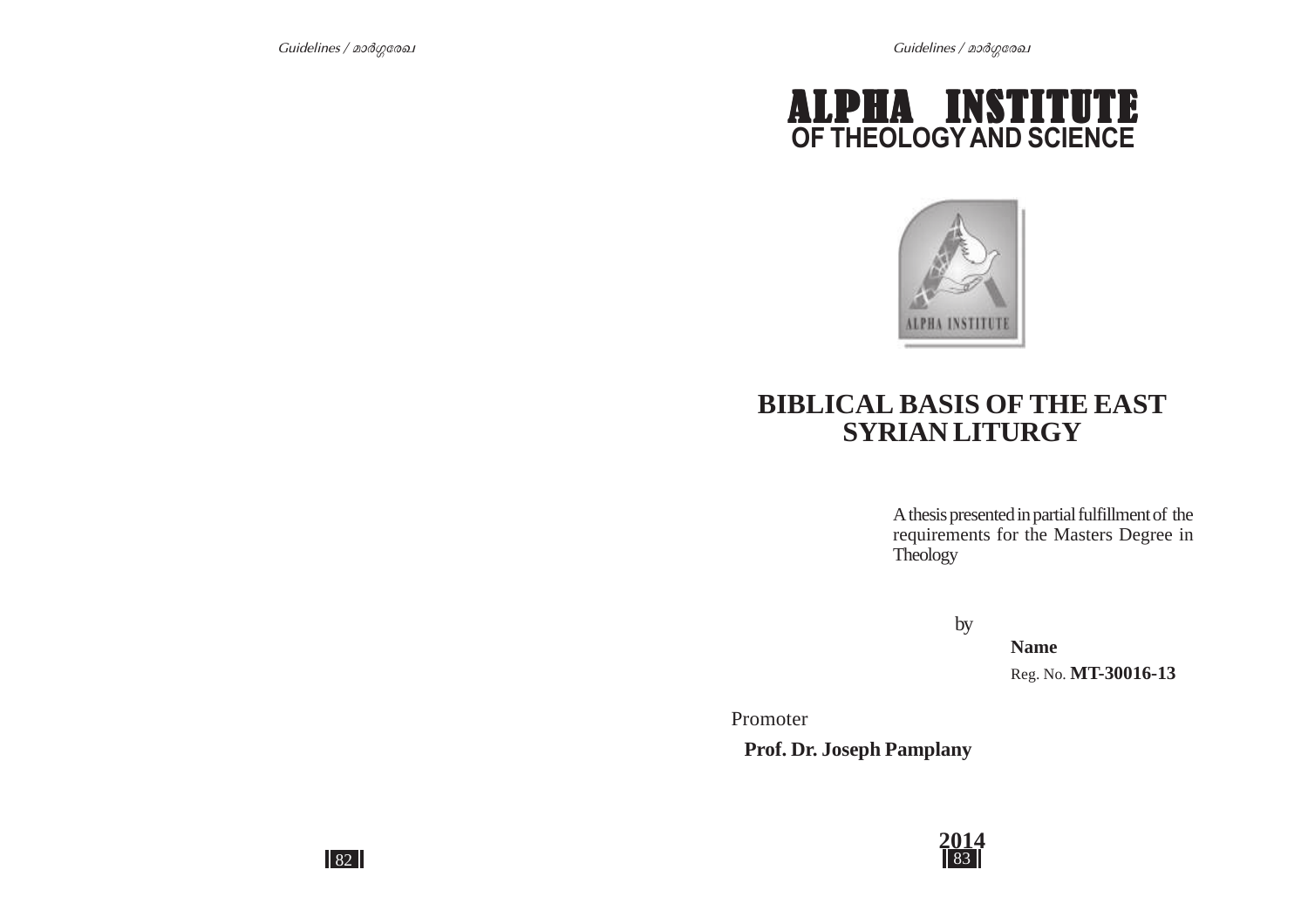



# **OF THEOLOGYAND SCIENCE** ALPHA INSTITUTE



# **THEOLOGICAL IMPLICATIONS OFTHE SON OF MAN IN THE GOSPEL OF MARK**

A thesis presented in partial fulfillment of the requirements for the Doctorate in Theology

by

**Name** Reg. No. **DT-30033-13**

Promoter

 **Prof. Dr. Tom Olikkarottu**

# **2014**

# **PROPHESIES FULFILLED**

**Messianic Prophesies Fulfilled in the Gospel of John**

A thesis presented in partial fulfillment of the requirements for the Bachelors Degree in Theology

> by **Name** Reg. No. **BT-20489-13**

Promoter  **Prof. Dr. Thomas Kochukarottu**